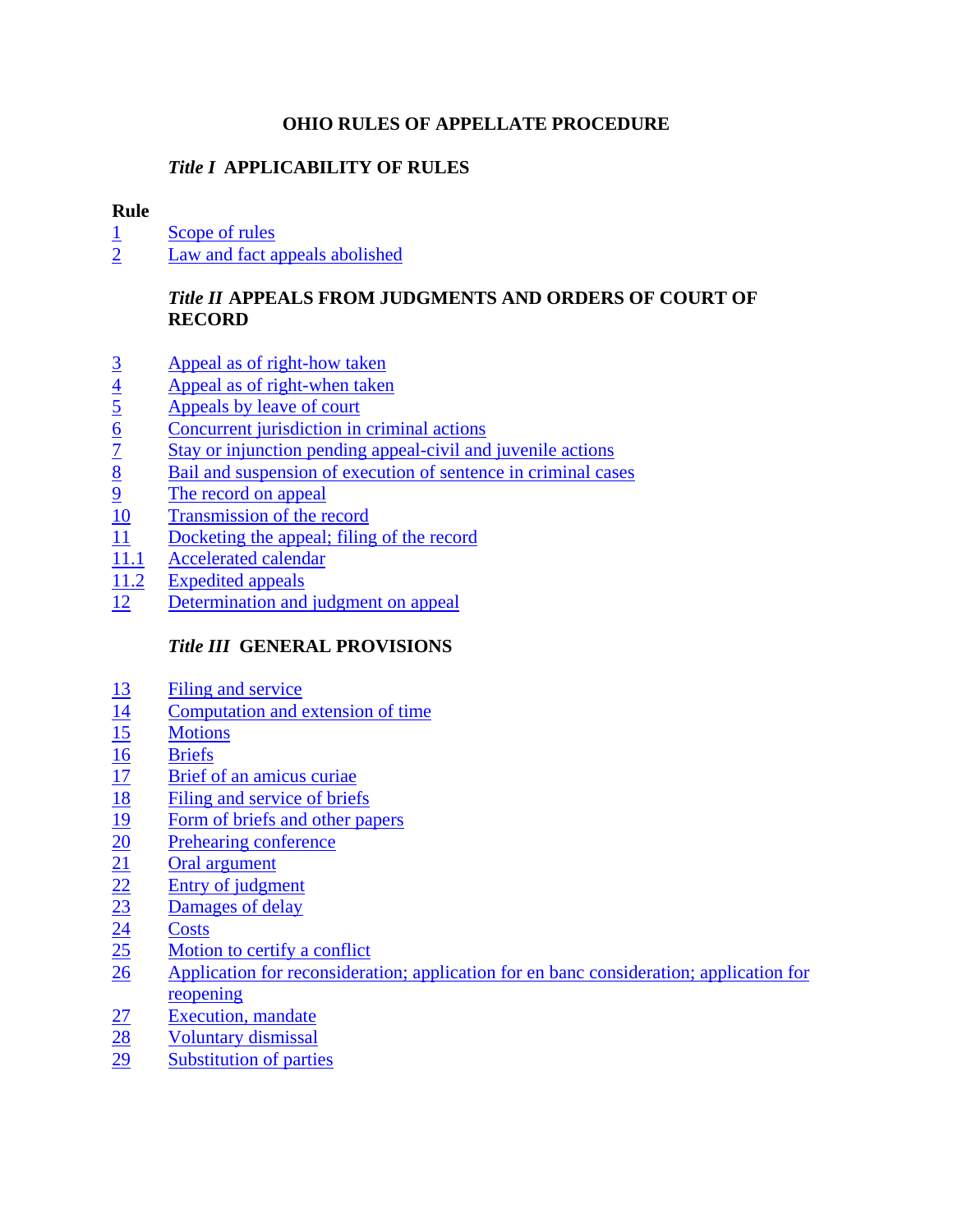- 30 [Duties of clerks](#page-64-0)
- 31 [\[Reserved\]](#page-65-0)
- [\[Reserved\]](#page-65-0)
- 33 [\[Reserved\]](#page-65-0)
- **Rule**<br> $\frac{30}{31}$ <br> $\frac{32}{33}$ <br> $\frac{33}{34}$ <br> $\frac{41}{42}$ <br> $\frac{42}{3}$ 34 [Appointment of magistrates](#page-66-0)
- 41 [Rules of courts of appeals](#page-68-0)
- [Title](#page-69-0)
- [Effective date](#page-70-0)

[APPENDIX OF FORMS](#page-76-0)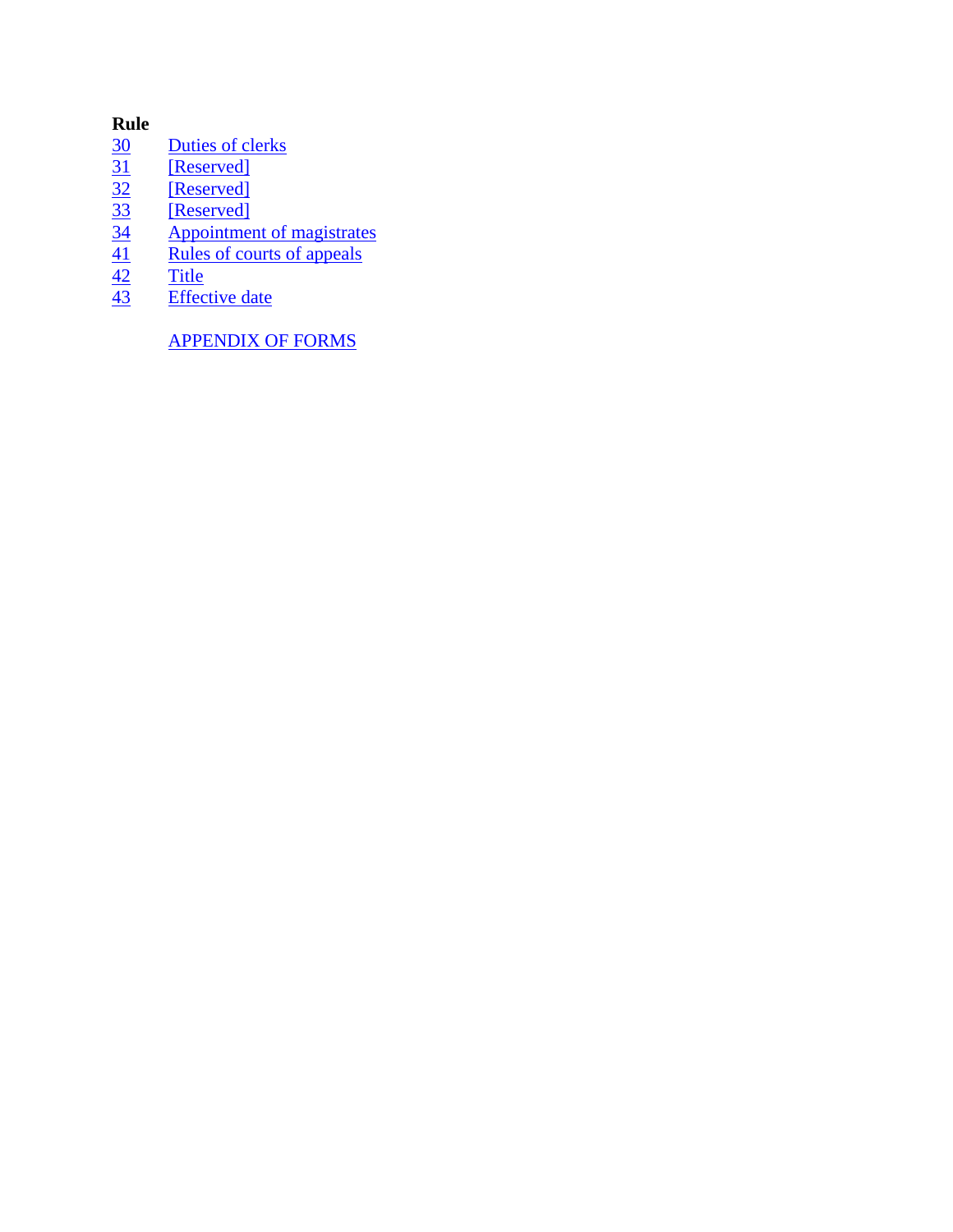# **TITLE I. APPLICABILITY OF RULES**

# <span id="page-2-0"></span>**RULE 1. Scope of Rules**

(A) These rules govern procedure in appeals to courts of appeals from the trial courts of record in Ohio.

(B) Procedure in appeals to courts of appeals from the board of tax appeals shall be as provided by law, except that App. R. 13 to 33 shall be applicable to those appeals.

(C) Procedures in appeals to courts of appeals from juvenile courts pursuant to section 2505.073 of the Revised Code shall be as provided by that section, except that these rules govern to the extent that the rules do not conflict with that section.

[Effective: July 1, 1971; amended effective July 1, 1994.]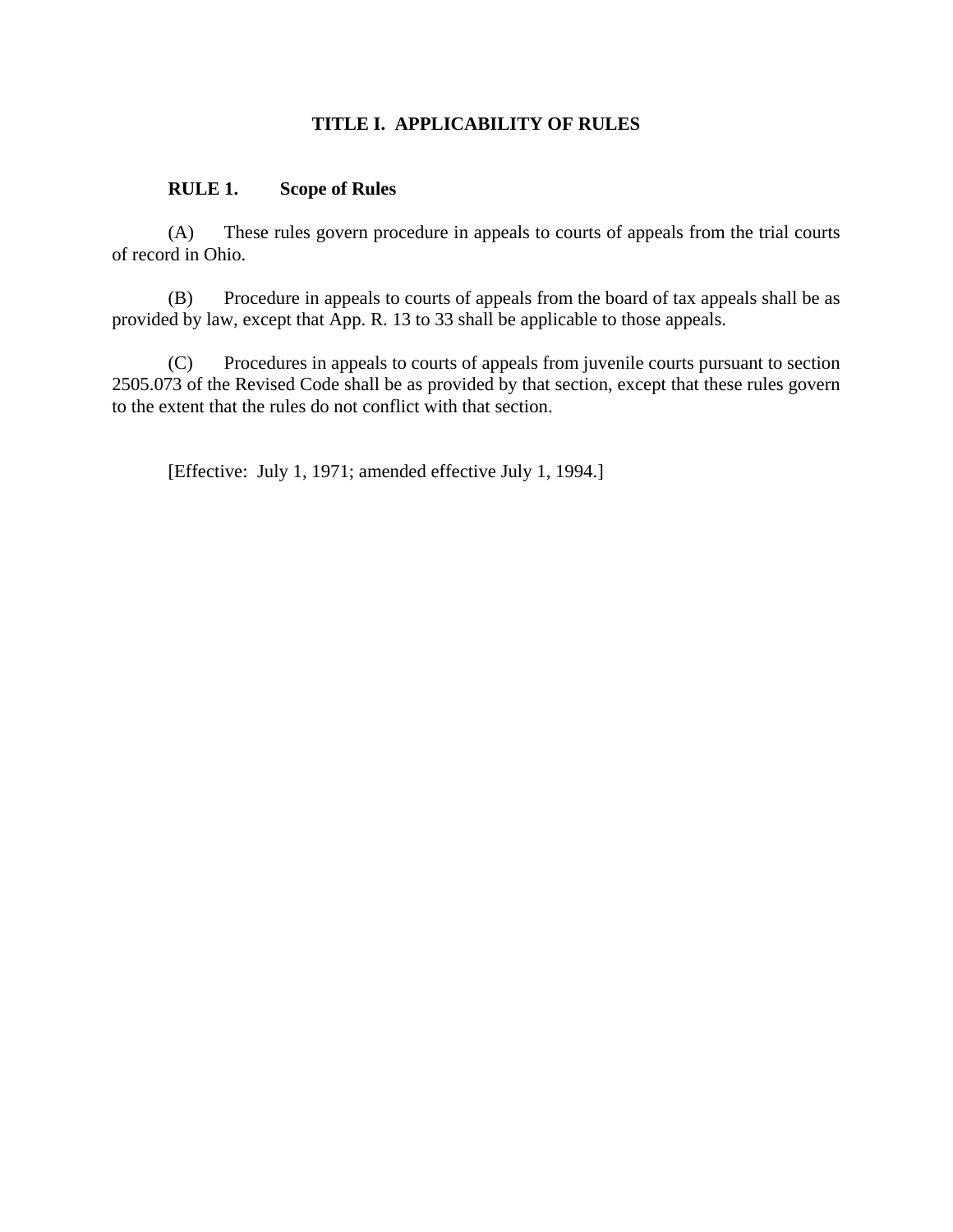# <span id="page-3-0"></span>**RULE 2. Law and Fact Appeals Abolished**

Appeals on questions of law and fact are abolished.

[Effective: July 1, 1971.]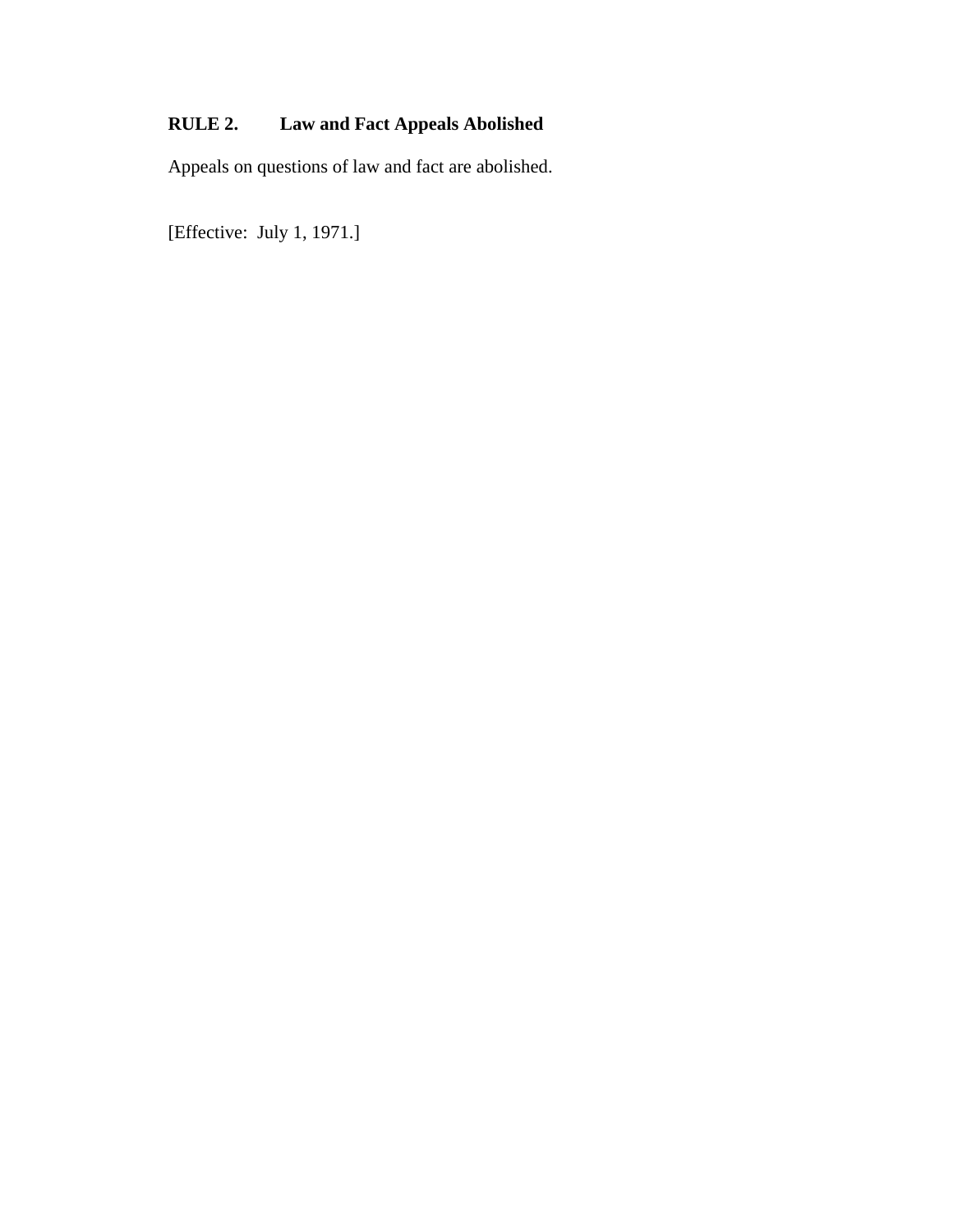# **TITLE II. APPEALS FROM JUDGMENTS AND ORDERS OF COURT OF RECORD**

# <span id="page-4-0"></span>**RULE 3. Appeal as of Right - How Taken**

**(A) Filing the notice of appeal.** An appeal as of right shall be taken by filing a notice of appeal with the clerk of the trial court within the time allowed by Rule 4. Failure of an appellant to take any step other than the timely filing of a notice of appeal does not affect the validity of the appeal, but is ground only for such action as the court of appeals deems appropriate, which may include dismissal of the appeal. Appeals by leave of court shall be taken in the manner prescribed by Rule 5.

**(B) Joint or consolidated appeals.** If two or more persons are entitled to appeal from a judgment or order of a trial court and their interests are such as to make joinder practicable, they may file a joint notice of appeal, or may join in appeal after filing separate timely notices of appeal, and they may thereafter proceed on appeal as a single appellant. Appeals may be consolidated by order of the court of appeals upon its own motion or upon motion of a party, or by stipulation of the parties to the several appeals.

## **(C) Cross appeal.**

(1) **When notice of cross-appeal required.** Whether or not an appellee intends to defend an order on appeal, an appellee who seeks to change the order or, in the event the order is reversed or modified, an interlocutory ruling merged into the order, shall file a notice of cross appeal with the clerk of the trial court, and may also file a courtesy copy of the notice of crossappeal with the clerk of the appellate court, within the time allowed by App.R. 4. The clerk of the trial court shall process the notice of cross-appeal in the same manner as the notice of appeal.

(2) **When notice of cross appeal not required; cross-assignment of error never required**. A person who intends to defend an order appealed by an appellant on a ground other than that relied on by the trial court but who does not seek to change the order is not required to file a notice of cross-appeal or to raise a cross-assignment of error.

**(D) Content of the notice of appeal.** The notice of appeal shall specify the party or parties taking the appeal; shall designate the judgment, order or part thereof apealed from; and shall name the court to which the appeal is taken. The title of the case shall be the same as in the trial court with the designation of the appellant added, as appropriate. Form 1 in the Appendix of Forms is a suggested form of a notice of appeal.

**(E) Service of the notice of appeal.** The clerk of the trial court shall serve notice of the filing of a notice of appeal and, where required by local rule, a docketing statement, by mailing, or by facsimile transmission, a copy to counsel of record of each party other than the appellant, or, if a party is not represented by counsel, to the party at the party's last known address. The clerk shall mail or otherwise forward a copy of the notice of appeal and of the docket entries, together with a copy of all filings by appellant pursuant to App.R. 9(B), to the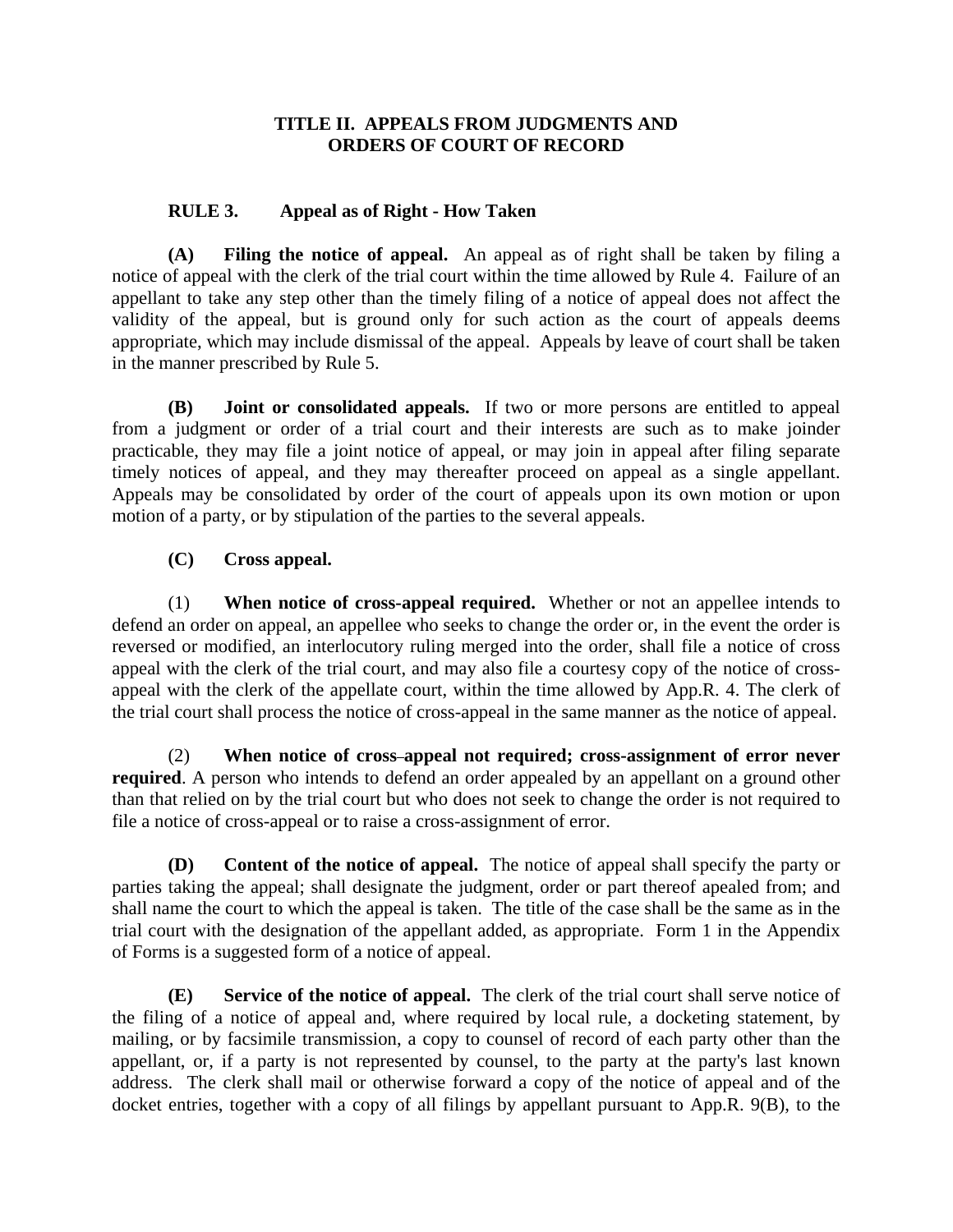clerk of the court of appeals named in the notice. The clerk shall note on each copy served the date on which the notice of appeal was filed. Failure of the clerk to serve notice shall not affect the validity of the appeal. Service shall be sufficient notwithstanding the death of a party or a party's counsel. The clerk shall note in the docket the names of the parties served, the date served, and the means of service.

# **(F) Amendment of the notice of appeal.**

**(1) When leave required.** A party may amend a notice of appeal without leave if the time to appeal from the order that was the subject of the initial notice of appeal has not yet lapsed under App.R. 4. Thereafter, the court of appeals within its discretion and upon such terms as are just may allow the amendment of a notice of appeal, so long as the amendment does not seek to appeal from a trial court order beyond the time requirements of App.R. 4.

**(2) Where filed.** An amended notice of appeal shall be filed in both the trial court and the court of appeals.

# **(G) Docketing statement**

**(1)** If a court of appeals has adopted an accelerated calendar by local rule pursuant to Rule 11.1, the appellant shall file a docketing statement with the Clerk of the trial court with the notice of appeal. (See Form 2, Appendix of Forms.)

The purpose of the docketing statement is to determine whether an appeal will be assigned to the accelerated or the regular calendar.

A case may be assigned to the accelerated calendar if any of the following apply:

**(a)** No transcript is required (e.g., summary judgment or judgment on the pleadings);

**(b)** The length of the transcript is such that its preparation time will not be a source of delay;

**(c)** An agreed statement is submitted in lieu of the record;

**(d)** The record was made in an administrative hearing and filed with the trial court;

**(e)** All parties to the appeal approve an assignment of the appeal to the accelerated calendar; or

**(f)** The case has been designated by local rule for the accelerated calendar.

The court of appeals by local rule may assign a case to the accelerated calendar at any stage of the proceeding. The court of appeals may provide by local rule for an oral hearing before a full panel in order to assist it in determining whether the appeal should be assigned to the accelerated calendar.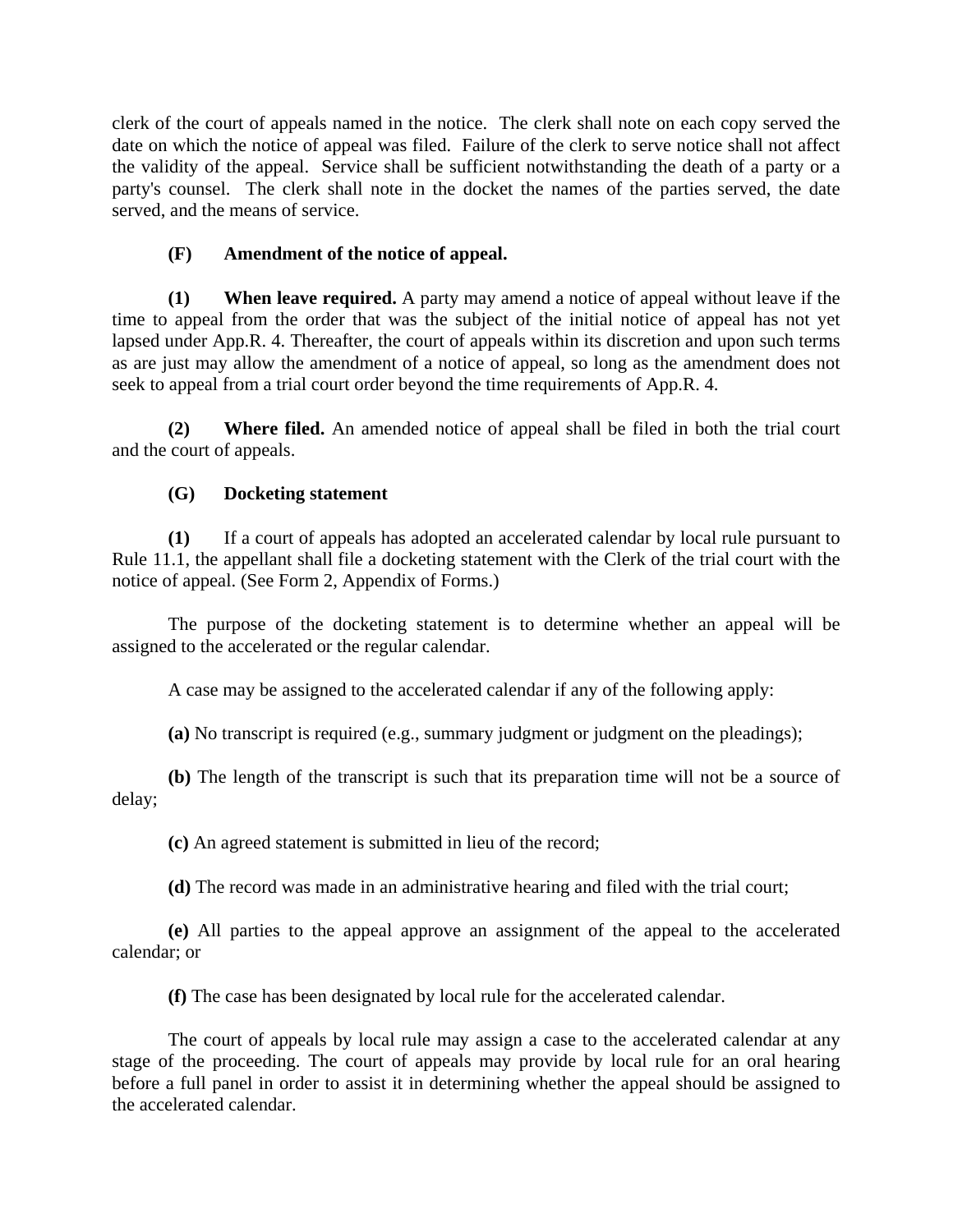Upon motion of appellant or appellee for a procedural order pursuant to App.R. 15(B) filed within seven days after a case is placed upon the accelerated calendar, a case may be removed for good cause from the accelerated calendar and assigned to the regular calendar. Demonstration of a unique issue of law which will be of substantial precedential value in the determination of similar cases will ordinarily be good cause for transfer to the regular calendar

**(2)** If the appeal is expedited under App.R. 11.2, the appellant shall file a docketing statement with the clerk of the trial court with the notice of appeal indicating the category of case under App.R. 11.2 and the need for priority disposition.

[Effective: July 1, 1971; amended effective July 1, 1972; July 1, 1977; July 1, 1982; July 1, 1991; July 1, 1992; July 1, 1994; July 1, 2013; July 1, 2015; July 1, 2019; July 1, 2020.]

#### **Staff Note (July 1, 2019 Amendment)**

The amendment to App.R. 3(G) is designed to ensure that a party who wishes to challenge the assignment of an appeal to the accelerated calendar has adequate notice of the assignment before the seven-day deadline for moving to transfer to the regular calendar begins to run.

#### **Staff Note (July 1, 2015 amendment)**

App.R. 3(G) is amended by adding a new subsection requiring appellants in expedited cases under App.R. 11.2 to file a docketing statement with the notice of appeal, in order to alert the appellate court to the need for priority disposition.

## **Staff Notes (July 1, 2013 Amendments)**

App.R. 3(C)(2) is amended to clarify that a party seeking to defend a judgment on a ground other than that relied on by the trial court need not file a cross-assignment of error to do so; instead, that party may simply raise the arguments in the appellate brief. The prior rule suggested as much, but some courts, relying on R.C. 2505.22, have refused to consider arguments in defense of a judgment in the absence of a cross-assignment of error. *See*, *e.g.*, *Justus v. Allstate Ins. Co.*, 10th Dist. No. 02AP-1222, 2003-Ohio-3913, ¶ 21; *Good v. Krohn*, 151 Ohio App.3d 832, 2002-Ohio-4001, 786 N.E.2d 480, ¶ 15 (3d Dist.); *Zotter v. United Servs. Auto. Assn.*, 11th Dist. No. 94-P-0001, 1994 WL 660838, \*2 (Nov. 19, 1994). Other courts, by contrast, followed the "well established" rule "that 'a reviewing court is not authorized to reverse a correct judgment merely because erroneous reasons were assigned as the basis thereof.'" *See, e.g.*, *Schaaf v. Schaaf*, 9th Dist. No. 05CA0060-M, 2006-Ohio-2983, ¶ 19, quoting *State ex rel. Carter v. Schotten*, 70 Ohio St.3d 89, 92, 637 N.E.2d 306 (1994). The language of the amendment to App.R. 3(C)(2) clarifies that the latter view is the correct one and confirms that the requirement of a crossassignment of error in R.C. 2505.22 is abrogated by rule.

App.R. 3(F) is amended to clarify the procedure for amending a notice of appeal. Amending a notice of appeal is an efficient mechanism for appealing from a trial court order different from the order referenced in the initial notice of appeal without having to file a second notice of appeal and then seeking to consolidate the two appellate cases. The amendment clarifies that no leave is required to amend a notice of appeal if the time to appeal from the order identified in the initial notice of appeal has not yet lapsed under App.R. 4; this resolves a perceived ambiguity in the former rule, *see Am. Chem. Soc. v.*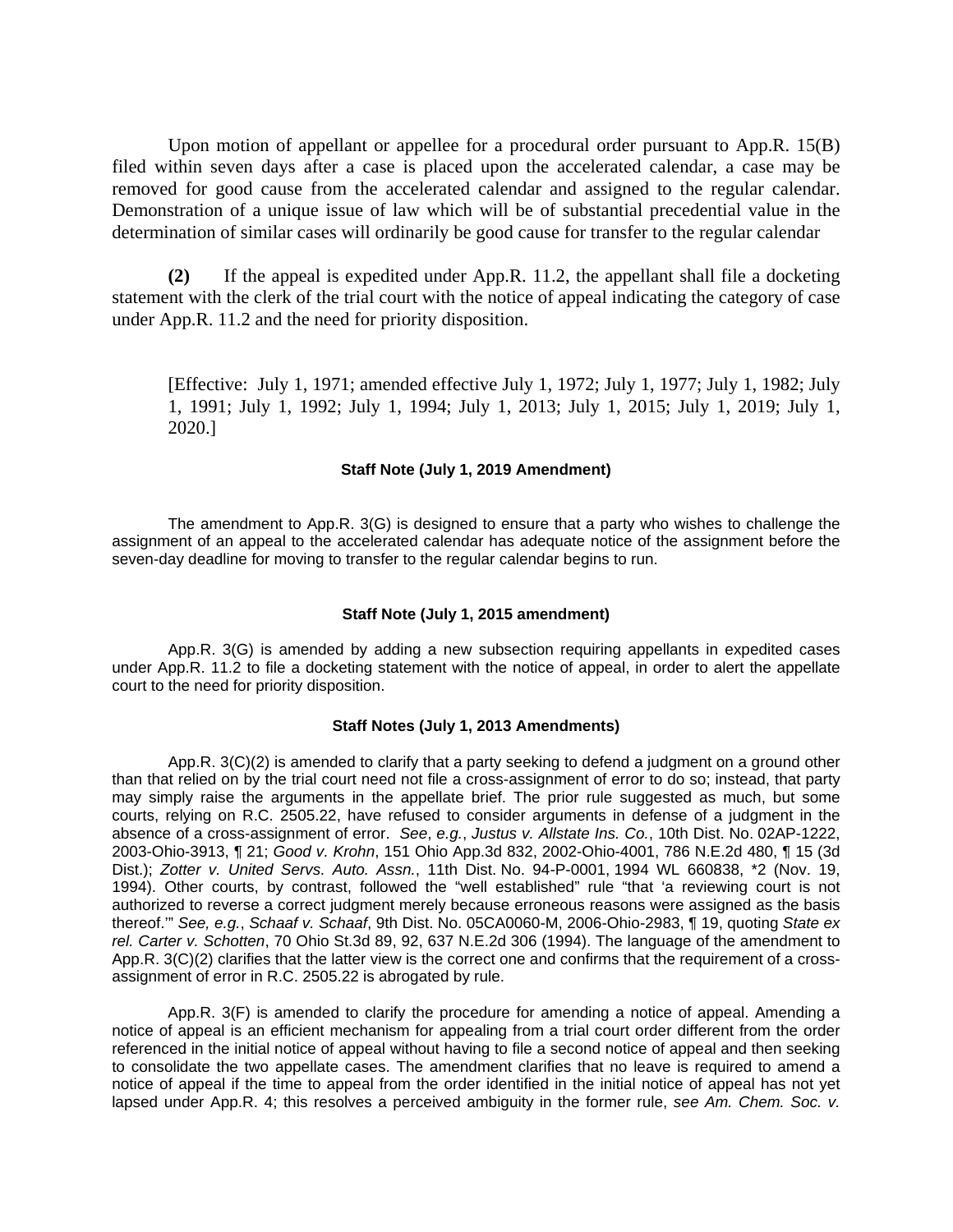*Leadscope*, 10th Dist. No. 08AP-1026, 2010-Ohio-2725, ¶ 22, and is consistent with the general practice of permitting amendments during that initial 30-day time frame. *See*, *e.g.*, *State v. West*, 2d Dist. No. 2000CA56, 2001 WL 43110, at \*1 (Jan. 19, 2001). By contrast, leave is required if a party seeks timely to appeal from a subsequent trial court order after the time to appeal from the originally appealed order has expired under App.R. 4; the decision whether to grant leave at that point is discretionary, reflecting the general reluctance to permit such amendments, *see*, *e.g.*, *Rickard v. Trumbull Twp. Zoning Bd.*, 11th Dist. Nos. 2008-A-0024, 2008-A-0027, 2008-A-0025, 2008-A-0028, and 2008-A-0026, 2009- Ohio-2619, ¶ 42, but also recognizing the potential efficiencies of avoiding a second appeal if the orders in question are inter-related. In all events, however, an amended notice of appeal may not be used to appeal from a trial court order if the time to appeal from that order has already lapsed under App.R. 4. App.R. 3(F)(2) also clarifies that the party filing an amended notice of appeal must file the amendment in both the trial and appellate courts so that both courts are aware of the scope of the appeal.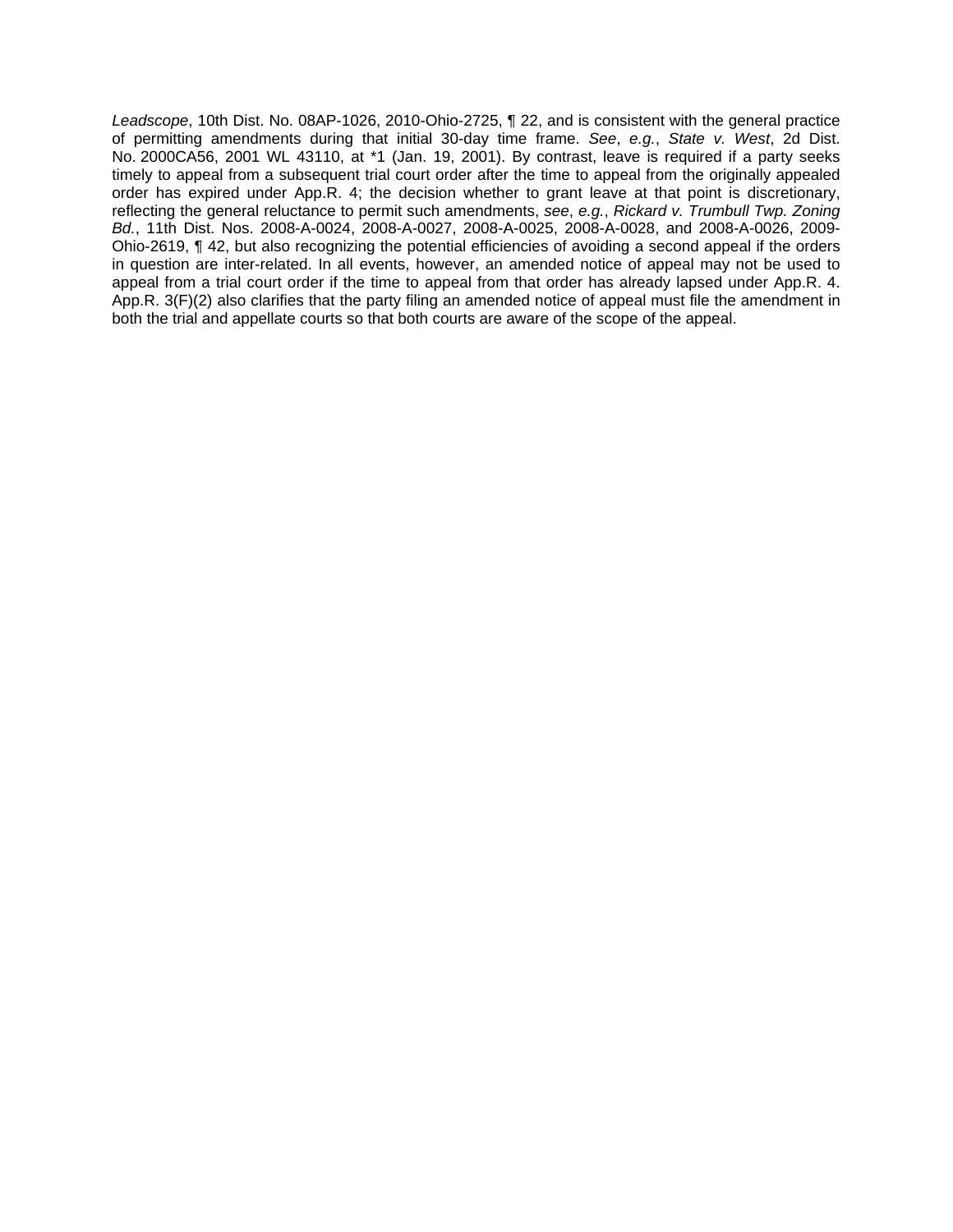# <span id="page-8-0"></span>**RULE 4. Appeal as of Right--When Taken**

# **(A) Time for appeal**

**(1) Appeal from order that is final upon its entry.** Subject to the provisions of App.R. 4(A)(3), a party who wishes to appeal from an order that is final upon its entry shall file the notice of appeal required by App.R. 3 within 30 days of that entry.

**(2) Appeal from order that is not final upon its entry.** Subject to the provisions of App.R. 4(A)(3), a party who wishes to appeal from an order that is not final upon its entry but subsequently becomes final—such as an order that merges into a final order entered by the clerk or that becomes final upon dismissal of the action—shall file the notice of appeal required by App.R. 3 within 30 days of the date on which the order becomes final.

**(3) Delay of clerk's service in civil case.** In a civil case, if the clerk has not completed service of notice of the judgment within the three-day period prescribed in Civ.R. 58(B), the 30-day periods referenced in App.R.  $4(A)(1)$  and  $4(A)(2)$  begin to run on the date when the clerk actually completes service.

## **(B) Exceptions**

The following are exceptions to the appeal time period in division (A) of this rule:

**(1) Multiple or cross appeals.** If a notice of appeal is timely filed by a party, another party may file a notice of appeal within the appeal time period otherwise prescribed by this rule or within ten days of the filing of the first notice of appeal.

**(2) Civil or juvenile post-judgment motion**. In a civil case or juvenile proceeding, if a party files any of the following, if timely and appropriate:

(a) a motion for judgment under Civ.R. 50(B);

(b) a motion for a new trial under Civ.R. 59;

(c) objections to a magistrate's decision under Civ.R  $53(D)(3)(b)$  or Juv. R.  $40(D)(3)(b)$ ;

(d) a request for findings of fact and conclusions of law under Civ.R. 52, Juv.R. 29 $(F)(3)$ , Civ.R.  $53(D)(3)(a)(ii)$  or Juv.R.  $40(D)(3)(a)(ii)$ ;

(e) a motion for attorney fees; or

(f) a motion for prejudgment interest,

then the time for filing a notice of appeal from the judgment or final order in question begins to run as to all parties when the trial court enters an order resolving the last of these post-judgment filings.

If a party files a notice of appeal from an otherwise final judgment but before the trial court has resolved one or more of the filings listed in this division, then the court of appeals, upon suggestion of any of the parties, shall remand the matter to the trial court to resolve the post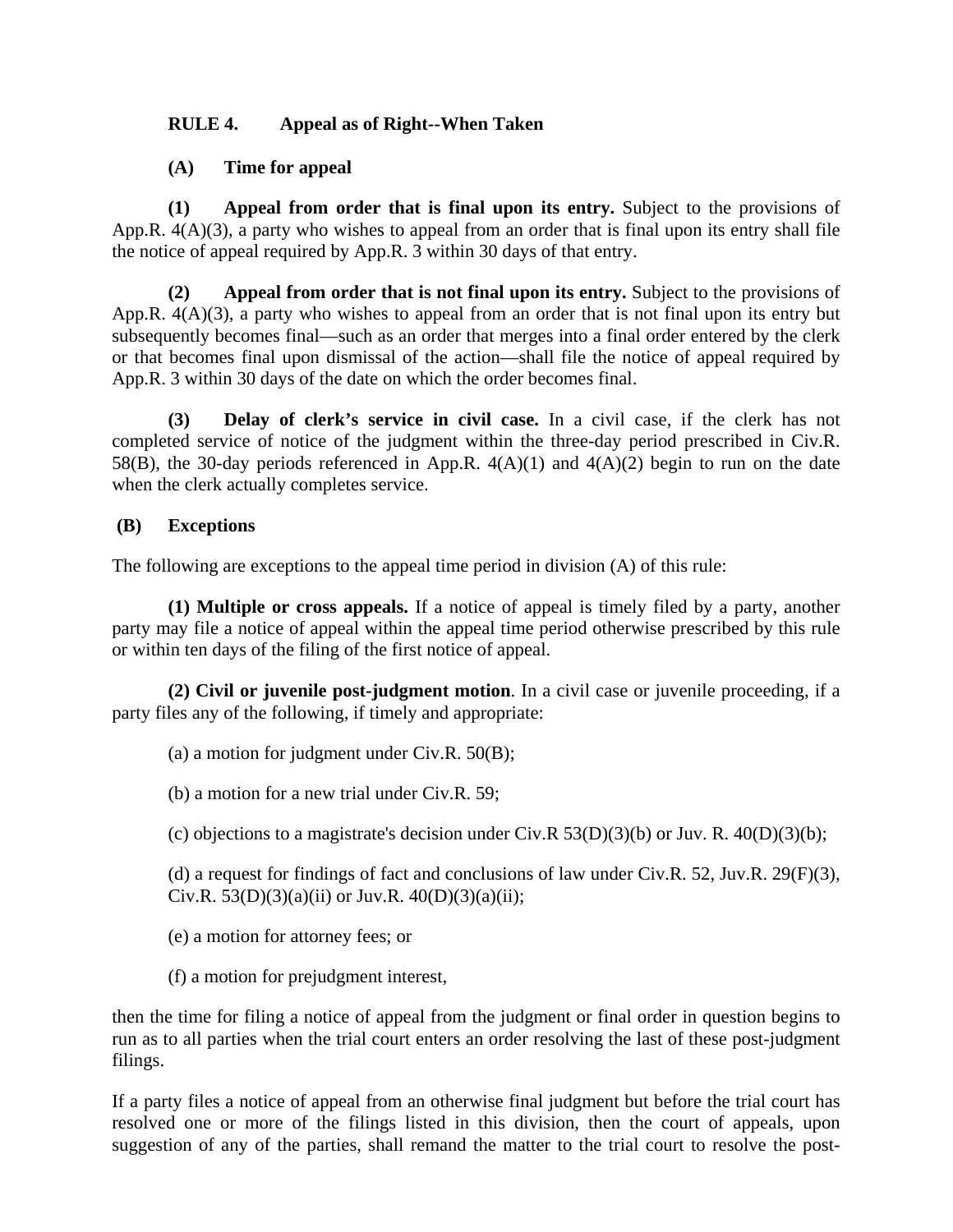judgment filings in question and shall stay appellate proceedings until the trial court has done so. After the trial court has ruled on the post-judgment filing on remand, any party who wishes to appeal from the trial court's orders or judgments on remand shall do so in the following manner: (i) by moving to amend a previously filed notice of appeal or cross-appeal under App.R. 3(F), for which leave shall be granted if sought within thirty days of the entry of the last of the trial court's judgments or orders on remand and if sought after thirty days of the entry, the motion may be granted at the discretion of the appellate court; or (ii) by filing a new notice of appeal in the trial court in accordance with App.R. 3 and 4(A). In the latter case, any new appeal shall be consolidated with the original appeal under App.R. 3(B).

# **(3) Criminal and traffic post-judgment motions**

In a criminal or traffic case, if a party files any of the following, if timely and appropriate:

- (a) a motion for arrest of judgment under Crim.R. 34;
- (b) a motion for a new trial under Crim.R. 33 for a reason other than newly discovered evidence; or
- (c) objections to a magistrate's decision under Crim.R. 19(D)(3)(b) or Traf.R. 14; or
- (d) a request for findings of fact and conclusions of law under Crim.R.  $19(d)(3)(a)(ii)$ ,

then the time for filing a notice of appeal from the judgment or final order in question begins to run as to all parties when the trial court enters an order resolving the last of these post-judgment filings. A motion for a new trial under Crim.R. 33 on the ground of newly discovered evidence made within the time for filing a motion for a new trial on other grounds extends the time for filing a notice of appeal from a judgment of conviction in the same manner as a motion on other grounds; but if made after the expiration of the time for filing a motion on other grounds, the motion on the ground of newly discovered evidence does not extend the time for filing a notice of appeal.

If a party files a notice of appeal from an otherwise final judgment but before the trial court has resolved one or more of the filings listed in (a), (b), or (c) of this division, then the court of appeals, upon suggestion of any of the parties, shall remand the matter to the trial court to resolve the motion in question and shall stay appellate proceedings until the trial court has done so.

After the trial court has ruled on the post-judgment filings on remand, any party who wishes to appeal from the trial court's orders or judgments on remand shall do so in the following manner: (i) by moving to amend a previously filed notice of appeal or cross-appeal under App.R. 3(F), for which leave shall be granted if sought within thirty days of the entry of the last of the trial court's judgments or orders on remand and if sought after thirty days of the entry, the motion may be granted in the discretion of the appellate court; or (ii) by filing a new notice of appeal in the trial court in accordance with App.R. 3 and 4(A). In the latter case, any new appeal shall be consolidated with the original appeal under App.R. 3(B).

# **(4) Appeal by prosecution**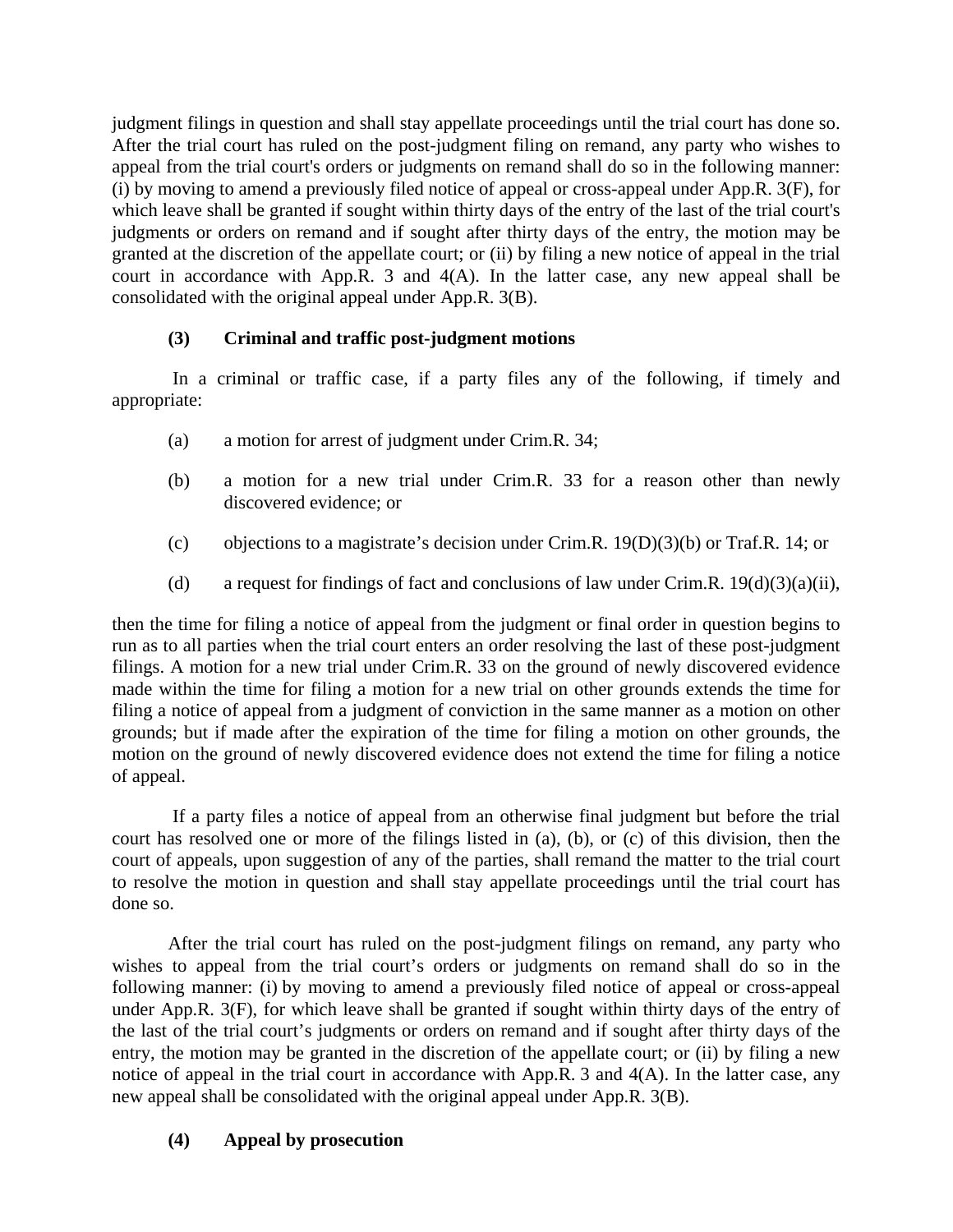In an appeal by the prosecution under Crim.R.  $12(K)$  or Juv.R.  $22(F)$ , the prosecution shall file a notice of appeal within seven days of entry of the judgment or order appealed.

## **(5) Partial final judgment or order**

If an appeal is permitted from a judgment or order entered in a case in which the trial court has not disposed of all claims as to all parties, other than a judgment or order entered under Civ.R. 54(B), a party may file a notice of appeal within thirty days of entry of the judgment or order appealed or the judgment or order that disposes of the remaining claims. Division (A) of this rule applies to a judgment or order entered under Civ.R. 54(B).

## **(C) Premature notice of appeal**

A notice of appeal filed after the announcement of a decision, order, or sentence but before entry of the judgment or order that begins the running of the appeal time period is treated as filed immediately after the entry.

## **(D) Definition of "entry" or "entered"**

As used in this rule, "entry" or "entered" means when a judgment or order is entered under Civ.R. 58(A) or Crim.R. 32(C).

[Effective: July 1, 1971; amended effective July 1, 1972; July 1, 1985; July 1, 1989; July 1, 1992; July 1, 1996; July 1, 2002; July 1, 2009; July 1, 2011; July 1, 2012; July 1, 2013; July 1, 2014; July 1, 2021.]

\*\*\*

## **Staff Note (July 1, 2014 amendment)**

The amendments to App.R. 4(A) are designed to clarify confusion that can arise when the trial court enters an order that is not final when entered but becomes final as a result of merging into a subsequently entered final order or because of the dismissal of the action (*e.g.*, under Civ.R. 41(A)). In these circumstances, the time to appeal begins to run when the previously non-final order becomes a final order. Not all interlocutory orders will survive the voluntary dismissal of the action, and the amendment is not intended to suggest otherwise. But it does provide guidance about the time to appeal in the event that a case terminates without a final order into which a prior order can merge. The amendments to App.R. 4(A) also remove the references to "judgment or order"; this change is not substantive but merely recognizes that there is no need to use both terms, since every judgment is also a final order. *See*, *e.g.*, Civ.R. 54(A); R.C. 2505.02(B)(1). The amendments also contain stylistic, nonsubstantive changes to accommodate the already-existing provision that extends the time to appeal when the clerk fails to complete service in a civil case under Civ.R. 58(B); that provision is now found in App.R.  $4(A)(3)$ .

The amendments to App.R. 4(B)(2)(e) and 4(B)(2)(f) clarify that a timely and appropriate motion for attorney fees or prejudgment interest suspends the time to appeal. The Supreme Court has held that the pendency of such a motion deprives a trial-court judgment of finality. *See Miller v. First Intl. Fid. & Trust Bldg., Ltd.*, 113 Ohio St.3d 474, 2007-Ohio-2457, 866 N.E.2d 1059 (prejudgment interest); *Intl. Bhd. of Elec. Workers, Loc. Union No. 8 v. Vaughn Indus., L.L.C.*, 116 Ohio St.3d 335, 2007-Ohio-6439, 879 N.E.2d 187 (attorney fees). But trial courts often enter judgment before parties file these types of post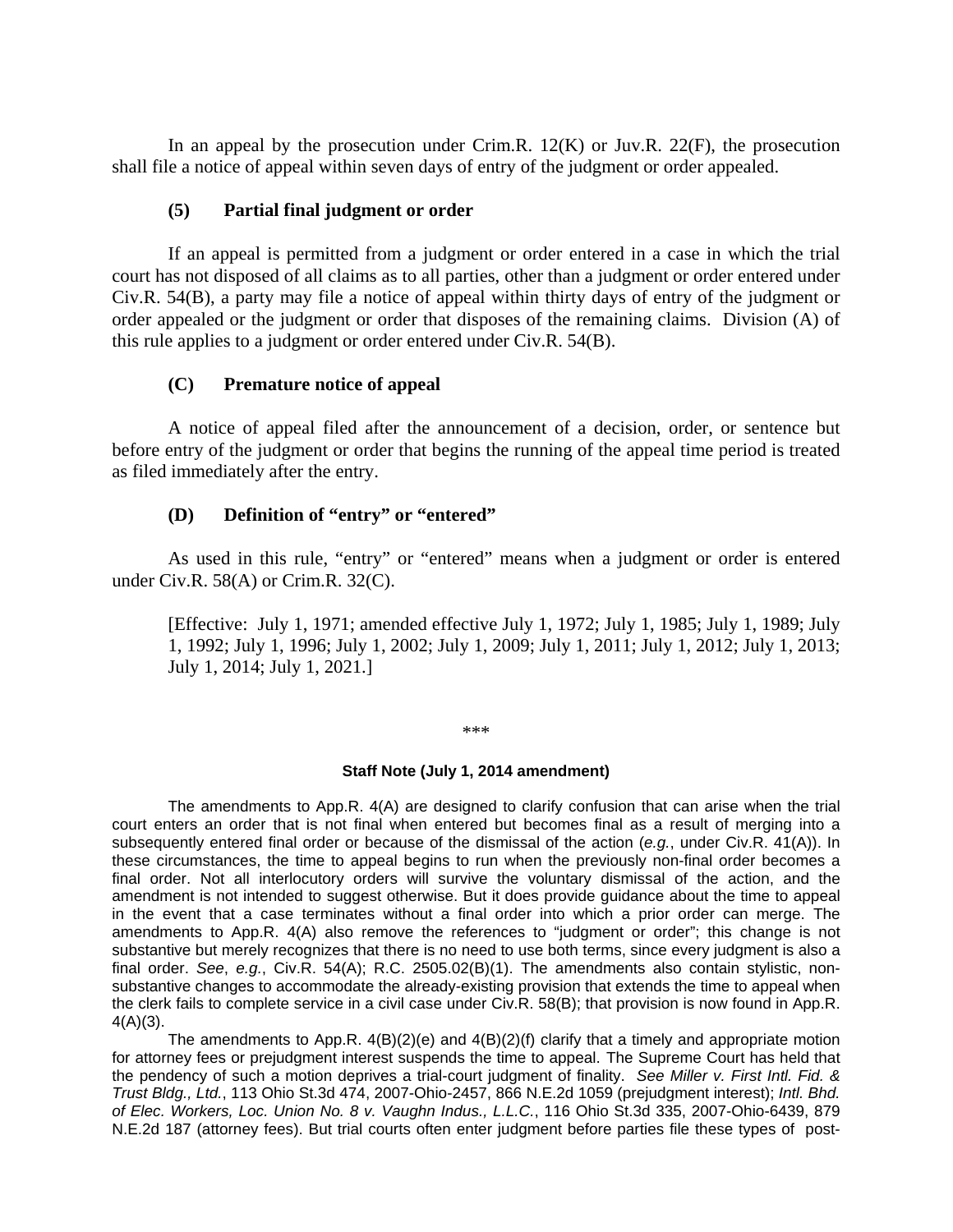trial motions, and during the window of time between the entry of that judgment and the filing of one of these motions, one of the parties may choose to appeal from an order that appears to be final at the time it was entered. The current amendments are designed to avoid the jurisdictional and procedural uncertainty that results from this situation. Now, the appellate court has the authority to remand the matter for a ruling on the post-judgment motion, rather than dismissing the appeal. Also, the reference to R.C. 2323.42 was deleted from App.R. 4(B)(2)(3); that reference suggested that only motions for attorney fees made under that statute suspend the time to appeal. The current amendment provides that any timely and appropriate motion for attorney fees and prejudgment interest suspends the time to appeal, regardless of the legal authority for the motion.

## **Staff Notes (July 1, 2013 Amendments)**

The amendments to App.R.  $4(B)(2)(d)$  and App.R.  $4(B)(3)(d)$  clarify that a proper and timely request to the trial court for findings of fact and conclusions of law defers the running of the time to appeal in all circumstances in which the rules permit such a request. That general concept was reflected in the prior rule, but the amendments reference additional provisions of the civil, juvenile, and criminal rules that authorize parties to request findings of fact and conclusions of law.

## **Staff Notes (July 1, 2012 Amendments)**

The amendment to App.R. 4(B)(3) now provides that the pendency of timely objections to a magistrate's decision in a criminal or traffic case suspends the running of the time to appeal, just as they do in civil and juvenile cases under App.R. 4(B)(2). Note that in both cases the suspension matters only if the trial court has entered judgment before the objections to the magistrate's decision are filed; if the trial court has not yet entered judgment, then the 30-day period to appeal from that judgment obviously does not start to run in the first instance.

#### **Staff Note (July 1, 2011 amendment)**

Some of the amendments to App. R. 4(B)(2) are technical and grammatical, designed to accommodate the different kinds of post-judgment filings that serve as exceptions to the 30-day time to appeal that otherwise applies under App. R. 4(A). The references in App. R. 4(B)(2)(c), to Civ. R. 53(D)(3)(b) and Juv. R. 40(D)(3)(b), were changed to refer to the appropriate Civil Rule and Juvenile Rule provisions governing the timing of objections to magistrates' decisions in civil and juvenile cases.

The addition of subsection (e) to App. R.  $4(B)(2)$  is designed to avoid the confusion that can result over the finality of a judgment in a civil action based upon a medical claim, dental claim, optometric claim, or chiropractic claim if a party subsequently files a timely motion for attorneys' fees under R.C. 2323.42. See, e.g., *Ricciardi v. D'Apolito*, 7th Dist. No. 09 MA 60, 2010-Ohio-1016, at ¶12-13; see, also, id. at ¶20 (DeGenaro, J., concurring).

New language has been added to both App. R. 4(B)(2) and App. R. 4(B)(3) to resolve confusion in the courts of appeals about the finality of a judgment and the proper disposition of an appeal if a party files a notice of appeal before all proper and timely post-trial filings are resolved or if a party makes a timely post-trial filing after the notice of appeal if filed. Some courts have held that the trial court judgment is not final while a proper post-judgment filing is pending and have, accordingly, dismissed the appeal. See, e.g., *Dragway 42, LLC v. Kokosing Constr. Co.*, 9th Dist. No. 09CA0008, 2009-Ohio-5630, at ¶6; *In re Talbert*, 5th Dist. No. CT2008-0031, 2009-Ohio-4237, at ¶20-22. Others have held that the judgment is final but that the case should be remanded to the trial court to rule on the motions. See, e.g., *Stewart v. Zone Cab of Cleveland*, 8th Dist. No. 79317, 2002-Ohio-335, at 6. The rule now adopts the latter view and also establishes a procedure for the parties to bring into the appeal the trial court's subsequent rulings on the post-judgment filings.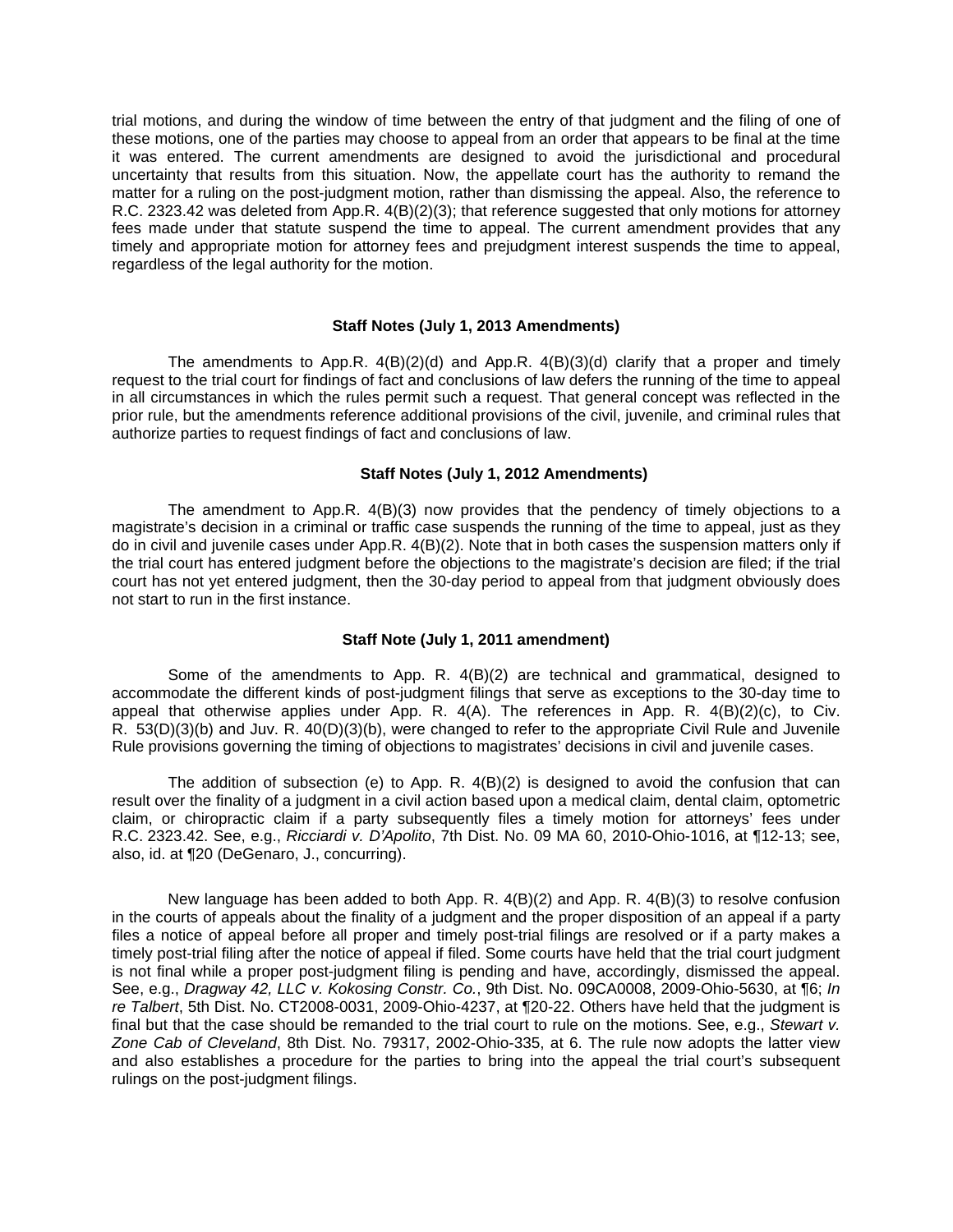## **Staff Note (July 1, 2002 Amendment)**

## **Appellate Rule 4 Appeal as of Right—How Taken Appellate Rule 4(B)(4) Exceptions: Appeal by prosecution**

The July 1, 2002, amendment to Appellate Rule 4 corrected two errors. First, in App. R. 4(B)(4), a cross-reference was changed from Criminal Rule 12(J) to Criminal Rule 12(K), which was necessitated by an amendment to Criminal Rule 12 that was effective July 1, 2001.

Second, in App. R. 4(D), a cross-reference was changed from Criminal Rule 32(B) to Criminal Rule 32(C), which was necessitated by an amendment to Criminal Rule 12 that was effective July 1, 1998.

No substantive amendment to Appellate Rule 4 was intended by either amendment.

[Effective: July 1, 1971; amended effective July 1, 1972; July 1, 1985; July 1, 1989; July 1, 1992; July 1, 1996; July 1, 2002; July 1, 2009; July 1, 2011; July 1, 2012; July 1, 2013; July 1, 2014.]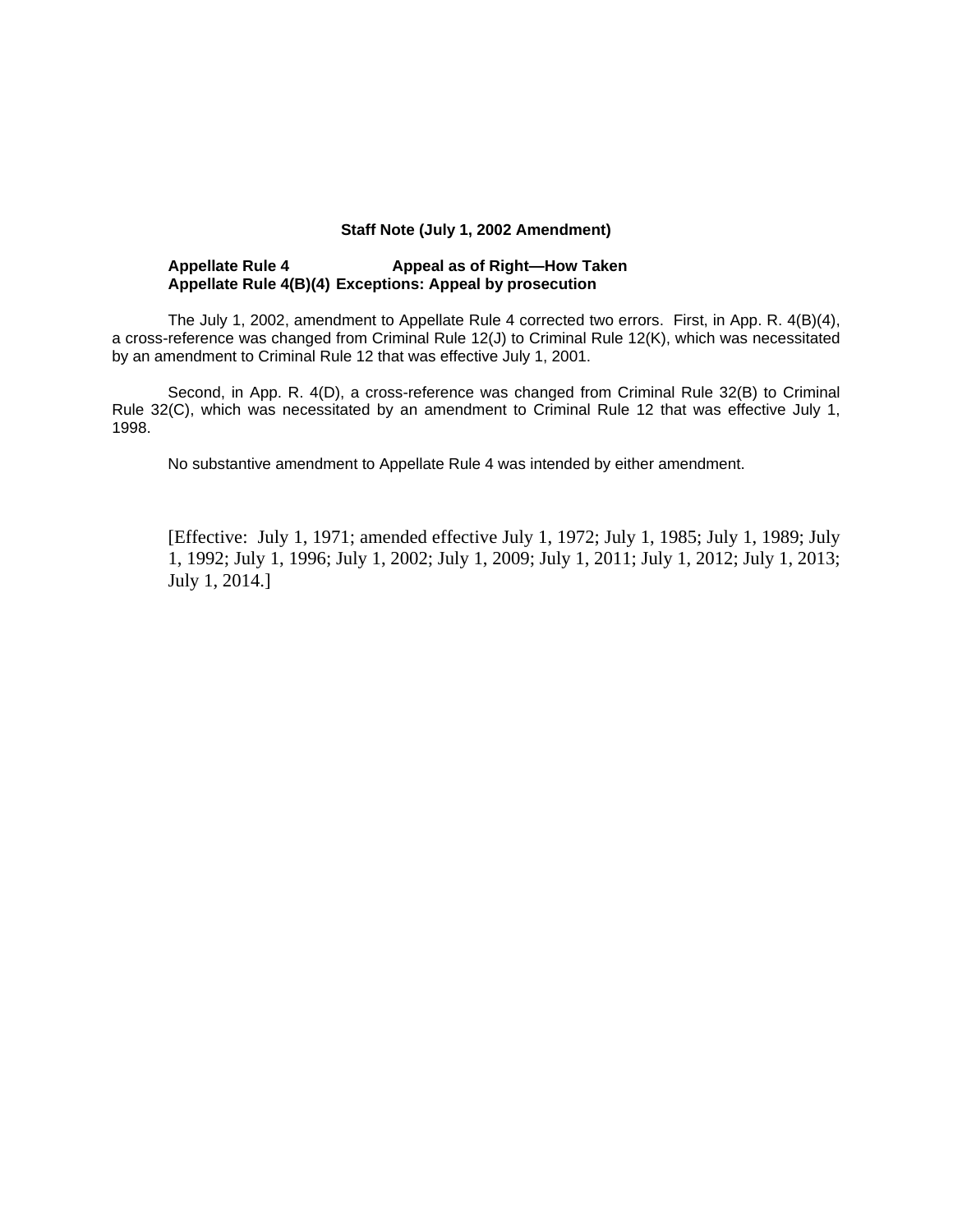# <span id="page-13-0"></span>**RULE 5. Appeals by Leave of Court in Criminal Cases**

## **(A) Motion by defendant for delayed appeal.**

(1) After the expiration of the thirty day period provided by App. R. 4(A) for the filing of a notice of appeal as of right, an appeal may be taken by a defendant with leave of the court to which the appeal is taken in the following classes of cases:

- (a) Criminal proceedings;
- (b) Delinquency proceedings; and
- (c) Serious youthful offender proceedings.

(2) A motion for leave to appeal shall be filed with the court of appeals and shall set forth the reasons for the failure of the appellant to perfect an appeal as of right. Concurrently with the filing of the motion, the movant shall file with the clerk of the trial court a notice of appeal in the form prescribed by App. R. 3 and shall file a copy of the notice of the appeal in the court of appeals. The movant also shall furnish an additional copy of the notice of appeal and a copy of the motion for leave to appeal to the clerk of the court of appeals who shall serve the notice of appeal and the motions upon the prosecuting attorney.

**(B) Motion to reopen appellate proceedings**. If a federal court grants a conditional writ of habeas corpus upon a claim that a defendant's constitutional rights were violated during state appellate proceedings terminated by a final judgment, a motion filed by the defendant or on behalf of the state to reopen the appellate proceedings may be granted by leave of the court of appeals that entered the judgment. The motion shall be filed with the clerk of the court of appeals within forty-five days after the conditional writ is granted. A certified copy of the conditional writ and any supporting opinion shall be filed with the motion. The clerk shall serve a copy of a defendant's motion on the prosecuting attorney.

**(C) Motion by prosecution for leave to appeal.** When leave is sought by the prosecution from the court of appeals to appeal an order of the trial court, a motion for leave to appeal shall be filed with the court of appeals within thirty days from the entry of the order sought to be appealed (or, if that order is not a final order, within thirty days of the final order into which it merges) and shall set forth the errors that the movant claims occurred in the proceedings of the trial court. The motion shall be accompanied by affidavits, or by the parts of the record upon which the movant relies, to show the probability that the errors claimed did in fact occur, and by a brief or memorandum of law in support of the movant's claims. Concurrently with the filing of the motion, the movant shall file with the clerk of the trial court a notice of appeal in the form prescribed by App. R. 3 and file a copy of the notice of appeal in the court of appeals. The movant also shall furnish a copy of the motion and a copy of the notice of appeal to the clerk of the court of appeals who shall serve the notice of appeal and a copy of the motion for leave to appeal upon the attorney for the defendant who, within thirty days from the filing of the motion, may file affidavits, parts of the record, and brief or memorandum of law to refute the claims of the movant.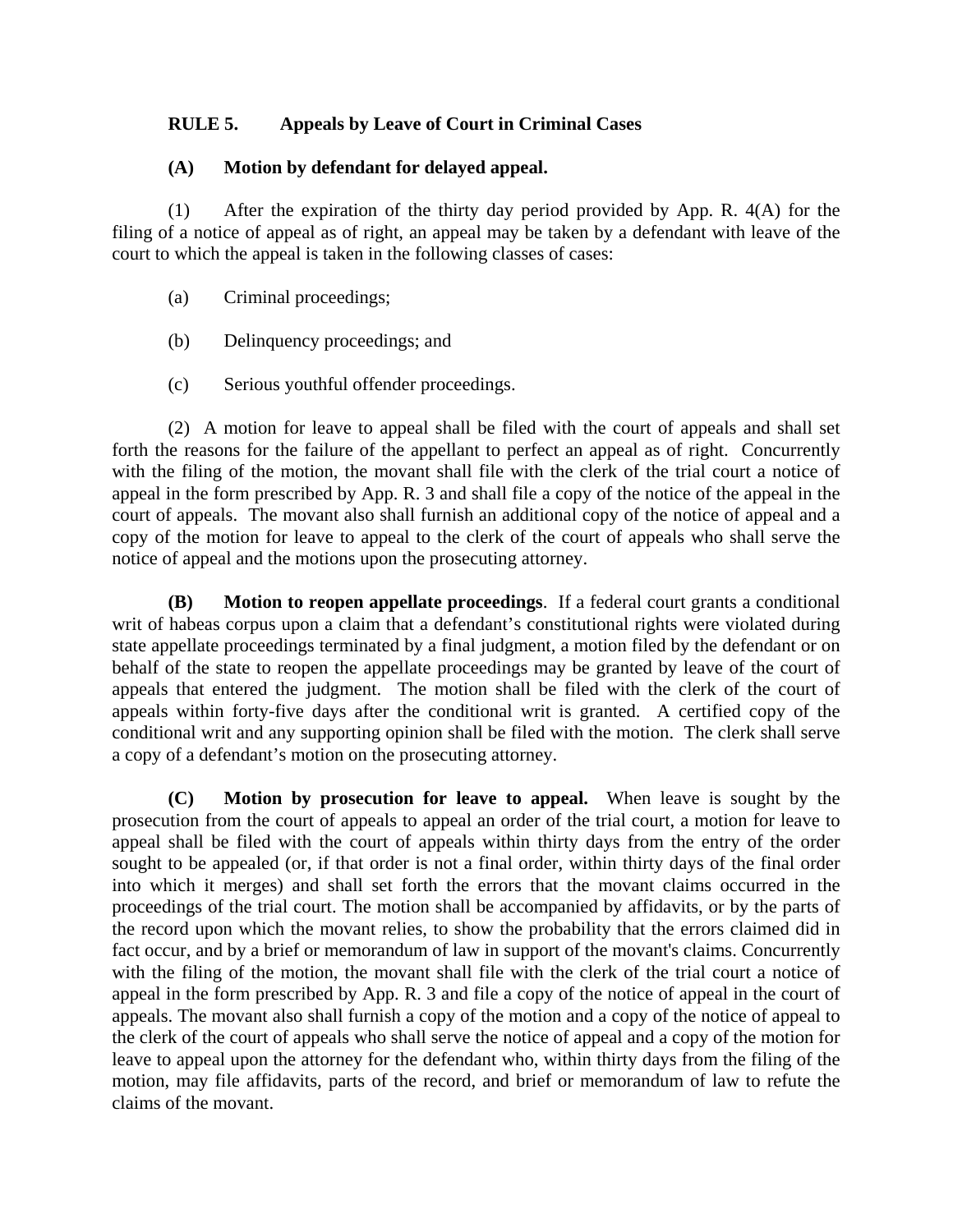**(D)(1) Motion by defendant for leave to appeal consecutive sentences pursuant to R.C. 2953.08(C).** When leave is sought from the court of appeals for leave to appeal consecutive sentences pursuant to R.C. 2953.08(C), a motion for leave to appeal shall be filed with the court of appeals within thirty days from the entry of the order sought to be appealed and shall set forth the reason why the consecutive sentences exceed the maximum prison term allowed. The motion shall be accompanied by a copy of the order stating the sentences imposed and stating the offense of which movant was found guilty or to which movant pled guilty. Concurrently with the filing of the motion, the movant shall file with the clerk of the trial court a notice of appeal in the form prescribed by App.R. 3 and file a copy of the notice of appeal in the court of appeals. The movant also shall furnish a copy of the notice of appeal and a copy of the motion to the clerk of the court of appeals who shall serve the notice of appeal and the motion upon the prosecuting attorney.

**(D)(2) Leave to appeal consecutive sentences incorporated into appeal as of right.** When a criminal defendant has filed a notice of appeal pursuant to App.R. 4, the defendant may elect to incorporate in defendant's initial appellate brief an assignment of error pursuant to R.C. 2953.08(C), and this assignment of error shall be deemed to constitute a timely motion for leave to appeal pursuant to R.C. 2953.08(C).

**(E) Determination of the motion.** Except when required by the court the motion shall be determined by the court of appeals on the documents filed without formal hearing or oral argument.

**(F) Order and procedure following determination.** Upon determination of the motion, the court shall journalize its order and the order shall be filed with the clerk of the court of appeals, who shall certify a copy of the order and mail or otherwise forward the copy to the clerk of the trial court. If the motion for leave to appeal is overruled, except as to motions for leave to appeal filed by the prosecution, the clerk of the trial court shall collect the costs pertaining to the motion, in both the court of appeals and the trial court, from the movant. If the motion is sustained and leave to appeal is granted, the further procedure shall be the same as for appeals as of right in criminal cases, except as otherwise specifically provided in these rules.

[Effective: July 1, 1971; amended effective July 1, 1988; July 1, 1992; July 1, 1994; July 1, 1996; July 1, 2003; July 1, 2019.]

## **Staff Notes (July 1, 2019 Amendment)**

The amendment to App.R. 5(C) regarding the prosecution's motion for leave to appeal an order that was not final when it was made, but subsequently merged into a final order, is intended to address only the required timing of such a motion. The amendment does not affect the threshold determination of whether an order is, in fact, a final order, which is determined with reference to the relevant Ohio statutes.

The additional amendments to App.R. 5(C) and 5(D)(1) remove references to a "judgment or order" and a "judgment and order," instead referring solely to an "order." These amendments bring the rules into conformity with the language of App.R. 4(A), which was similarly amended in 2014. As noted in the July 1, 2014 Staff Note to App.R. 4, these changes are not substantive.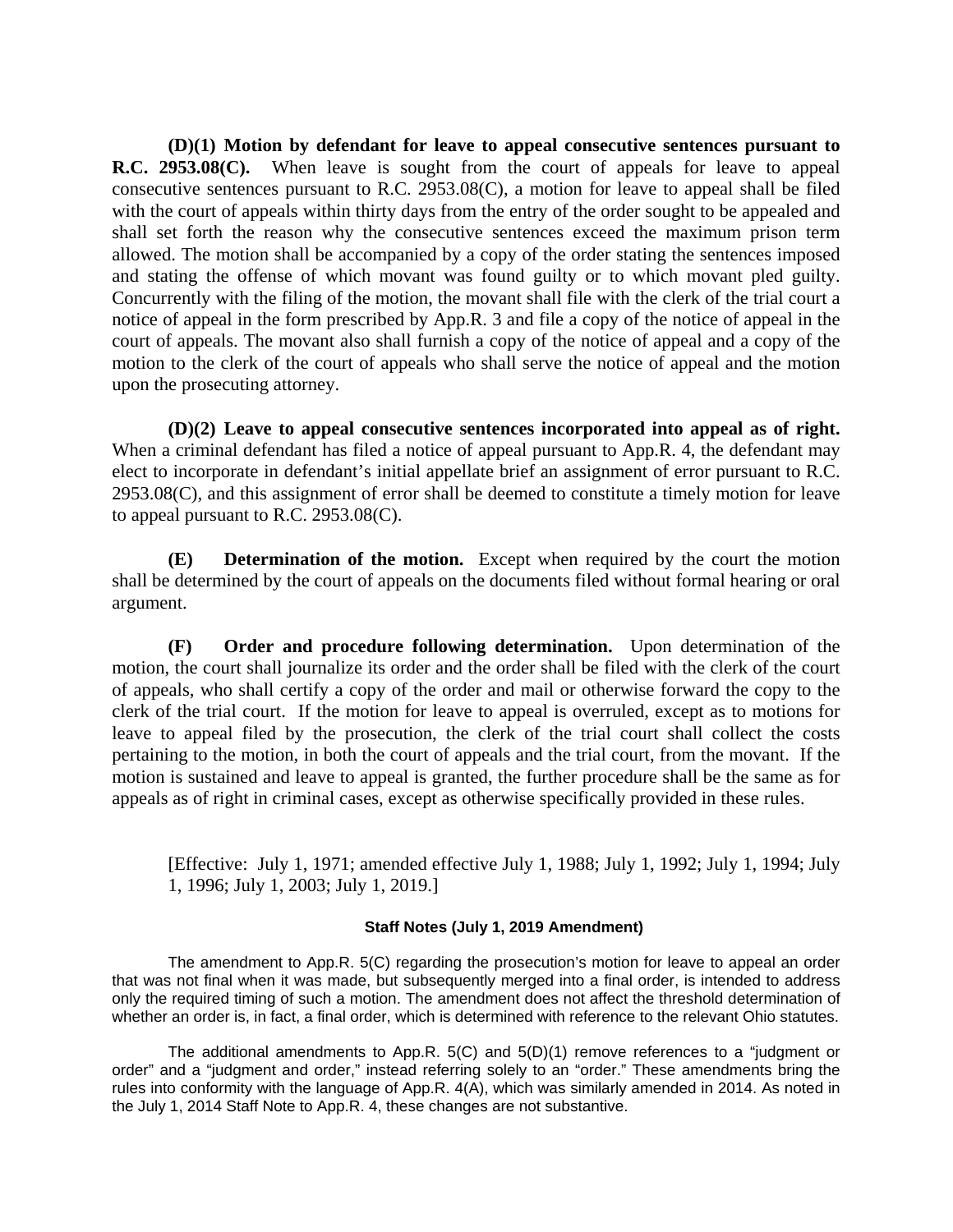## **Staff Note (July 1, 2003 Amendment)**

## **Rule 5 Appeals by Leave of Court**

The title of this rule was changed from Appeals by Leave of Court in Criminal Cases to Appeals by Leave of Court as a consequence of the amendment to division (A) described below.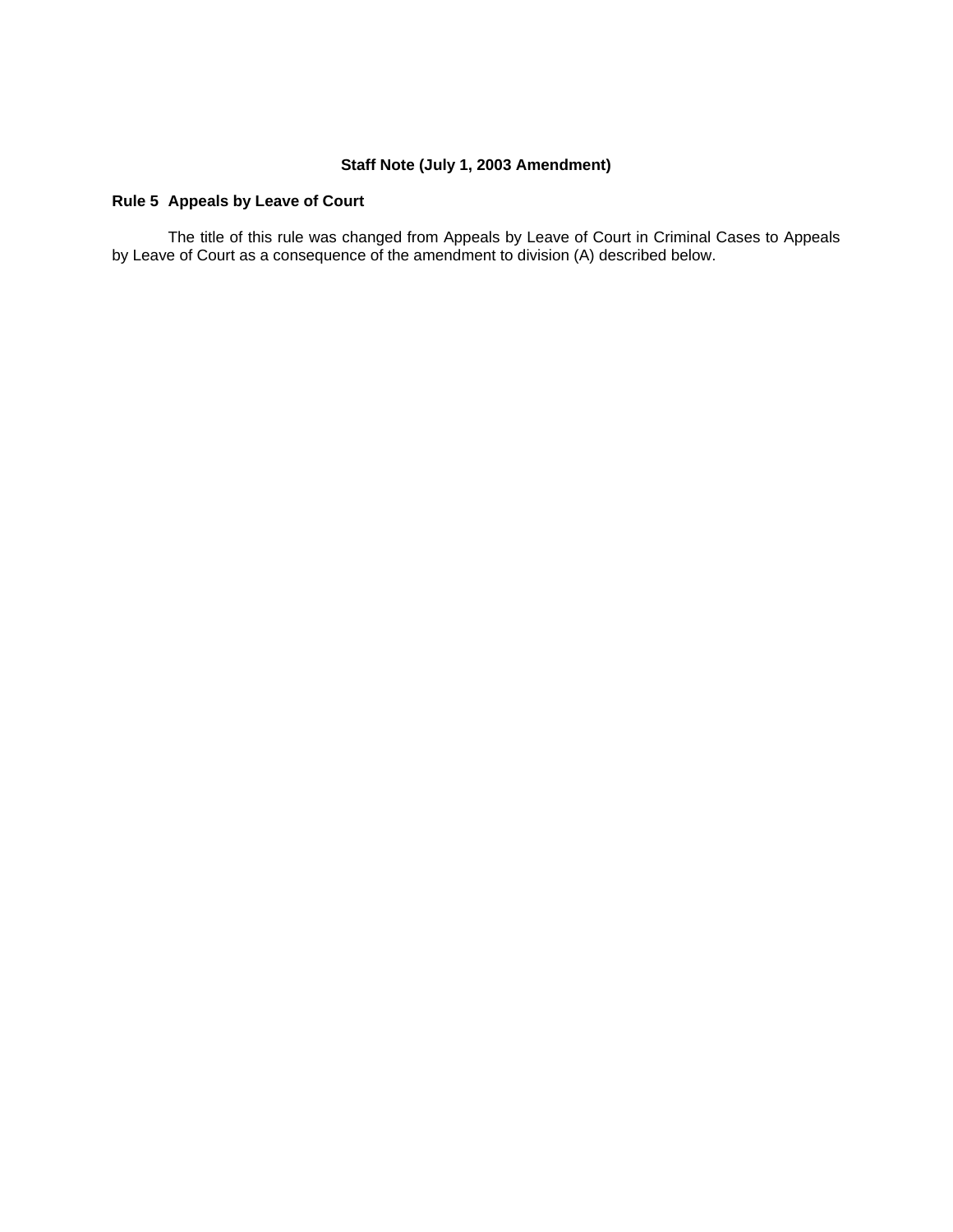## **Rule 5(A) Motion by defendant for delayed appeal.**

The amendment to division (A) effective July 1, 2003, was in response to the Supreme Court's decision in *In re Anderson* (2001), 92 Ohio St. 3d 63, which held that adjudications of delinquency are not judgments to which App. R. 5(A) applies. The amendment made App. R. 5(A) apply to delinquency and serious youthful offender proceedings.

## **Rule 5(B) Motion to reopen appellate proceedings.**

The addition of a new division (B) was to address state appellate proceedings following a federal court's granting of a conditional writ of habeas corpus that allows the prisoner to be freed if the state appellate court does not reopen appellate proceedings to address constitutional issues in the case. As a result of the addition of this new division (B), divisions (B) – (E) of the previous rule were relettered (C) – (F) respectively.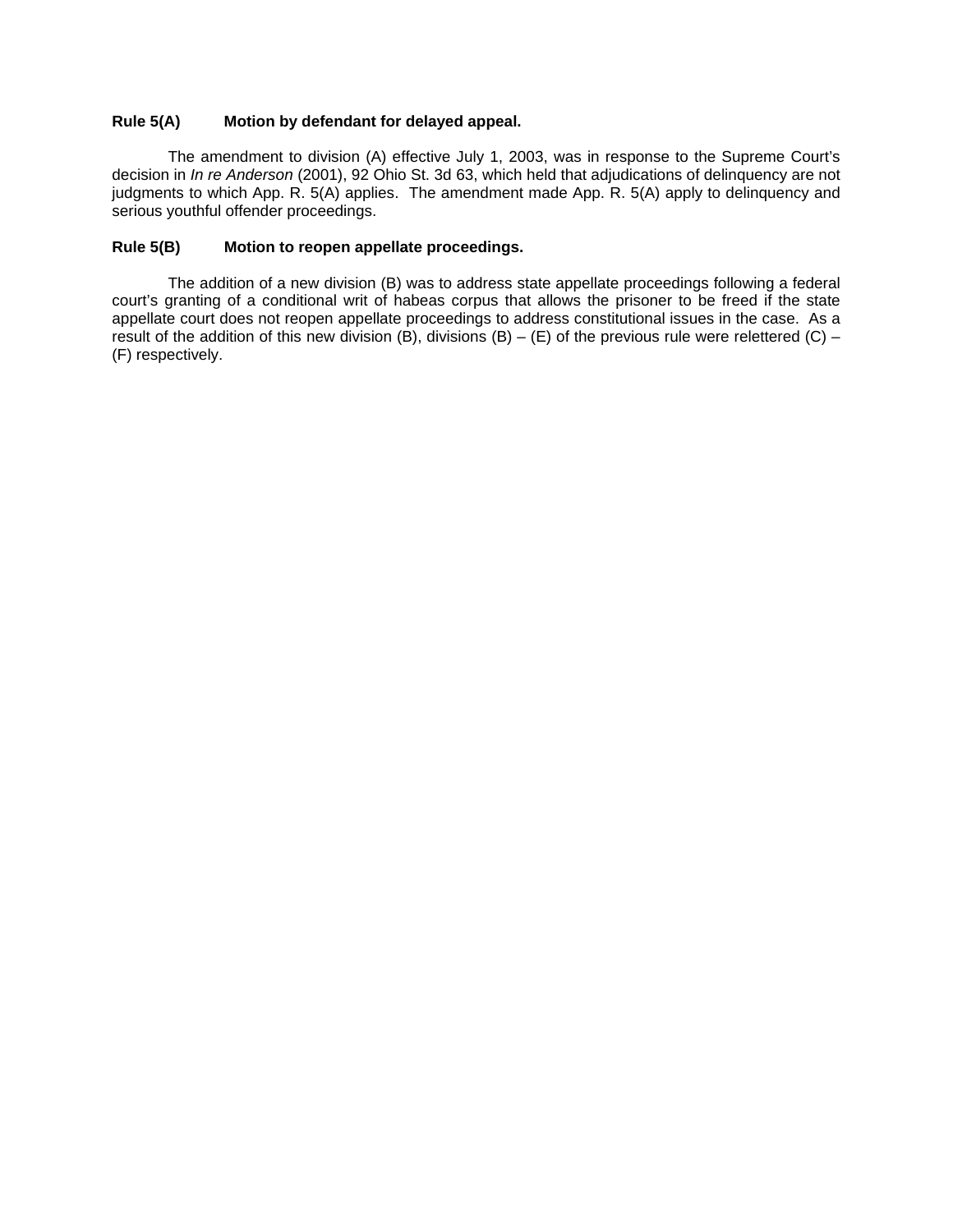# <span id="page-17-0"></span>**RULE 6. Concurrent Jurisdiction in Criminal Actions**

(A) Whenever a trial court and an appellate court are exercising concurrent jurisdiction to review a judgment of conviction, and the trial court files a written determination that grounds exist for granting a petition for post-conviction relief, the trial court shall notify the parties and the appellate court of that determination. on such notification, or pursuant to a party's motion in the court of appeals, the appellate court may remand the case to the trial court.

(B) When an appellate court reverses, vacates, or modifies a judgment of conviction on direct appeal, the trial court may dismiss a petition for post-conviction relief to the extent that it is moot. The petition shall be reinstated pursuant to motion if the appellate court's judgment on direct appeal is reversed, vacated, or modified in such a manner that the petition is no longer moot.

(C) Whenever a trial court's grant of post-conviction relief is reversed, vacated, or modified in such a manner that the direct appeal is no longer moot, the direct appeal shall be reinstated pursuant to statute. Upon knowledge that a statutory reinstatement of the appeal has occurred, the court of appeals shall enter an order journalizing the reinstatement and providing for resumption of the appellate process.

(D) Whenever a direct appeal is pending concurrently with a petition for postconviction relief or a review of the petition in any court, each party shall include, in any brief, memorandum, or motion filed, a list of case numbers of all actions and appeals, and the court in which they are pending, regarding the same judgment of conviction.

[Effective: July 1, 1997.]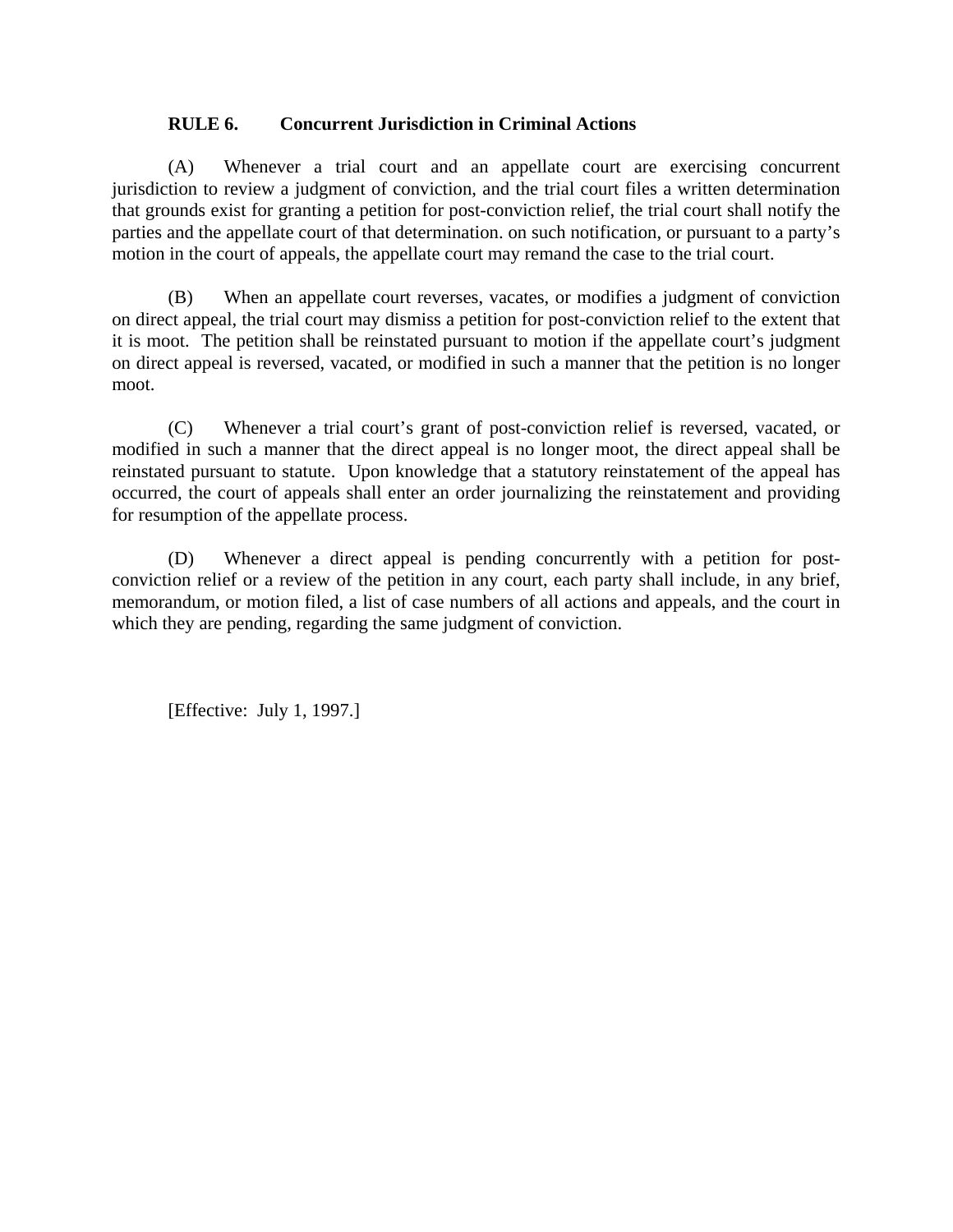## <span id="page-18-0"></span>**RULE 7. Stay or Injunction Pending Appeal--Civil and Juvenile Actions**

**(A) Stay must ordinarily be sought in the first instance in trial court; motion for stay in court of appeals.** Application for a stay of the judgment or order of a trial court pending appeal, or for the determination of the amount of and the approval of a supersedeas bond, must ordinarily be made in the first instance in the trial court. A motion for such relief or for an order suspending, modifying, restoring or granting an injunction during the pendency of an appeal may be made to the court of appeals or to a judge thereof, but, except in cases of injunction pending appeal, the motion shall show that application to the trial court for the relief sought is not practicable, or that the trial court has, by journal entry, denied an application or failed to afford the relief which the applicant requested. The motion shall also show the reasons for the relief requested and the facts relied upon, and if the facts are subject to dispute the motion shall be supported by affidavits or other sworn statements or copies thereof. With the motion shall be filed such parts of the record as are relevant and as are reasonably available at the time the motion is filed. Reasonable notice of the motion and the intention to apply to the court shall be given by the movant to all parties. The motion shall be filed with the clerk of the court of appeals and normally will be considered by at least two judges of the court, but in exceptional cases where the attendance of two judges of the court would be impracticable due to the requirements of time, the application may be made to and considered by a single judge of the court on reasonable notice to the adverse party, provided, however, that when an injunction is appealed from it shall be suspended only by order of at least two of the judges of the court of appeals, on reasonable notice to the adverse party.

**(B) Stay may be conditioned upon giving of bond; proceedings against sureties.** Relief available in the court of appeals under this rule may be conditioned upon the filing of a bond or other appropriate security in the trial court. If security is given in the form of a bond or stipulation or other undertaking with one or more sureties, each surety submits himself or herself to the jurisdiction of the trial court and irrevocably appoints the clerk of the trial court as the surety's agent upon whom any process affecting the surety's liability on the bond or undertaking may be served. Subject to the limits of its monetary jurisdiction, this liability may be enforced on motion in the trial court without the necessity of an independent action. The motion and such notice of the motion as the trial court prescribes may be served on the clerk of the trial court, who shall forthwith mail copies to the sureties if their addresses are known.

**(C) Stay in juvenile actions.** No order, judgment, or decree of a juvenile court, concerning a dependent, neglected, unruly, or delinquent child, shall be stayed upon appeal, unless suitable provision is made for the maintenance, care, and custody of the dependent, neglected, unruly, or delinquent child pending the appeal.

[Effective: July 1, 1971; amended effective July 1, 1973; July 1, 2001.]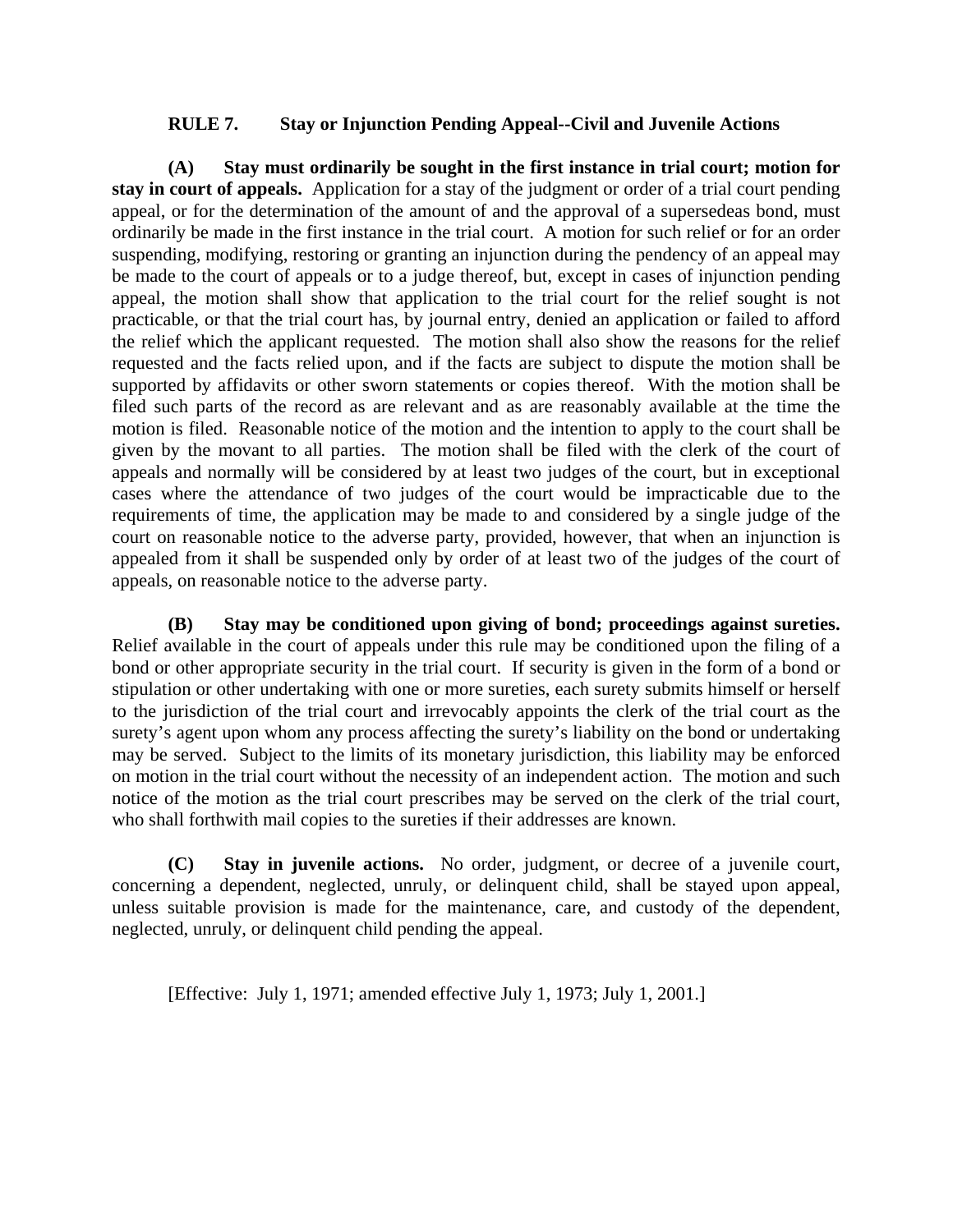## **Staff Note (July 1, 2001 Amendment)**

## **Appellate Rule 7 Stay or Injunction Pending Appeal—Civil and Juvenile Actions Appellate Rule 7(B) Stay may be conditioned upon giving of bond; proceedings against sureties**

Language in division (B) was changed to make it gender-neutral. No substantive change to this division was intended.

## **Appellate Rule 7(C) Stay in juvenile actions**

The July 1, 2001 amendment eliminated the last sentence of App. R. 7(C) regarding appeals concerning a dependent, neglected, unruly, or delinquent child. This provision, to which was added appeals of cases concerning abused children, was placed in App. R. 11.2(D), which also was amended effective July 1, 2001.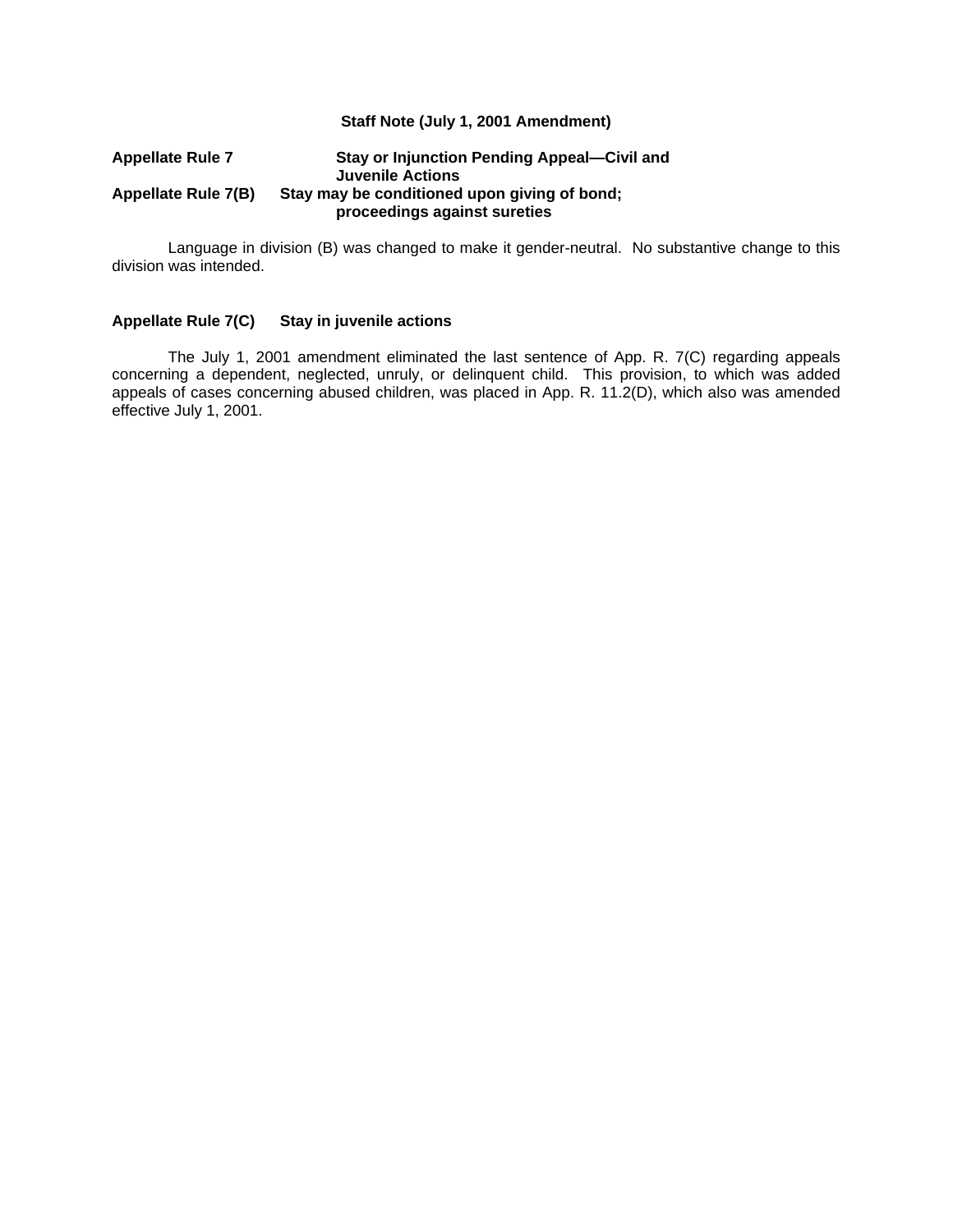## <span id="page-20-0"></span>**RULE 8. Bail and Suspension of Execution of Sentence in Criminal Cases**

**(A) Discretionary right of court to release pending appeal.** The discretionary right of the trial court or the court of appeals to admit a defendant in a criminal action to bail and to suspend the execution of his sentence during the pendency of his appeal is as prescribed by law.

**(B) Release on bail and suspension of execution of sentence pending appeal from a judgment of conviction.** Application for release on bail and for suspension of execution of sentence after a judgment of conviction shall be made in the first instance in the trial court. Thereafter, if such application is denied, a motion for bail and suspension of execution of sentence pending review may be made to the court of appeals or to two judges thereof. The motion shall be determined promptly upon such papers, affidavits, and portions of the record as the parties shall present and after reasonable notice to the appellee.

[Effective: July 1, 1971; amended effective July 1, 1975.]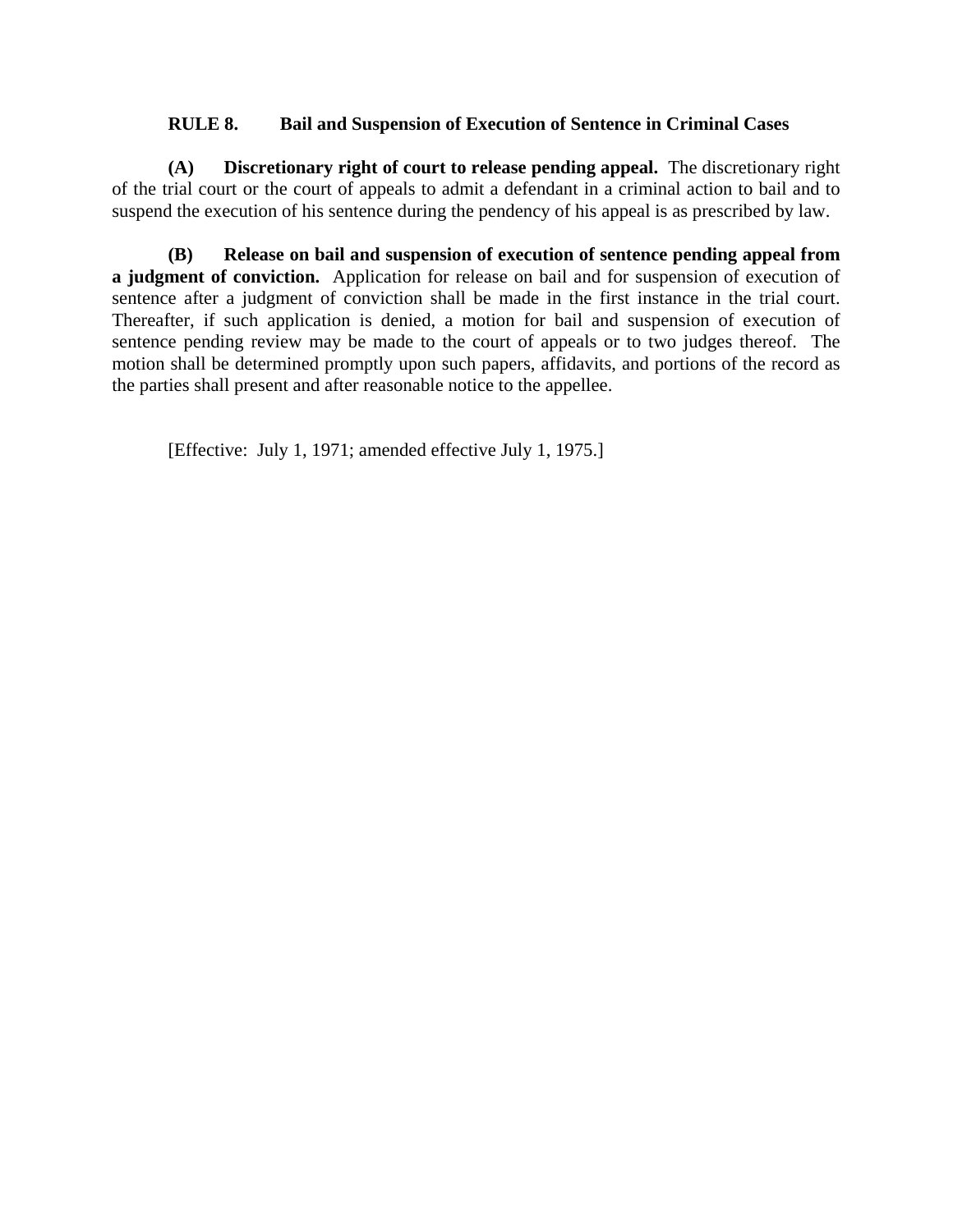## <span id="page-21-0"></span>**RULE 9. The Record on Appeal**

## **(A) Composition of the record on appeal; recording of proceedings.**

(1) The original papers and exhibits thereto filed in the trial court, the transcript of proceedings, if any, including exhibits, and a certified copy of the docket and journal entries prepared by the clerk of the trial court shall constitute the record on appeal in all cases.

(2) The trial court shall ensure that all proceedings of record are recorded by a reliable method, which may include a stenographic/shorthand reporter, audio-recording device, and/or video-recording device. The selection of the method in each case is in the sound discretion of the trial court, except that in all capital cases the proceedings shall be recorded by a stenographic/shorthand reporter in addition to any other recording device the trial court wishes to employ.

# **(B) The transcript of proceedings; discretion of trial court to select transcriber; duty of appellant to order; notice to appellee if partial transcript is ordered.**

(1) Except as provided in App.R.  $11.2(B)(3)(b)$ , it is the obligation of the appellant to ensure that the proceedings the appellant considers necessary for inclusion in the record, however those proceedings were recorded, are transcribed in a form that meets the specifications of App. R. 9(B)(6).

(2) Any stenographic/shorthand reporter selected by the trial court to record the proceedings may also serve as the official transcriber of those proceedings without prior trial court approval. Otherwise, the transcriber of the proceedings must be approved by the trial court. A party may move to appoint a particular transcriber or the trial court may appoint a transcriber sua sponte; in either case, the selection of the transcriber is within the sound discretion of the trial court, so long as the trial court has a reasonable basis for determining that the transcriber has the necessary qualifications and training to produce a reliable transcript that conforms to the requirements of App.R. 9(B)(6).

(3) The appellant shall order the transcript in writing and shall file a copy of the transcript order with the clerk of the trial court.

(4) If no recording was made, or when a recording was made but is no longer available for transcription, App.R. 9(C) or 9(D) may be utilized. If the appellant intends to present an assignment of error on appeal that a finding or conclusion is unsupported by the evidence or is contrary to the weight of the evidence, the appellant shall include in the record a transcript of proceedings that includes all evidence relevant to the findings or conclusion.

(5) Unless the entire transcript of proceedings is to be included in the record, the appellant shall file with the notice of appeal a statement, as follows:

(a) If the proceedings were recorded by a stenographic/shorthand reporter, the statement shall list the assignments of error the appellant intends to present on the appeal and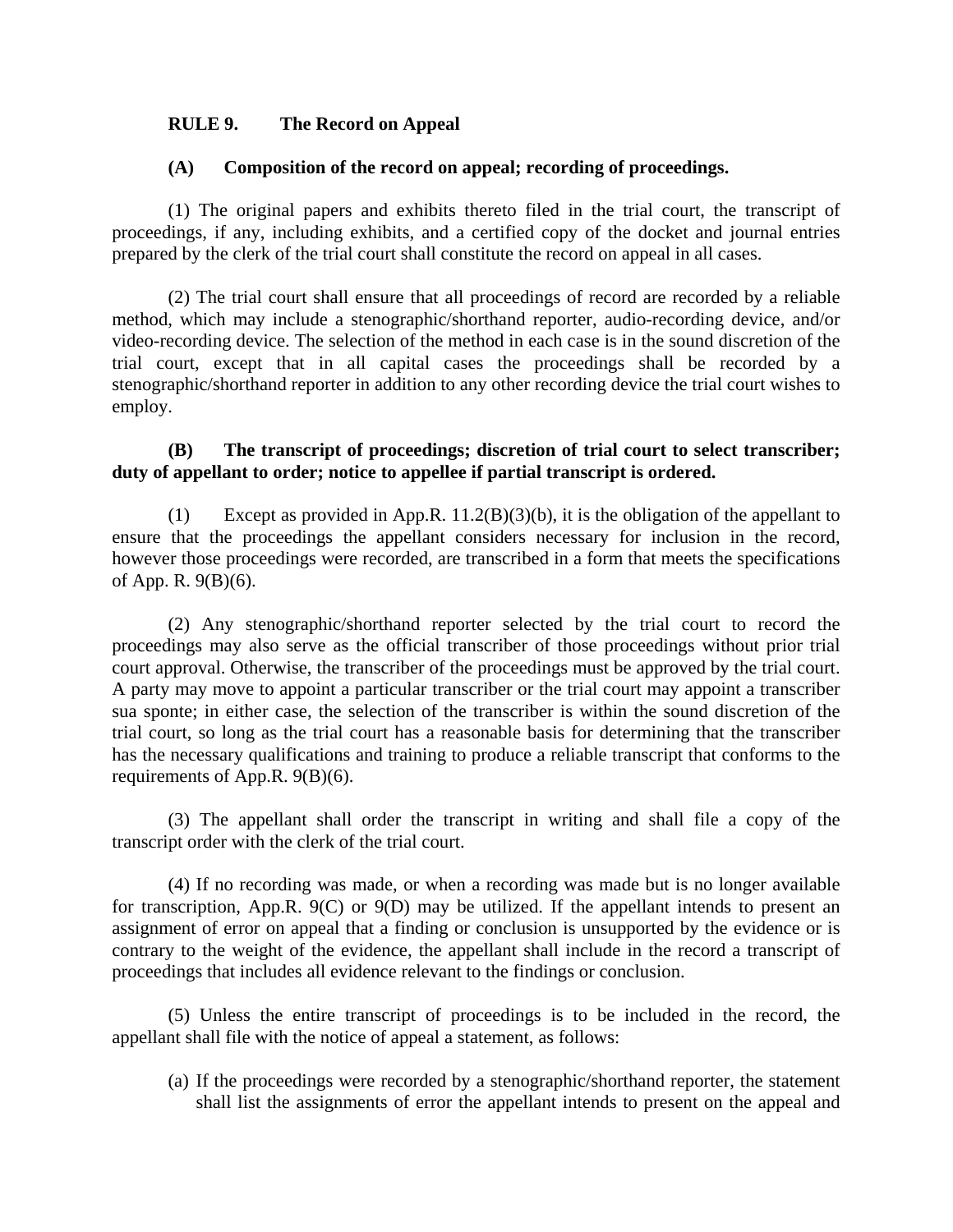shall either describe the parts of the transcript that the appellant intends to include in the record or shall indicate that the appellant believes that no transcript is necessary.

(b) If the proceedings were not recorded by any means, or if the proceedings were recorded by non-stenographic means but the recording is no longer available for transcription, or if the stenographic record has become unavailable, then the statement shall list the assignments of error the appellant intends to present on appeal and shall indicate that a statement under App.R. 9(C) or 9(D) will be submitted.

The appellant shall file this statement with the clerk of the trial court and serve the statement on the appellee.

If the appellee considers a transcript of other parts of the proceedings necessary, the appellee, within ten days after the service of the statement of the appellant, shall file and serve on the appellant a designation of additional parts to be included. The clerk of the trial court shall forward a copy of this designation to the clerk of the court of appeals.

If the appellant refuses or fails, within ten days after service on the appellant of appellee's designation, to order transcription of the additional parts, the appellee, within five days thereafter, shall either order the parts in writing from the reporter or apply to the court of appeals for an order requiring the appellant to do so. At the time of ordering, the party ordering the transcript of proceedings shall arrange for the payment to the transcriber of the cost of the transcript of proceedings.

(6) A transcript of proceedings under this rule shall be in the following form:

(a) The transcript of proceedings shall include a front and back cover; the front cover shall bear the title and number of the case and the name of the court in which the proceedings occurred;

(b) The transcript of proceedings shall be firmly bound on the left side;

(c) The first page inside the front cover shall set forth the nature of the proceedings, the date or dates of the proceedings, and the judge or judges who presided;

(d) The transcript of proceedings shall be prepared on white paper eight and one-half inches by eleven inches in size with the lines of each page numbered and the pages sequentially numbered;

(e) An index of witnesses shall be included in the front of the transcript of proceedings and shall contain page and line references to direct, cross, re-direct, and re-cross examination;

(f) An index to exhibits, whether admitted or rejected, briefly identifying each exhibit, shall be included following the index to witnesses reflecting the page and line references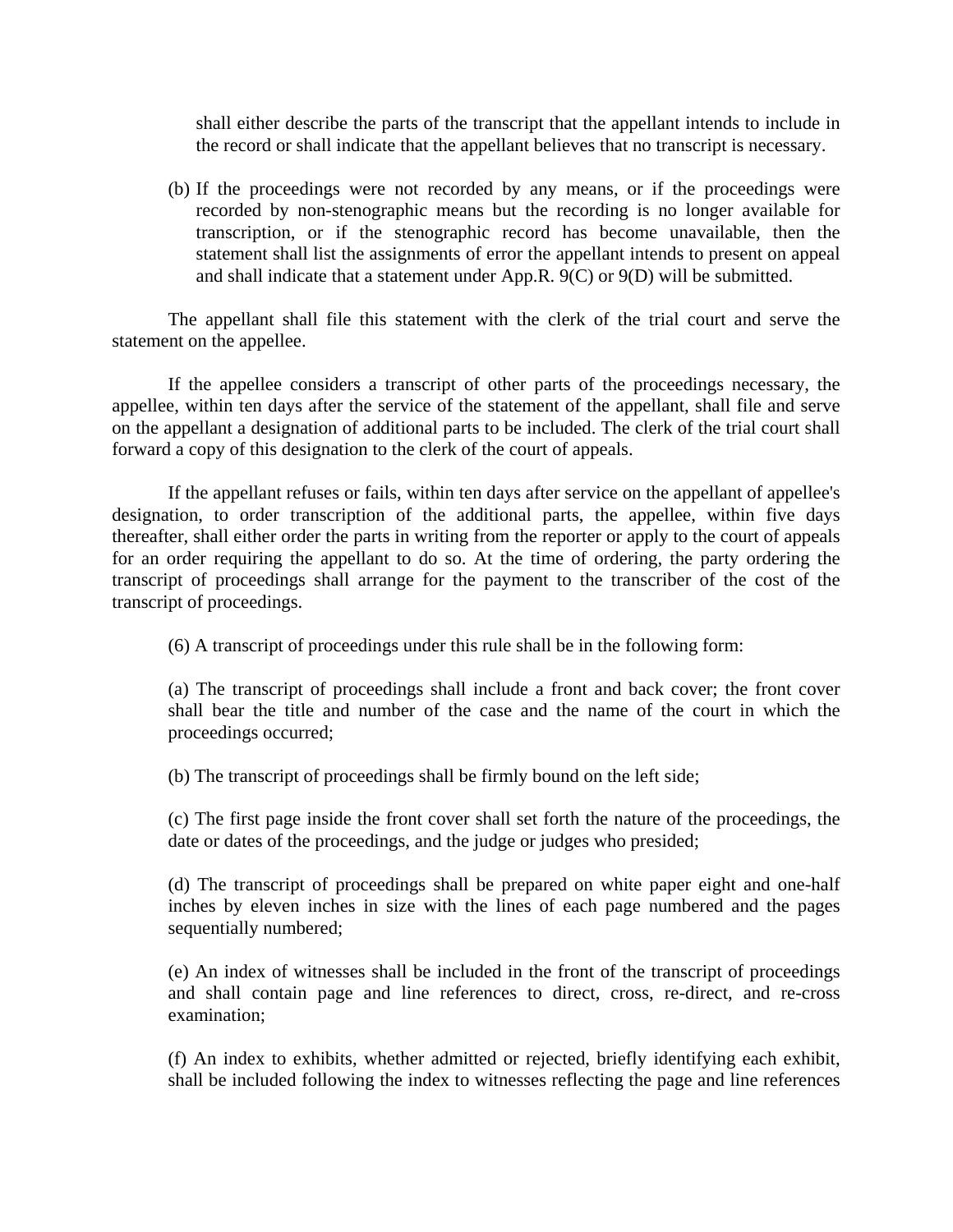where the exhibit was identified and offered into evidence, was admitted or rejected, and if any objection was interposed;

(g) Exhibits such as papers, maps, photographs, and similar items that were admitted shall be firmly attached, either directly or in an envelope to the inside rear cover, except as to exhibits whose size or bulk makes attachment impractical; documentary exhibits offered at trial whose admission was denied shall be included in a separate envelope with a notation that they were not admitted and also attached to the inside rear cover unless attachment is impractical;

(h) No volume of a transcript of proceedings shall exceed two hundred and fifty pages in length, except it may be enlarged to three hundred pages, if necessary, to complete a part of the voir dire, opening statements, closing arguments, or jury instructions; when it is necessary to prepare more than one volume, each volume shall contain the number and name of the case and be sequentially numbered, and the separate volumes shall be approximately equal in length;

(i) An electronic copy of the written transcript of proceedings should be included if it is available;

(j) The transcriber shall certify the transcript of proceedings as correct and shall state whether it is a complete or partial transcript of proceedings, and, if partial, indicate the parts included and the parts excluded.

(7) The record is complete for the purposes of appeal when the last part of the record is filed with the clerk of the trial court under App.R. 10(A).

## **(C) Statement of the evidence or proceedings when no recording was made, when the transcript of proceedings is unavailable, or when a recording was made but is no longer available for transcription.**

(1) If no recording of the proceedings was made, if a transcript is unavailable, or if a recording was made but is no longer available for transcription, the appellant may prepare a statement of the evidence or proceedings from the best available means, including the appellant's recollection. The statement shall be served on the appellee no later than twenty days prior to the time for transmission of the record pursuant to App.R. 10 and the appellee may serve on the appellant objections or propose amendments to the statement within ten days after service of the appellant's statement; these time periods may be extended by the court of appeals for good cause. The statement and any objections or proposed amendments shall be forthwith submitted to the trial court for settlement and approval. The trial court shall act prior to the time for transmission of the record pursuant to App.R. 10, and, as settled and approved, the statement shall be included by the clerk of the trial court in the record on appeal.

(2) In cases initially heard in the trial court by a magistrate, a party may use a statement under this division in lieu of a transcript if the error assigned on appeal relates solely to a legal conclusion. If any part of the error assigned on appeal relates to a factual finding, the record on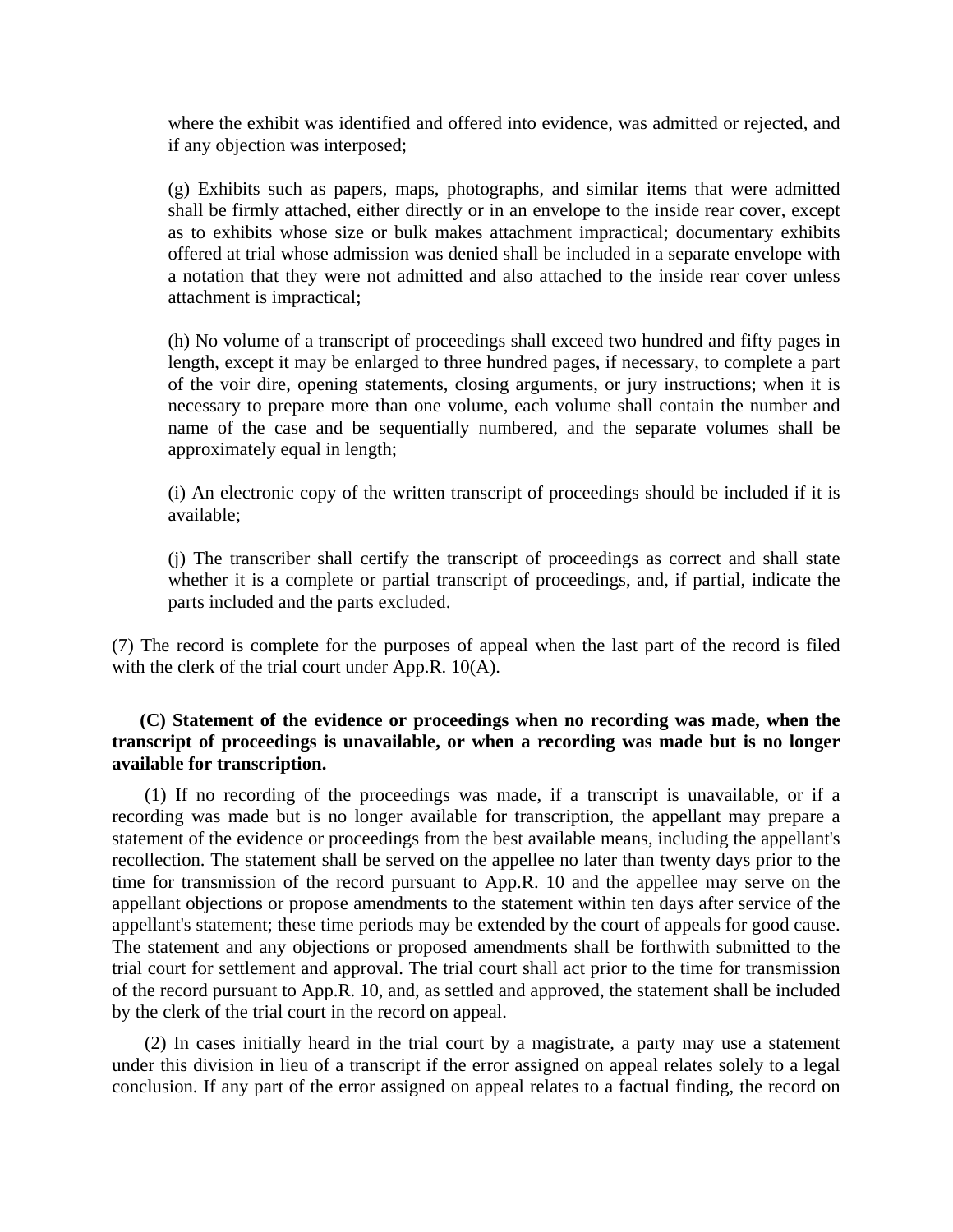appeal shall include a transcript or affidavit previously filed with the trial court as set forth in Civ.R.  $53(D)(3)(b)(iii)$ , Juv.R.  $40(D)(3)(b)(iii)$ , and Crim.R.  $19(D)(3)(b)(iii)$ .

## **(D) Agreed statement as the record on appeal.**

(1) In lieu of the record on appeal as defined in division (A) of this rule, the parties, no later than ten days prior to the time for transmission of the record under App.R. 10, may prepare and sign a statement of the case showing how the issues raised in the appeal arose and were decided in the trial court and setting forth only so many of the facts averred and proved or sought to be proved as are essential to a decision of the issues presented. If the statement conforms to the truth, it, together with additions as the trial court may consider necessary to present fully the issues raised in the appeal, shall be approved by the trial court prior to the time for transmission of the record under App.R. 10 and shall then be certified to the court of appeals as the record on appeal and transmitted to the court of appeals by the clerk of the trial court within the time provided by App.R. 10.

(2) In cases initially heard in the trial court by a magistrate, a party may use a statement under this division in lieu of a transcript if the error assigned on appeal relates to a legal conclusion. If the error assigned on appeal relates to a factual finding, the record on appeal shall include a transcript or affidavit previously filed with the trial court as set forth in Civ.R. 53(D)(3)(b)(iii), Juv.R. 40(D)(3)(b)(iii), and Crim.R. 19(D)(3)(b)(iii).

## **(E) Correction or modification of the record.**

If any difference arises as to whether the record truly discloses what occurred in the trial court, the difference shall be submitted to and settled by the trial court and the record made to conform to the truth. If anything material to either party is omitted from the record by error or accident or is misstated, the parties by stipulation, or the trial court, either before or after the record is transmitted to the court of appeals, or the court of appeals, on proper suggestion or of its own initiative, may direct that omission or misstatement be corrected, and if necessary that a supplemental record be certified, filed, and transmitted. All other questions as to the form and content of the record shall be presented to the court of appeals.

## **Staff Note (July 1, 2015 amendment)**

App.R. 9(B)(1) is amended to recognize that in expedited abortion-related appeals from juvenile courts, there is no requirement of a written transcript if there is an audio recording of the trial court proceedings. *See* App.R. 11.2(B)(3)(b).

## **Staff Note (July 1, 2014 amendment)**

App.R. 9(B)(1) is amended to clarify that the appellant's duty is to make reasonable arrangements for the transcription of recorded proceedings and that the appellant does not have the ability, and thus does not have the duty, to compel a court reporter or other transcriber to meet his or her transcription obligations. That is not to suggest that an appellate court may reverse a judgment without a proper record; it simply clarifies that the appellant should not be penalized for failing to produce a timely transcript if the deficiency is outside the appellant's control. *See*, *e.g.*, *Camp-Out, Inc. v. Adkins*, 6th Dist. No. WD-06- 057, 2007-Ohio-447 (denying motion to dismiss based on missing transcript). The amendment is necessary to avoid dismissals under App.R. 11(C) arising from the failure to produce a timely transcript if the dismissal is not of the appellant's making. *Cf. In re Efford*, 8th Dist. No. 77747, 2000 WL 1514100, \*1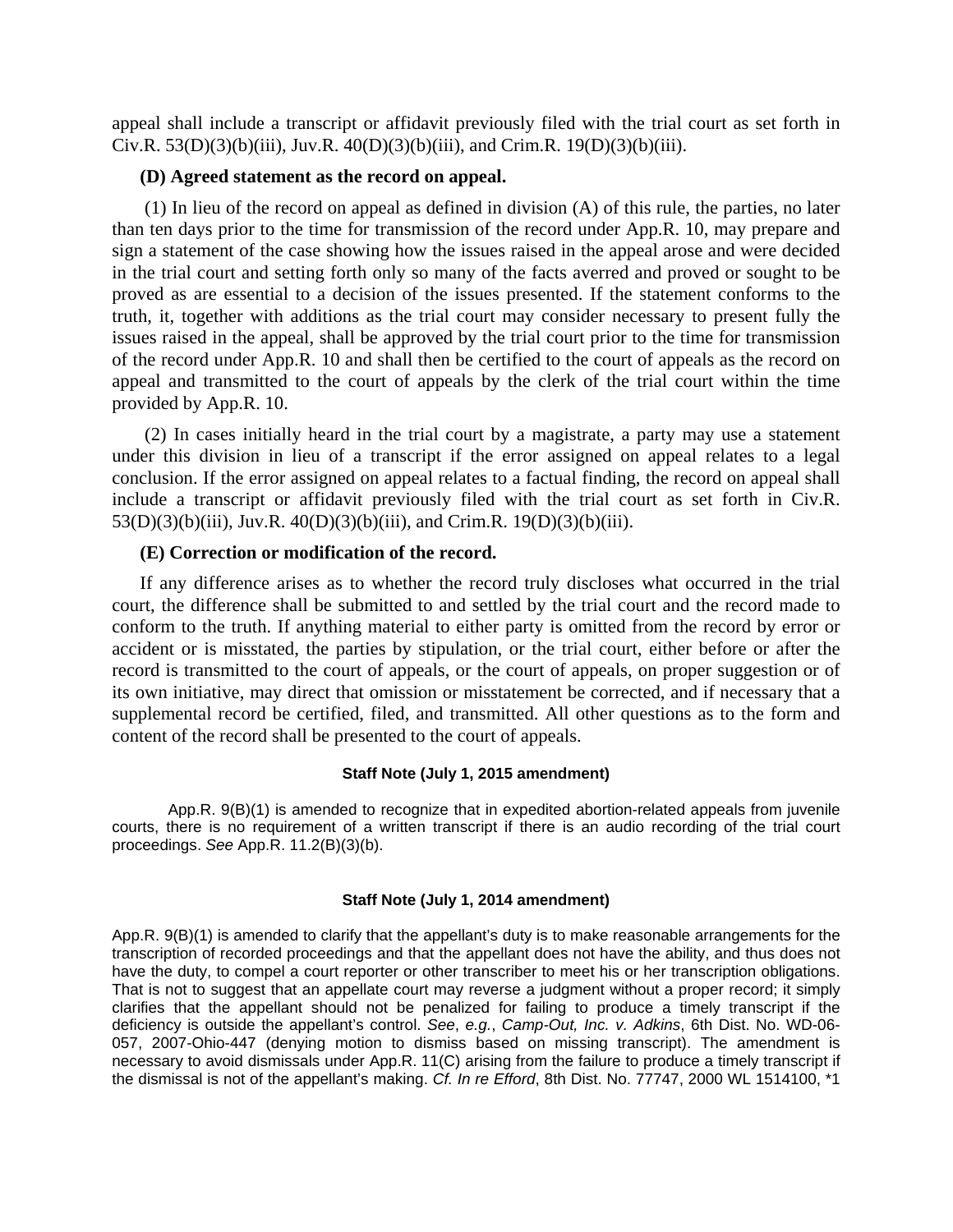(Oct. 12, 2000) ("Appellant has the duty to ensure that the record or any portions thereof that are necessary to determine the appeal are filed with the reviewing court.").

#### **Staff Notes (July 1, 2013 Amendments)**

App.R. 9 is amended to clarify that a statement of the evidence or proceedings in lieu of an unavailable transcript (under App.R. 9(C)) or an agreed statement of the case (under App.R. 9(D)) is available only in limited circumstances in cases originally heard by a magistrate. One of the predicates for appealing from a factual finding in cases initially heard by a magistrate is that the trial judge must have had an adequate opportunity to conduct a full review of the factual finding. That full review is not possible unless the appellant provided the trial court with an adequate description of the evidence presented to the magistrate - either through a transcript or, if a transcript is unavailable, an affidavit describing that evidence. *See* Civ.R. 53(D)(3)(b)(iii) Crim.R. 19(D)(3)(b)(iii) Juv.R. 40(D)(3)(b)(iii) (same;) *see also Lesh v. Moloney*, 10th Dist. No. 11AP–353, 2011-Ohio-6565, ¶ 12 ("Absent a transcript, the trial court had no basis to disagree with the magistrate's findings of fact."); *Harris v. Transp. Outlet*, 11th Dist. No. 2007-L-188, 2008-Ohio-2917, ¶ 16. Case law already provides that an appellate court will not review factual findings on appeal unless the appellant provided the trial court with that description of the evidence and that a statement under App.R. 9(C) or App.R. 9(D) does not overcome this problem. *See*, *e.g.*, *Trammell v. McCortney*, 9th Dist. No. 25840, 2011-Ohio-6598, ¶ 9-10; *Swartz v. Swartz*, 9th Dist. No. 11CA0057-M, 2011-Ohio-6685, ¶ 10. But appellants nevertheless continue to attempt to use such statements in these circumstances, suggesting a need for more explicit guidance in the rule. On the other hand, the absence of a transcript or affidavit at the trial court level should not preclude appellate review of a legal determination, so long as the appellant complied with the objection requirements of the applicable magistrate rule. If there is a need for a record of what occurred at a hearing or trial, a statement under App.R. 9(C) or App.R. 9(D) is an acceptable record in an appeal in a case originally tried to a magistrate if the appellant does not intend to challenge factual findings and has properly objected below.

## **Staff Note (July 1, 2011 amendment)**

The amendments to App. R. 9 are designed to strike a balance between the trial court's autonomy in determining how to record proceedings in the trial court and the appellate court's preference for official transcripts in lieu of video recordings transcribed by counsel or counsel's assistants. Under App. R. 9(A), trial courts may choose to record proceedings through the use of a stenographic/shorthand reporter, an audio-recording device, and/or a video-recording device, except in capital cases, in which a stenographic/shorthand reporter is required. Regardless of the method of recording the proceedings, a transcript is required for the record on appeal; a videotaped recording of the trial court proceedings is no longer adequate. For parties who cannot afford to have a transcript prepared, existing case law already authorizes the use of a statement of proceedings under App. R. 9(C). See *State ex rel. Motley v. Capers* (1986), 23 Ohio St.3d 56, 58, 23 OBR. 130, 491 N.E.2d 311.

An electronic version of the written transcript should also be included in the record under a new provision, App. R. 9(B)(6)(i).

App. R. 9(C) has been amended to reflect that the original recording of trial court proceedings may involve recording methods other than a stenographic/shorthand reporter.

[Effective: July 1, 1971; amended effective July 1, 1977; July 1, 1978; July 1, 1988; July 1, 1992; July 1, 2011; July 1, 2013; July 1, 2014; July 1, 2015.]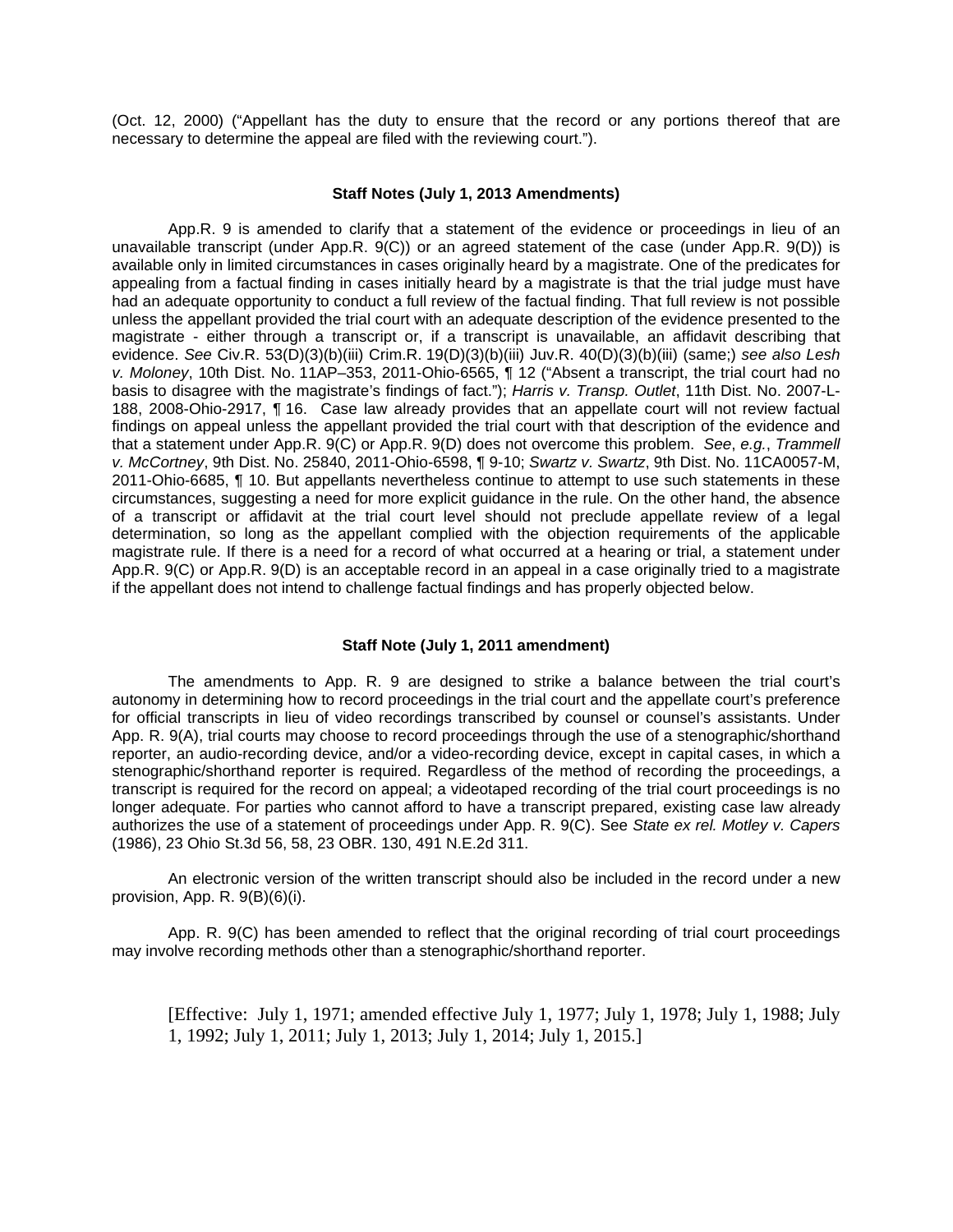## <span id="page-26-0"></span>**RULE 10. Transmission of the Record**

**(A) Time for transmission; duty of appellant.** The record on appeal, including the transcript and exhibits necessary for the determination of the appeal, shall be transmitted to the clerk of the court of appeals when the record is complete for the purposes of appeal, or when forty days, which is reduced to twenty days for an accelerated calendar case, have elapsed after the filing of the notice of appeal and no order extending time has been granted under subdivision (C). After filing the notice of appeal the appellant shall comply with the provisions of App.R. 9(B) and shall take any other action reasonably necessary to enable the clerk to assemble and transmit the record. If more than one appeal is taken, each appellant shall comply with the provisions of App.R. 9(B) and this division, and a single record shall be transmitted when forty days have elapsed after the filing of the final notice of appeal. If the appellant has complied with the duty to make reasonable arrangements for transcription of the recorded proceedings under App.R. 9(B) and the duty to make reasonable arrangements to enable the clerk to assemble and transmit the record under this division, then the appellant is not responsible for any delay or failure to transmit the record.

(**B) Duty of clerk to transmit the record.** The clerk of the trial court shall prepare the certified copy of the docket and journal entries, assemble the original papers, (or in the instance of an agreed statement of the case pursuant to App.R. 9(D), the agreed statement of the case), and transmit the record upon appeal to the clerk of the court of appeals within the time stated in division (A) of this rule. The clerk of the trial court shall number the documents comprising the record and shall transmit with the record a list of the documents correspondingly numbered and identified with reasonable definiteness. Documents of unusual bulk or weight and physical exhibits other than documents shall not be transmitted by the clerk unless the clerk is directed to do so by a party or by the clerk of the court of appeals. A party must make advance arrangements with the clerks for the transportation and receipt of exhibits of unusual bulk or weight.

Transmission of the record is effected when the clerk of the trial court mails or otherwise forwards the record to the clerk of the court of appeals. The clerk of the trial court shall indicate, by endorsement on the face of the record or otherwise, the date upon which it is transmitted to the court of appeals and shall note the transmission on the appearance docket.

The record shall be deemed to be complete for the purposes of appeal, and thus ready for transmission to the clerk of the court of appeals, under any of the following circumstances:

(1) When the transcript of proceedings is filed with the clerk of the trial court if the appellant has ordered one.

(2) When a statement of the evidence or proceedings, pursuant to App.R. 9(C), is settled and approved by the trial court, and filed with the clerk of the trial court.

(3) When an agreed statement in lieu of the record, pursuant to Rule 9(D), is approved by the trial court, and filed with the clerk of the trial court.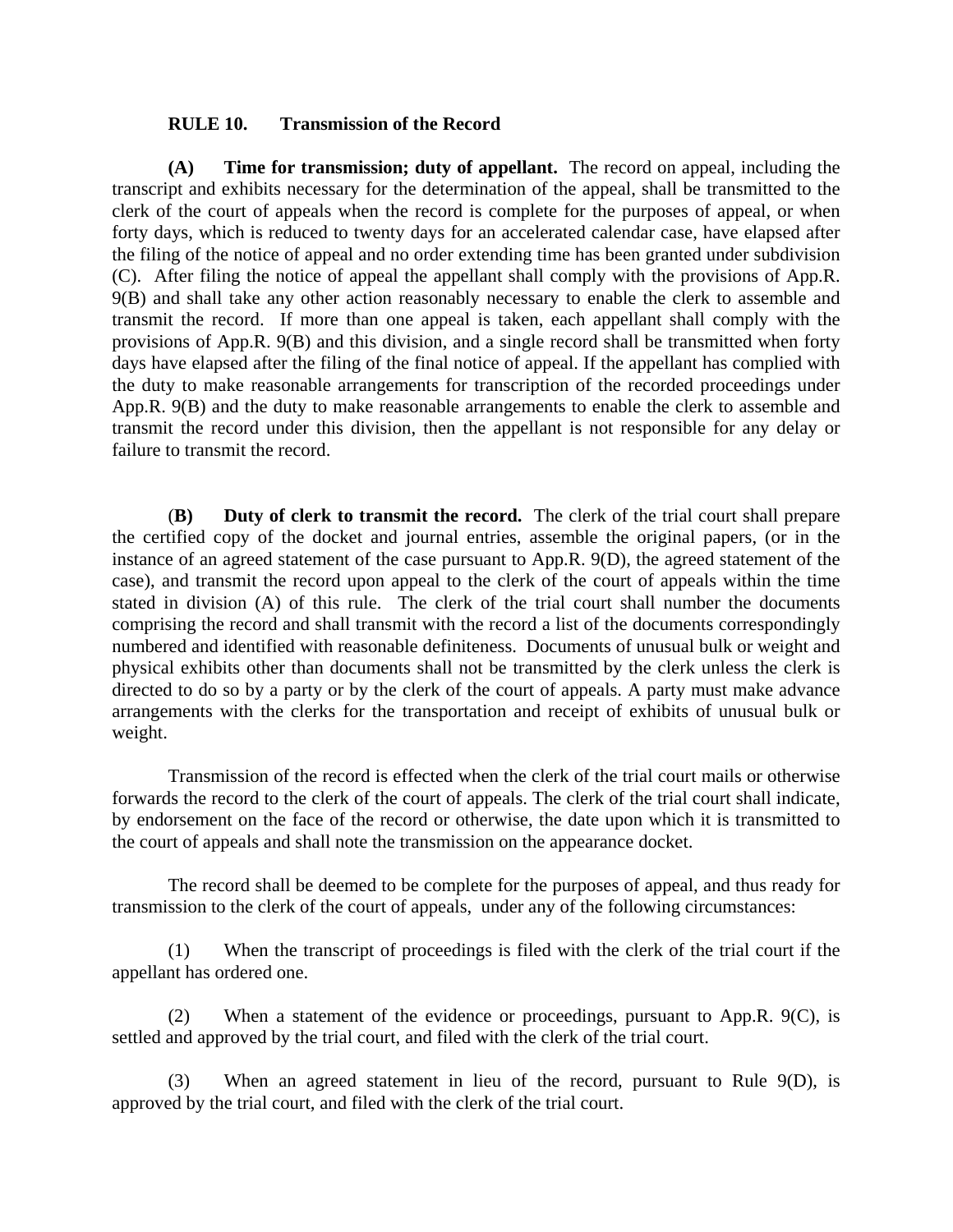(4) Where appellant, pursuant to App.R. 9(B)(5)(a), designates that no part of the transcript of proceedings is to be included in the record or that no transcript is necessary for appeal, after the expiration of ten days following service of such designation upon appellee, unless appellee has within such time filed a designation of additional parts of the transcript to be included in the record.

(5) When forty days have elapsed after filing of the last notice of appeal, and there is no extension of time for transmission of the record or a pending motion requesting the same in either the trial or the appellate court.

(6) When twenty days have elapsed after filing of the last notice of appeal in an accelerated calendar case, and there is no extension of time for transmission of the record or a pending motion requesting the same in either the trial or the appellate court.

(7) Where the appellant fails to file either the docketing statement or the statement required by App.R. 9(B)(5), within ten days of filing the notice of appeal.

**(C) Extension of time for transmission of the record; reduction of time.** Except as may be otherwise provided by local rule adopted by the court of appeals pursuant to App.R.41, the trial court for cause shown set forth in the order may extend the time for transmitting the record. The clerk shall certify the order of extension to the court of appeals. A request for extension to the trial court and a ruling by the trial court must be made within the time originally prescribed or within an extension previously granted. If the trial court is without authority to grant the relief sought, by operation of this rule or local rule, or has denied a request therefor, the court of appeals may on motion for cause shown extend the time for transmitting the record or may permit the record to be transmitted and filed after the expiration of the time allowed or fixed. If a request for an extension of time for transmitting the record has been previously denied, the motion shall set forth the denial and shall state the reasons therefor, if any were given. The court of appeals may require the record to be transmitted and the appeal to be docketed at any time within the time otherwise fixed or allowed therefor. An appellant who moves under this division for an extension of time to transmit the record has good cause to do so if the appellant has reasonably complied with all applicable requirements of App.R. 9(B) and division (A) of this rule.

**(D) Retention of the record in the trial court by order of court.** If the record or any part thereof is required in the trial court for use there pending the appeal, the trial court may make an order to that effect, and the clerk of the trial court shall retain the record or parts thereof subject to the request of the court of appeals, and shall transmit a copy of the order and of the docket and journal entries together with such parts of the original record as the trial court shall allow and copies of such parts as the parties may designate.

**(E) Stipulation of parties that parts of the record be retained in the trial court.** The parties may agree by written stipulation filed in the trial court that designated parts of the record shall be retained in the trial court unless thereafter the court of appeals shall order or any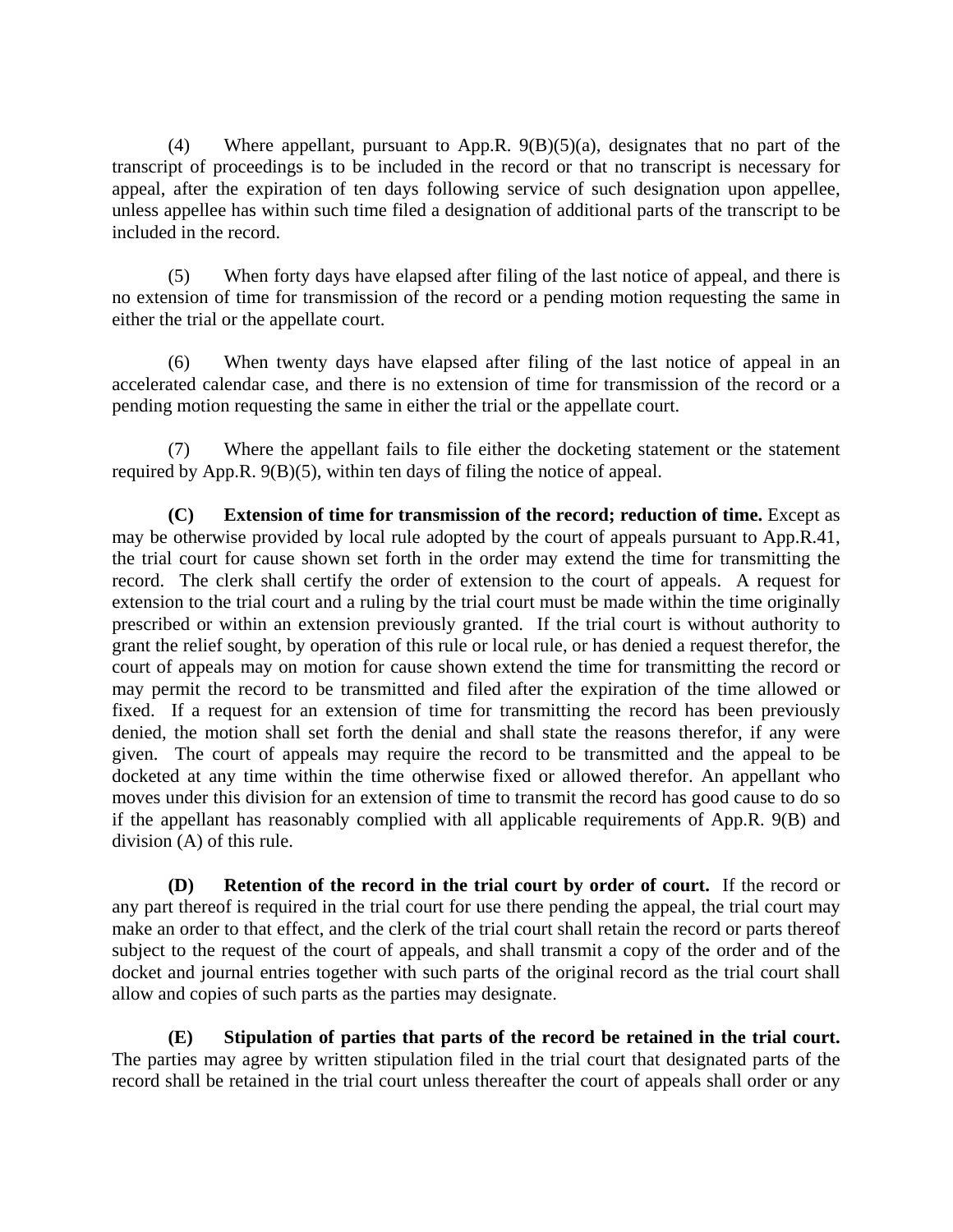party shall request their transmittal. The parts thus designated shall nevertheless be a part of the record on appeal for all purposes.

**(F) Record for preliminary hearing in the court of appeals.** If prior to the time the record is transmitted a party desires to make in the court of appeals a motion for dismissal, for release, for a stay pending appeal, for additional security on the bond on appeal or on a supersedeas bond, or for any intermediate order, the clerk of the trial court at the request of any party shall transmit to the court of appeals such parts of the original record as any party shall designate.

**(G) Transmission of the record when leave to appeal obtained.** In all cases where leave to appeal must first be obtained all time limits for the preparation and transmission of the record hereinbefore set forth shall run from the filing of the journal entry of the court of appeals granting such leave rather than from the filing of the notice of appeal.

## **Staff Note (July 1, 2014 amendment)**

App.R. 10(A) is amended to clarify that the appellant's duty is to make reasonable arrangements for the timely transmission of the record and that the appellant does not have the ability, and thus does not have the duty, to ensure that the record is transmitted once those reasonable arrangements have been made. That is not to suggest that an appellate court may reverse a judgment without a proper record; it simply clarifies that the appellant should not be penalized for any failure in transmitting the record (including any delay in producing a transcript of proceedings) if the deficiency is outside the appellant's control. *See*, *e.g.*, *Camp-Out, Inc. v. Adkins*, 6th Dist. No. WD-06-057, 2007-Ohio-447 (denying motion to dismiss based on missing transcript). *Cf. In re Efford*, 8th Dist. No. 77747, 2000 WL 1514100, \*1 (Oct. 12, 2000) (dismissing appeal because of appellant's failure to ensure timely transmission of complete record).

Similarly, App.R. 10(C) is amended to clarify that an appellant will presumably have the requisite good cause for extending the time to transmit the record if the appellant has complied with all applicable requirements to arrange for both the transcribing of the recorded proceedings and transmission of the record. The reference in App.R. 10(C) to App.R. 30 is also corrected to App.R. 41.

## **Staff Notes (July 1, 2012 Amendments)**

The amendments to App.R. 10(B) are largely stylistic, designed to clarify the prior rule language. Note that the additions to App.R. 10(B)(5) and 10(B)(6) now provide that the record is not complete, even after the standard time for preparing the record has expired, if there is a pending motion to extend that time.

[Effective: July 1, 1971; amended effective July 1, 1972; July 1, 1973; July 1, 1975; July 1, 1976; July 1, 1977; July 1, 1982; July 1, 2012; July 1, 2014.]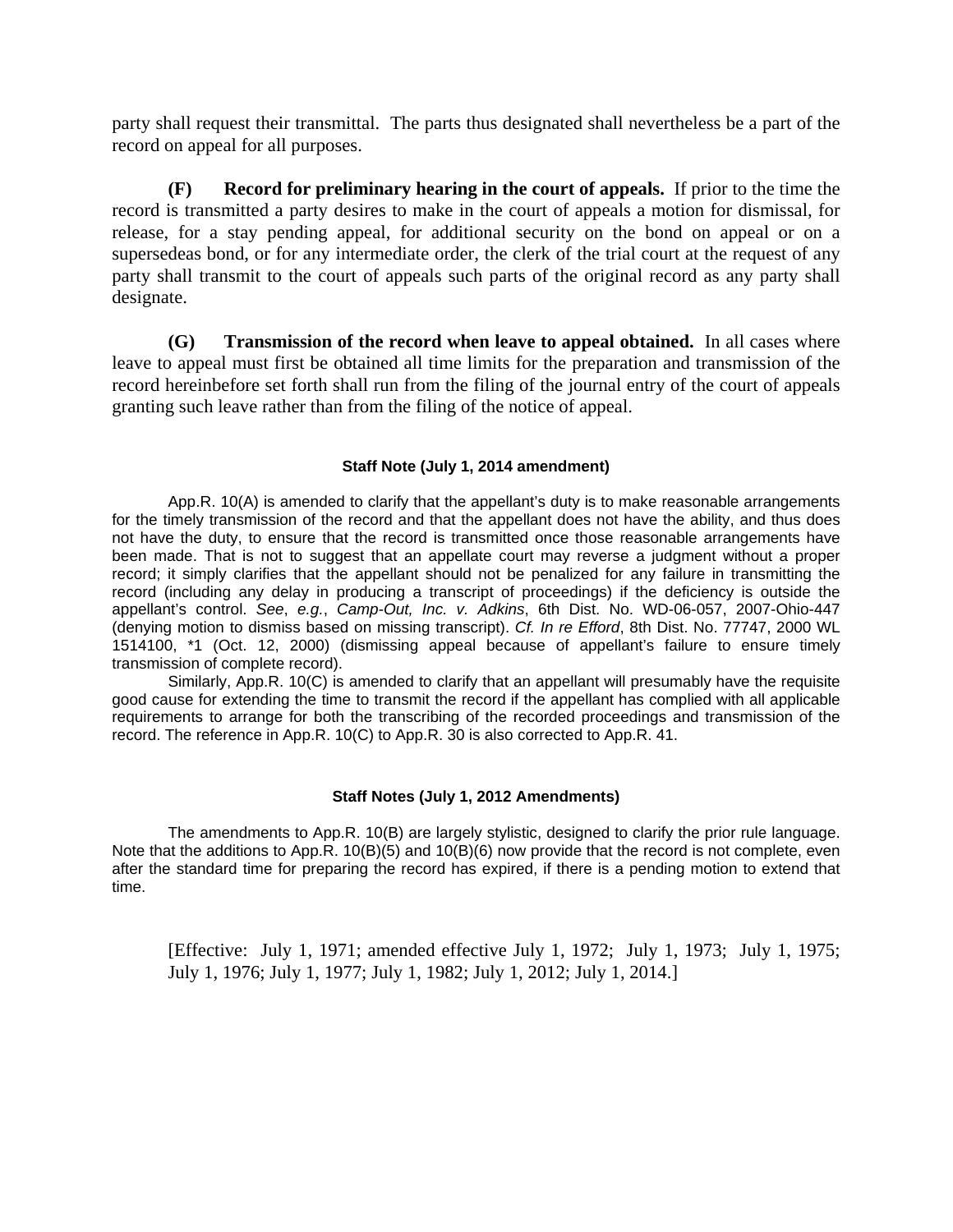## <span id="page-29-0"></span>**RULE 11. Docketing the Appeal; Filing of the Record**

**(A) Docketing the appeal.** Upon receiving a copy of the notice of appeal, as provided in App. R. 3(D) and App. R. 5, the clerk of the court of appeals shall enter the appeal upon the docket. An appeal shall be docketed under the title given to the action in the trial court, with the appellant identified as such, but if the title does not contain the name of the appellant, the appellant's name, identified as appellant, shall be added parenthetically to the title.

**(B) Filing of the record.** Upon receipt of the record, the clerk shall file the record, and shall immediately give notice to all parties of the date on which the record was filed. When a trial court is exercising concurrent jurisdiction to review a judgment of conviction pursuant to a petition for post-conviction relief, the clerk shall either make a duplicate record and send it to the clerk of the trial court or arrange for each court to have access to the original record.

**(C) Dismissal for failure of appellant to cause timely transmission of record.** If the appellant fails to make reasonable arrangements to transmit the record timely, any appellee may file a motion in the court of appeals to dismiss the appeal. The motion shall be supported by a certificate of the clerk of the trial court showing the date and substance of the judgment or order from which the appeal was taken, the date on which the notice of appeal was filed, the expiration date of any order extending the time for transmitting the record, and by proof of service. The appellant may respond within ten days of such service.

**(D) Leave to appeal.** In all cases where leave to appeal must first be obtained the docketing of the appeal by the clerk of the court of appeals upon receiving a copy of the notice of appeal filed in the trial court shall be deemed conditional and subject to such leave being granted.

## **Staff Note (July 1, 2014 amendment)**

App.R. 11(C) is amended to clarify that the appellant's duty is to make reasonable arrangements for the timely transmission of the record and that the appellant does not have the ability, and thus does not have the duty, to ensure that the record is transmitted once those reasonable arrangements have been made. That is not to suggest that an appellate court may reverse a judgment without a proper record; it simply clarifies that the appellant should not be penalized for any failure in transmitting the record (including any delay in producing a transcript of proceedings) if the deficiency is outside the appellant's control. *See*, *e.g.*, *Camp-Out, Inc. v. Adkins*, 6th Dist. No. WD-06-057, 2007-Ohio-447 (denying motion to dismiss based on missing transcript). *Cf. In re Efford*, 8th Dist. No. 77747, 2000 WL 1514100, \*1 (Oct. 12, 2000) (dismissing appeal because of appellant's failure to ensure timely transmission of record).

[Effective: July 1, 1971; amended effective July 1, 1975; July 1, 1997; July 1, 2014.]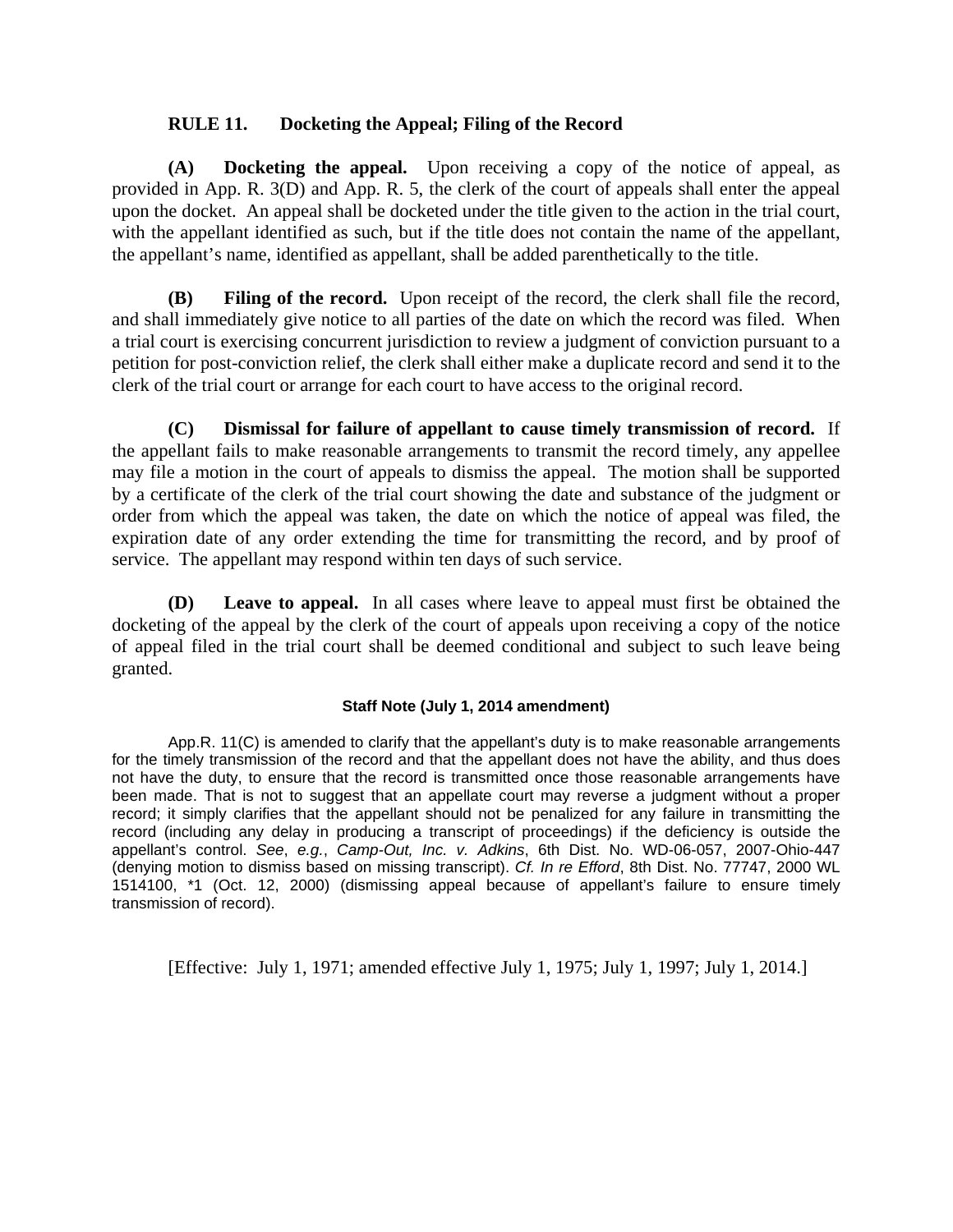## <span id="page-30-0"></span>**RULE 11.1 Accelerated Calendar**

**(A) Applicability.** If a court of appeals has adopted an accelerated calendar by local rule, cases designated by its rule shall be placed on an accelerated calendar. The Ohio Rules of Appellate Procedure shall apply with the modifications or exceptions set forth in this rule.

The accelerated calendar is designed to provide a means to eliminate delay and unnecessary expense in effecting a just decision on appeal by the recognition that some cases do not require as extensive or time consuming procedure as others.

In all capital cases, as defined in Crim.R. 42, the appeal of an order regarding appointment of experts shall, upon request by defense counsel, be under seal and conducted ex parte and shall be handled pursuant to an accelerated calendar under this rule and local rules adopting an accelerated calendar.

**(B) Record.** The record on appeal, including the transcripts and the exhibits necessary for the determination of the appeal, shall be transmitted to the clerk of the court of appeals as provided by App.R. 10.

**(C) Briefs.** Briefs shall be in the form specified by App.R. 16. Appellant shall serve and file appellant's brief within fifteen days after the date on which the clerk has mailed the notice required by App.R. 11(B). The appellee shall serve and file appellee's brief within fifteen days after service of the brief of the appellant. Reply briefs shall not be filed unless ordered by the court.

**(D) Oral argument.** Oral argument will apply as provided by App.R. 21. If oral argument is waived, the case will be submitted to the court for disposition upon filing of appellee's brief.

**(E) Determination and judgment on appeal.** The appeal will be determined as provided by App.R. 11.1. It shall be sufficient compliance with App.R. 12(A) for the statement of the reason for the court's decision as to each error to be in brief and conclusionary form.

The decision may be by judgment entry in which case it will not be published in any form. (See Form 3, Appendix of Forms.)

[Effective: July 1, 1982; July 1, 2013; July 1, 2017.]

## **Staff Notes (July 1, 2013 Amendments)**

App.R.11.1(C) is amended to make the due date for the appellant's opening brief in accelerated calendar cases run from the date when the clerk has mailed the notice that the record is complete, as required by App.R. 11(B). This change brings the language of App.R. 11.1(C) into alignment with the corresponding language of App.R. 18(A), which governs the timing of the appellant's opening brief in regular calendar cases.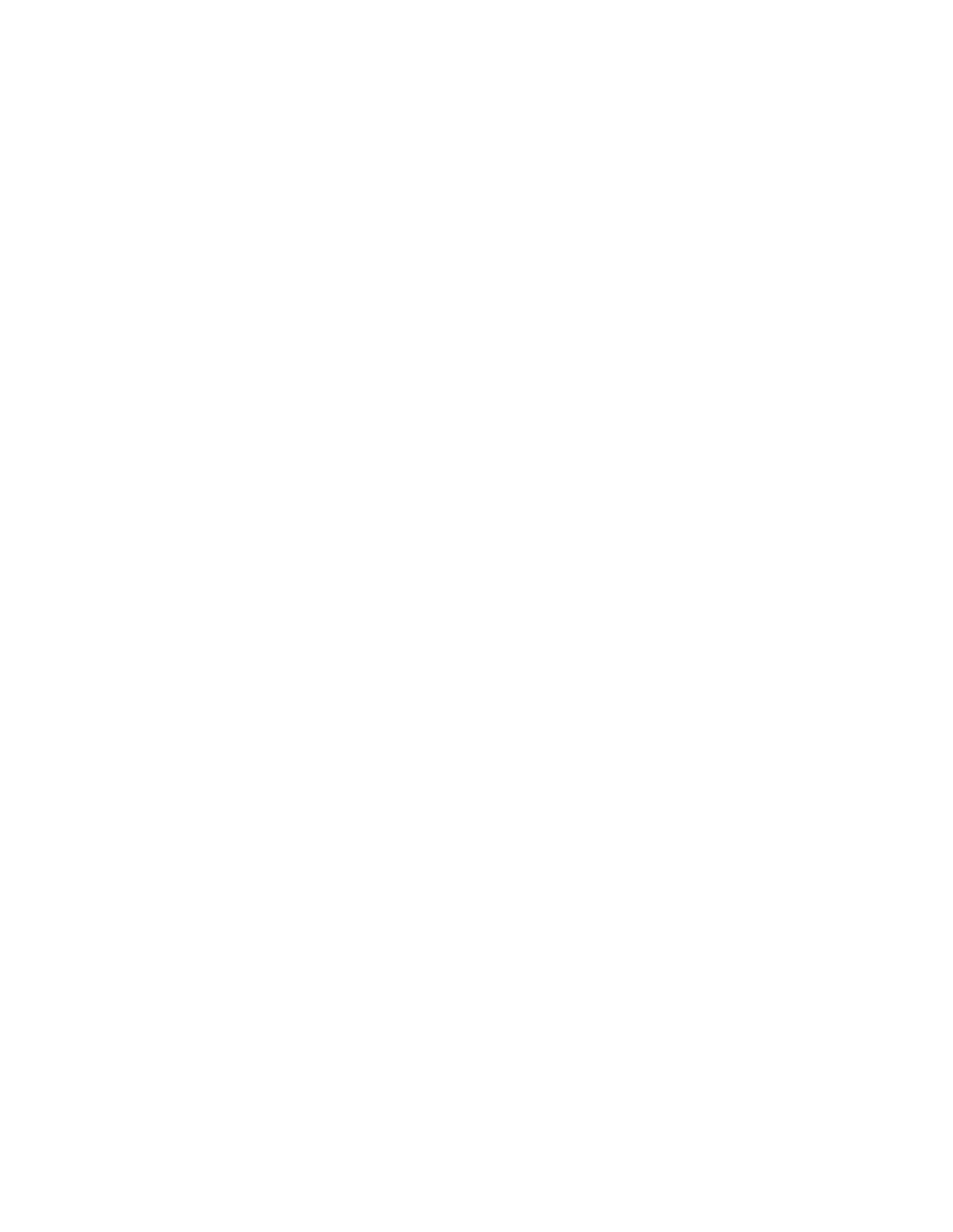# **RULE 11.2 Expedited Appeals**

<span id="page-32-0"></span>**(A) Applicability**. Appeals in actions described in this rule shall be expedited and given calendar priority over all other cases, including criminal and administrative appeals. The Ohio Rules of Appellate Procedure shall apply with the modifications or exceptions set forth in this rule.

# **(B) Abortion-related appeals from juvenile courts**.

**(1) Applicability**. App. R. 11.2(B) shall govern appeals pursuant to sections 2151.85, 2505.073, and 2919.121 of the Revised Code.

**(2) General rule of expedition**. If an appellant files her notice of appeal on the same day as the dismissal of her complaint or petition by the juvenile court, the entire court process, including the juvenile court hearing, appeal, and decision, shall be completed in sixteen calendar days from the time the original complaint or petition was filed.

# **(3) Processing appeal**.

(a) Immediately after the notice of appeal has been filed by the appellant, the clerk of the juvenile court shall notify the court of appeals. Within four days after the notice of appeal is filed in juvenile court, the clerk of the juvenile court shall deliver a copy of the notice of appeal and the record, except page two of the complaint or petition, to the clerk of the court of appeals who immediately shall place the appeal on the docket of the court of appeals.

(b) Record of all testimony and other oral proceedings in actions pursuant to sections 2151.85 or 2919.121 of the Revised Code may be made by audio recording. If the testimony is on audio tape and a transcript cannot be prepared timely, the court of appeals shall accept the audio tape as the transcript in this case without prior transcription. The juvenile court shall ensure that the court of appeals has the necessary equipment to listen to the audio tape.

(c) The appellant under division (B) of this rule shall file her brief within four days after the appeal is docketed. Unless waived, the oral argument shall be within five days after docketing. Oral arguments must be closed to the public and exclude all persons except the appellant, her attorney, her guardian *ad litem*, and essential court personnel.

(d) Under division (B) of this rule, "days" means calendar days and includes any intervening Saturday, Sunday, or legal holiday. To provide full effect to the expedition provision of the statute, if the last day on which a judgment is required to be entered falls on a Saturday, Sunday, or legal holiday, the computation of days shall not be extended and judgment shall be made either on the last business day before the Saturday, Sunday, or legal holiday, or on the Saturday, Sunday, or legal holiday.

**(4) Confidentiality**. All proceedings in appeals governed by App. R. 11.2(B) shall be conducted in a manner that will preserve the anonymity of the appellant. Except as set forth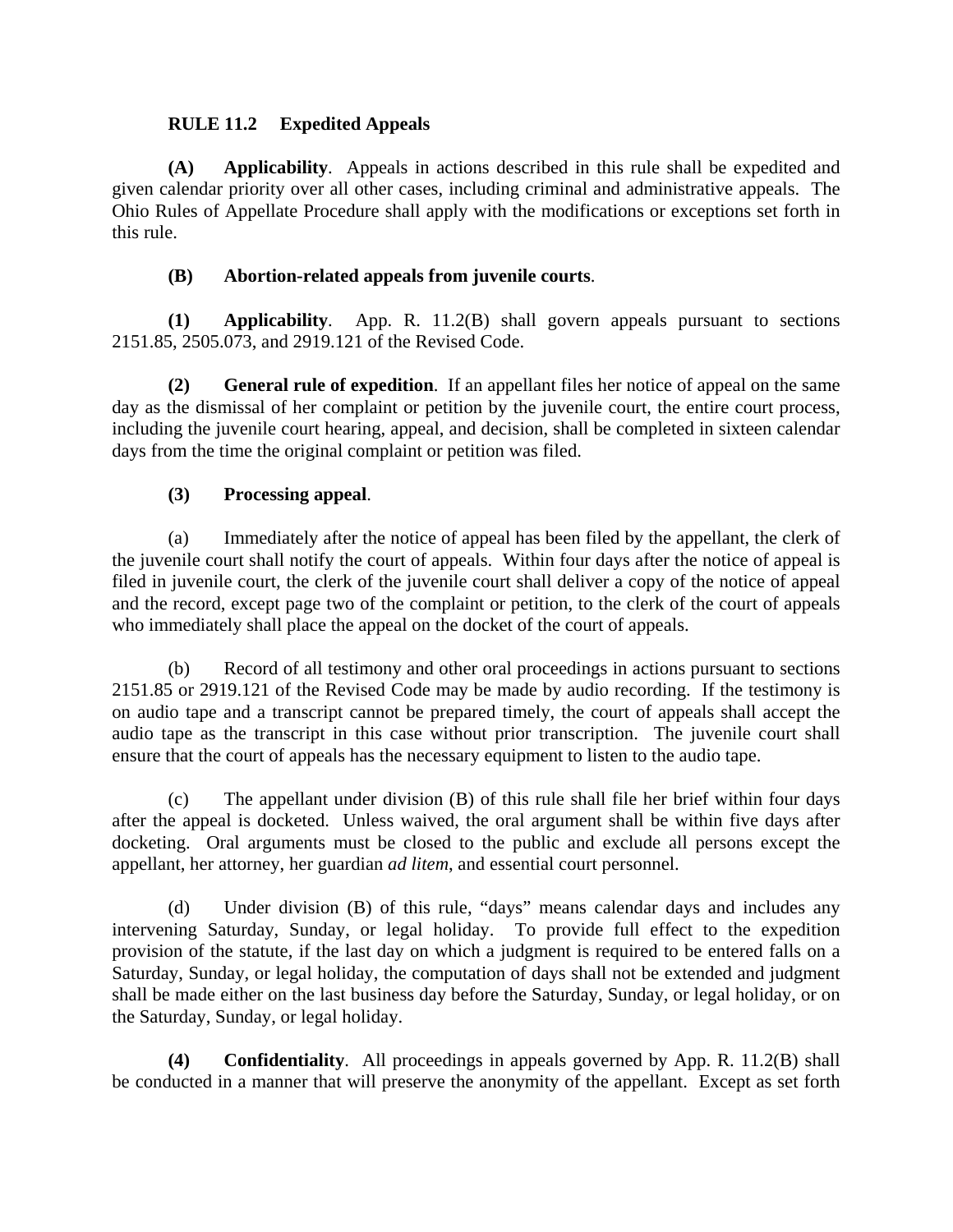in App. R. 11.2(B)(6) and (7), all papers and records that pertain to the appeal shall be kept confidential.

**(5) Judgment entry**. The court shall enter judgment immediately after conclusion of oral argument or, if oral argument is waived, within five days after the appeal is docketed.

**(6) Release of records**. The public is entitled to secure all of the following from the records pertaining to appeals governed by App. R. 11.2(B):

- (a) the docket number;
- (b) the name of the judge;
- (c) the judgment entry and, if appropriate, a properly redacted opinion.

Opinions shall set forth the reasoning in support of the decision in a way that does not directly or indirectly compromise the anonymity of the appellant. Opinions written in compliance with this requirement shall be considered public records available upon request. If, in the judgment of the court, it is impossible to release an opinion without compromising the anonymity of the appellant, the entry that journalizes the outcome of the case shall include a specific finding that no opinion can be written without disclosing the identity of the appellant. Such finding shall be a matter of public record. It is the obligation of the court to remove any and all information in its opinion that would directly or indirectly disclose the identity of the appellant.

**(7) Notice and hearing before release of opinion**. After an opinion is written and before it is available for release to the public, the appellant must be notified and be given the option to appear and argue at a hearing if she believes the opinion may disclose her identity. Notice may be provided by including the following language in the opinion:

> If appellant believes that this opinion may disclose her identity, appellant has the right to appear and argue at a hearing before this court. Appellant may perfect this right to a hearing by filing a motion for a hearing within fourteen days of the date of this opinion.

The clerk is instructed that this opinion is not to be made available for release until either of the following:

(a) Twenty-one days have passed since the date of the opinion and appellant has not filed a motion;

(b) If appellant has filed a motion, after this court has ruled on the motion.

Notice shall be provided by mailing a copy of the opinion to the attorney for the appellant or, if she is not represented, to the address provided by appellant for receipt of notice.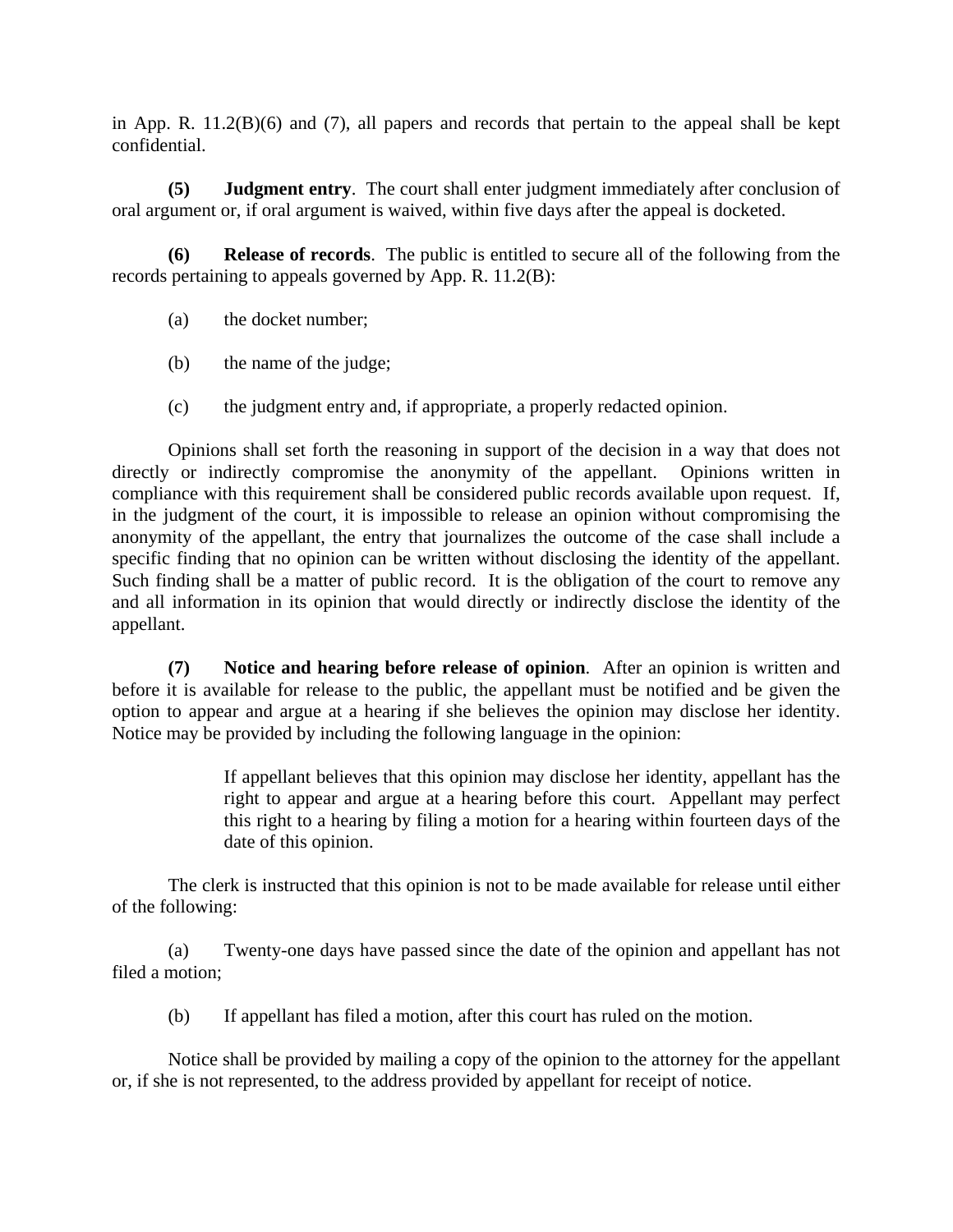**(8) Form 25-A**. Upon request of the appellant or her attorney, the clerk shall verify on Form 25-A, as provided in the Rules of Superintendence, the date the appeal was docketed and whether a judgment has been entered within five days of that date. The completed form shall include the case number from the juvenile court and the court of appeals, and shall be filed and included as part of the record. A date-stamped copy shall be provided to the appellant or her attorney.

# **(C) Adoption and parental rights appeals.**

**(1) Applicability**. Appeals from orders granting or denying adoption of a minor child or from orders granting or denying termination of parental rights shall be given priority over all cases except those governed by App. R. 11.2(B).

**(2) Record.** Preparation of the record, including the transcripts and exhibits necessary for determination of the appeal, shall be given priority over the preparation and transmission of the records in all cases other than those governed by App. R. 11.2(B).

**(3) Briefs.** Extensions of time for filing briefs shall not be granted except in the most unusual circumstances and only for the most compelling reasons in the interest of justice.

**(4) Oral argument.** After briefs have been filed, the case shall be considered submitted for immediate decision unless oral argument is requested or ordered. Any oral argument shall be heard within thirty days after the briefs have been filed.

**(5) Entry of judgment.** The court shall enter judgment within thirty days of submission of the briefs, or of the oral argument, whichever is later, unless compelling reasons in the interest of justice require a longer time.

**(D) Prosecutorial appeals from suppression orders; appeals concerning dependent, abused, neglected, unruly, or delinquent children.** Prosecutorial appeals under Crim.R. 12(K) and Juv.R. 22(F) and appeals concerning a dependent, abused, neglected, unruly, or delinquent child shall be expedited and given calendar priority over all cases other than those governed by App. R. 11.2(B) and (C).

[Effective: July 1, 2000; July 1, 2001; July 1, 2015.]

# **Staff Note (July 1, 2015 amendment)**

App.R. 11.2 lists various categories of expedited appeals that are entitled to priority over other appeals. The categories are amended to include prosecutorial appeals from suppression orders under Crim.R. 12(K) and Juv.R. 22(F), both of which provide for priority disposition.

**Staff Note (July 1, 2001 Amendment)**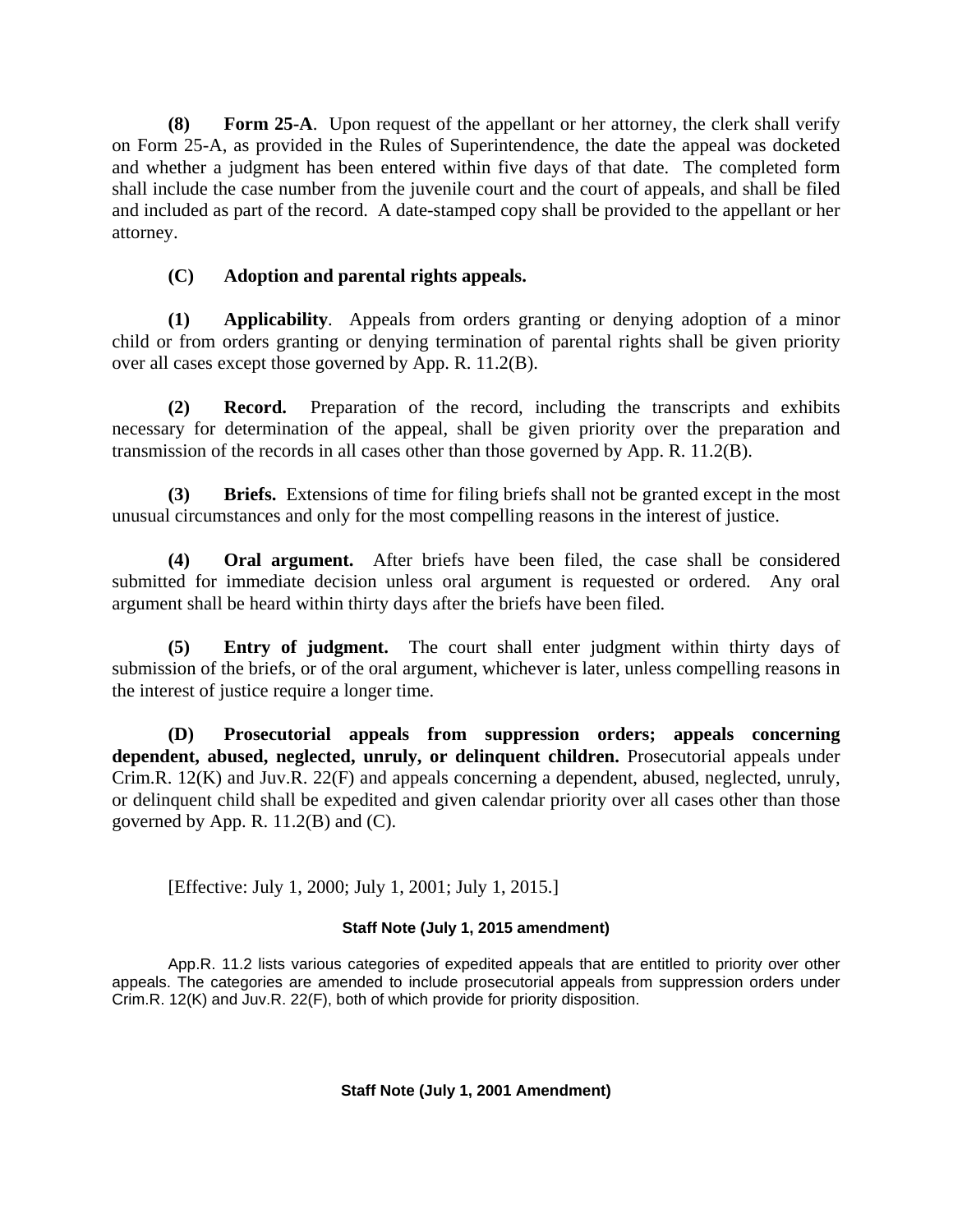#### **Appellate Rule 11.2 Expedited Appeals**

The amendment to App. R. 11.2 effective July 1, 2001 incorporated into one rule provisions for expedited appeals that previously had been in App. R. 7(C), App. R. 11.2, and Sup. R. 23(F) and 25. It provides that appeals in three categories of cases are to be expedited and given priority over all other civil, criminal, and administrative appeals. The first of the three categories includes cases concerning abortion-related appeals from juvenile courts. Sup. R. 23(F) and 25 address appeals of such cases. The second includes cases concerning adoption and termination of parental rights. App. R. 11.2 addressed appeals of such cases. The third includes cases concerning dependent, abused, neglected, unruly, or delinquent children. Prior to its amendment also effective July 1, 2001, App. R. 7(C) addressed appeals of such cases. To reflect the expanded scope of this rule, the title of the rule was changed from "Adoption and Parental Rights Appeals."

As amended, App. R. 11.2 also establishes a hierarchy among the three categories of cases. Abortion-related appeals from juvenile courts are to have the highest priority. Appeals of cases concerning adoption and termination of parental rights have priority over all cases except cases concerning abortion without parental consent. Appeals of cases concerning dependent, abused, neglected, unruly, or delinquent children are to have priority over all cases except cases concerning abortion without parental consent and cases concerning adoption and termination of parental rights.

App. R. 11.2(B)(1) – (8) generally recite the language of Sup. Rule 25(A) – (G) with two exceptions. The first exception is that the last sentence of App. R. 11.2(B)(3)(b) incorporates the last sentence of Sup. R. 23(F)(2). The second is that App. R. 11.2(B)(4) omits the last portion of Sup. R. 25(C), which states that papers and records in the appeal "are not public records under section 149.43 of the Revised Code."

#### **Staff Note (July 1, 2000 Amendment)**

### **Rule 11.2 Adoption and Parental Rights Appeals**

In 1997, the federal government enacted the Adoption and Safe Families Act that reduces the length of time to find permanent homes for children who have been removed from their birth parents. In March 1999, Am. Sub. H.B. 484 of the 122<sup>nd</sup> General Assembly (Ohio's Adoption and Safe Families Act) became effective. The legislation was intended to accelerate the judicial process of finding permanent homes for children removed from their birth parents. It did not address the delays inherent in appeals of orders in that process.

This new rule addresses appeals of orders granting or denying adoptions of minors and terminations of parental rights, and provides for these cases to have priority in the courts of appeals.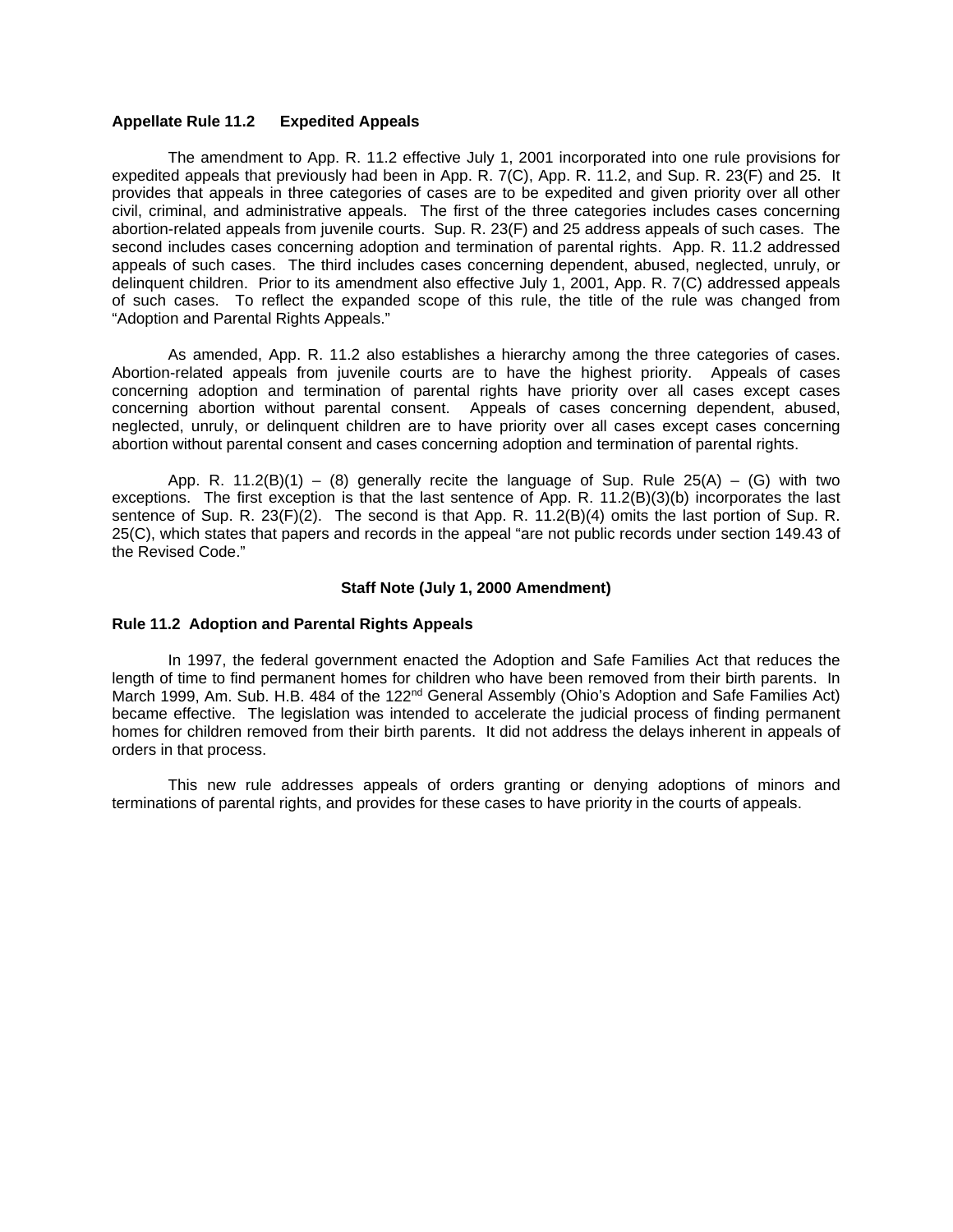# **RULE 12. Determination and Judgment on Appeal**

# **(A) Determination.**

(1) On an undismissed appeal from a trial court, a court of appeals shall do all of the following:

(a) Review and affirm, modify, or reverse the judgment or final order appealed;

(b) Determine the appeal on its merits on the assignments of error set forth in the briefs under App. R. 16, the record on appeal under App. R. 9, and, unless waived, the oral argument under App. R. 21;

(c) Unless an assignment of error is made moot by a ruling on another assignment of error, decide each assignment of error and give reasons in writing for its decision.

(2) The court may disregard an assignment of error presented for review if the party raising it fails to identify in the record the error on which the assignment of error is based or fails to argue the assignment separately in the brief, as required under App. R. 16(A).

**(B) Judgment as a matter of law.** When the court of appeals determines that the trial court committed no error prejudicial to the appellant in any of the particulars assigned and argued in appellant's brief and that the appellee is entitled to have the judgment or final order of the trial court affirmed as a matter of law, the court of appeals shall enter judgment accordingly. When the court of appeals determines that the trial court committed error prejudicial to the appellant and that the appellant is entitled to have judgment or final order rendered in his favor as a matter of law, the court of appeals shall reverse the judgment or final order of the trial court and render the judgment or final order that the trial court should have rendered, or remand the cause to the court with instructions to render such judgment or final order. In all other cases where the court of appeals determines that the judgment or final order of the trial court should be modified as a matter of law it shall enter its judgment accordingly.

# **(C) Judgment in civil action or proceeding when sole prejudicial error found is that judgment of trial court is against the manifest weight of the evidence**

(1) In any civil action or proceeding that was tried to the trial court without the intervention of a jury, and when upon appeal a majority of the judges hearing the appeal find that the judgment or final order rendered by the trial court is against the manifest weight of the evidence and have not found any other prejudicial error of the trial court in any of the particulars assigned and argued in the appellant's brief, and have not found that the appellee is entitled to judgment or final order as a matter of law, the court of appeals shall reverse the judgment or final order of the trial court and either weigh the evidence in the record and render the judgment or final order that the trial court should have rendered on that evidence or remand the case to the trial court for further proceedings.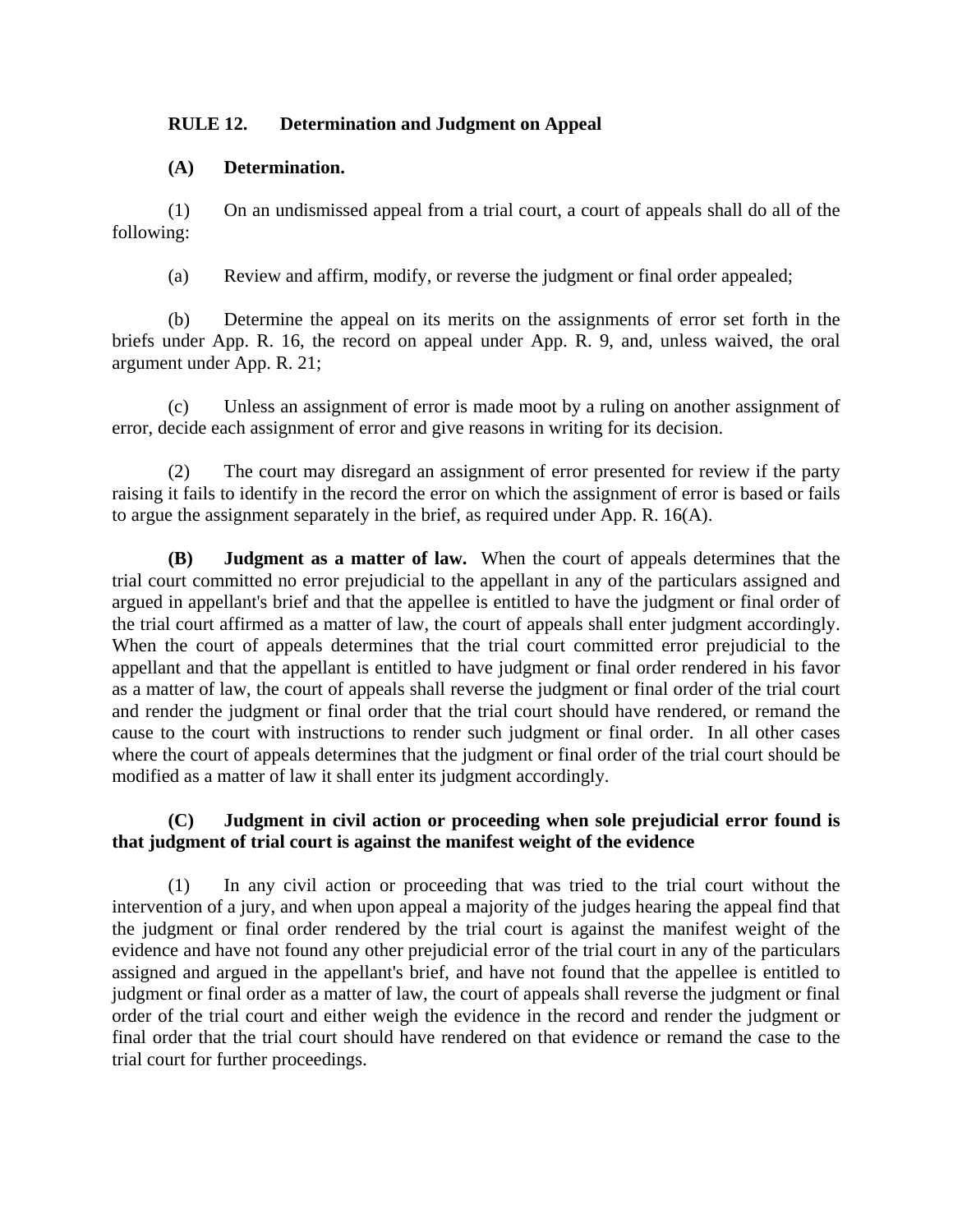(2) In any civil action or proceeding that was tried to a jury, and when upon appeal all three judges hearing the appeal find that the judgment or final order rendered by the trial court on the jury's verdict is against the manifest weight of the evidence and have not found any other prejudicial error of the trial court in any of the particulars assigned and argued in the appellant's brief, and have not found that the appellee is entitled to judgment or final order as a matter of law, the court of appeals shall reverse the judgment or final order of the trial court and remand the case to the trial court for further proceedings.

**(D) All other cases.** In all other cases where the court of appeals finds error prejudicial to the appellant, the judgment or final order of the trial court shall be reversed and the cause shall be remanded to the trial court for further proceedings.

#### **Staff Note (July 1, 2015 amendment)**

App.R. 12(C) is amended to avoid the implication of the former rule that a reversal on the manifest weight of the evidence was not available in civil cases tried to a jury. *See Eastley v. Volkman*, 4th Dist. Scioto Nos. 09CA3308, 09CA3309, 2010-Ohio-4771, ¶ 58 (Kline, J., dissenting), citing Painter & Pollis, Ohio Appellate Practice, Section 7:19 (2009-2010 Ed.), *rev'd*, 132 Ohio St.3d 328, 2012-Ohio-2179, 972 N.E.2d 517. The amendment clarifies that a manifest-weight reversal is available in civil cases tried to a jury, but there are distinctions. In a civil case tried to a court without a jury, a majority of the appellate court may reverse, and it may either remand the case for a new trial or enter judgment for the appellee. By contrast, in a case tried to a jury, a reversal on the manifest weight of the evidence must be unanimous, *see* Ohio Constitution, Article IV, Section 3(B)(3), and the trial court is permitted to reverse and remand, not to enter judgment for the appellee. *See Hanna v. Wagner*, 39 Ohio St.2d 64, 313 N.E.2d 842 (1974). In addition, the amendments remove the restriction in the current rule allowing an appellate court to reverse a judgment based on the manifest weight of the evidence only once in either instance.

[Effective: July 1, 1971; amended effective July 1, 1973; July 1, 1992; July 1, 2015.]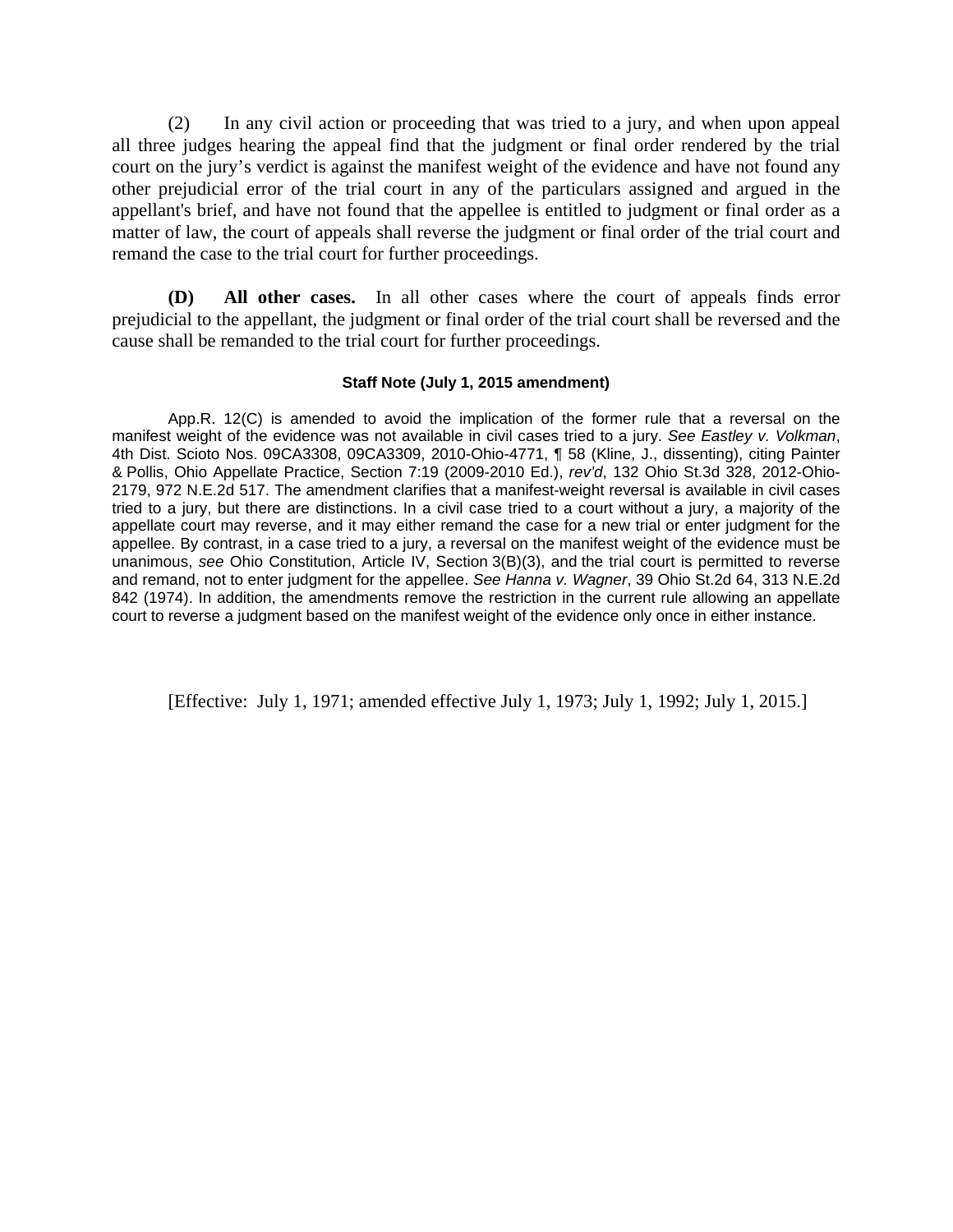# **TITLE III. GENERAL PROVISIONS**

# **RULE 13. Filing and Service**

**(A) Filing.** Documents required or permitted to be filed in a court of appeals shall be filed with the clerk. Filing may be accomplished by mail addressed to the clerk, but filing shall not be timely unless the documents are received by the clerk within the time fixed for filing, except that briefs shall be deemed filed on the day of mailing. If a motion requests relief which may be granted by a single judge, the judge may permit the motion to be filed with the judge, in which event the judge shall note the filing date on the motion and transmit it to the clerk. A court may provide, by local rules adopted pursuant to the Rules of Superintendence, for the filing of documents by electronic means. If the court adopts such local rules, they shall include all of the following:

(1) Any signature on electronically transmitted documents shall be considered that of the attorney or party it purports to be for all purposes. If it is established that the documents were transmitted without authority, the court shall order the filing stricken.

(2) A provision shall specify the days and hours during which electronically transmitted documents will be received by the court, and a provision shall specify when documents received electronically will be considered to have been filed.

(3) Any document filed electronically that requires a filing fee may be rejected by the clerk of court unless the filer has complied with the mechanism established by the court for the payment of filing fees.

**(B) Service of all documents required.** Copies of all documents filed by any party and not required by these rules to be served by the clerk shall, on or before the day of filing, be served by a party or person acting for the party on all other parties to the appeal as provided in division (C) of this rule, except that in expedited appeals under App.R. 11.2 and in original actions involving election issues, service of all documents (except the complaint filed to institute an original action) shall be in accordance with division  $(C)(1)$ ,  $(2)$ ,  $(5)$ , or  $(6)$  at or before the time of filing. Service on a party represented by counsel shall be made on counsel.

- **(C) Manner of service.** A document is served under this rule by:
- (1) handing it to the person;
- (2) leaving it:
- (a) at the person's office with a clerk or other person in charge or, if no one is in charge, in a conspicuous place in the office; or
- (b) if the person has no office or the office is closed, at the person's dwelling or usual place of abode with someone of suitable age and discretion who resides there;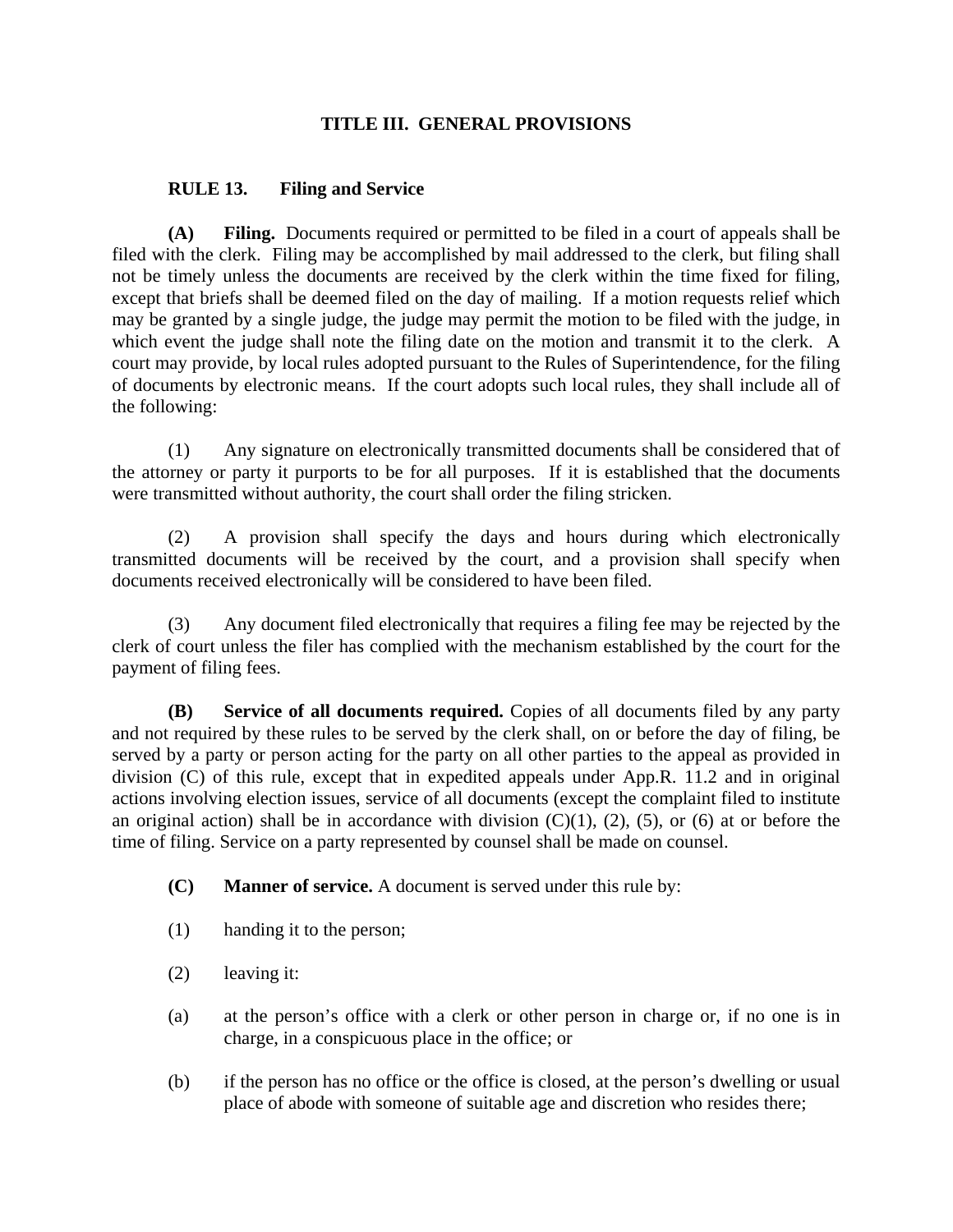(3) mailing it to the person's last known address by United States mail, in which event service is complete upon mailing;

(4) delivering it to a commercial carrier service for delivery to the person's last known address within three calendar days, in which event service is complete upon delivery to the carrier;

(5) leaving it with the clerk of court if the person has no known address; or

(6) sending it by electronic means to the most recent facsimile number or e-mail address listed by the intended recipient on a prior court filing (including a filing in the lower court) in which event service is complete upon transmission, but is not effective if the serving party learns that it did not reach the person served.

**(D) Using court facilities**. If a local rule so authorizes, a party may use the court's transmission facilities to make service under App.R. 13(C)(6).

**(E) Proof of service.** Documents presented for filing shall contain an acknowledgment of service by the person served or proof of service in the form of a statement of the date and manner of service and of the names of the persons served, certified by the person who made service. Documents filed with the court shall not be considered until proof of service is endorsed on the documents or separately filed.

[Effective: July 1, 1971; July 1, 2001; July 1, 2012; July 1, 2015.]

#### **Staff Note (July 1, 2015 amendment)**

App.R. 13(B) is amended by correcting a typographical error. The reference to App.R. 11.1 has been changed to App.R. 11.2, as the need for immediate service applies in expedited appeals, not accelerated appeals.

App.R. 13 is also amended by adding a new division (D), permitting a party to use a court's transmission facilities to serve other parties by electronic means if so authorized by local rule, and the subsequent division of the rule is re-lettered accordingly. The amendment eliminates a duplication of effort resulting from the 2012 amendments to App.R. 13(C), which permitted a party to use electronic means to fulfill the party's App.R. 13 duty to serve all other parties but did not authorize the party to use the facilities of a local court's electronic filing system to perform that duty—even though, under local rules, the court's facilities nevertheless serve by electronic means all parties participating in the electronic filing system. The new provision is the same as Civ.R. 5(B)(3), as also adopted July 1, 2015.

#### **Staff Note (July 1, 2001 Amendment)**

**Appellate Rule 13 Filing and Service Appellate Rule 13(A) Filing**

The amendments to this rule were part of a group of amendments that were submitted by the Ohio Courts Digital Signatures Task Force to establish minimum standards for the use of information systems, electronic signatures, and electronic filing. The substantive amendment to this rule was the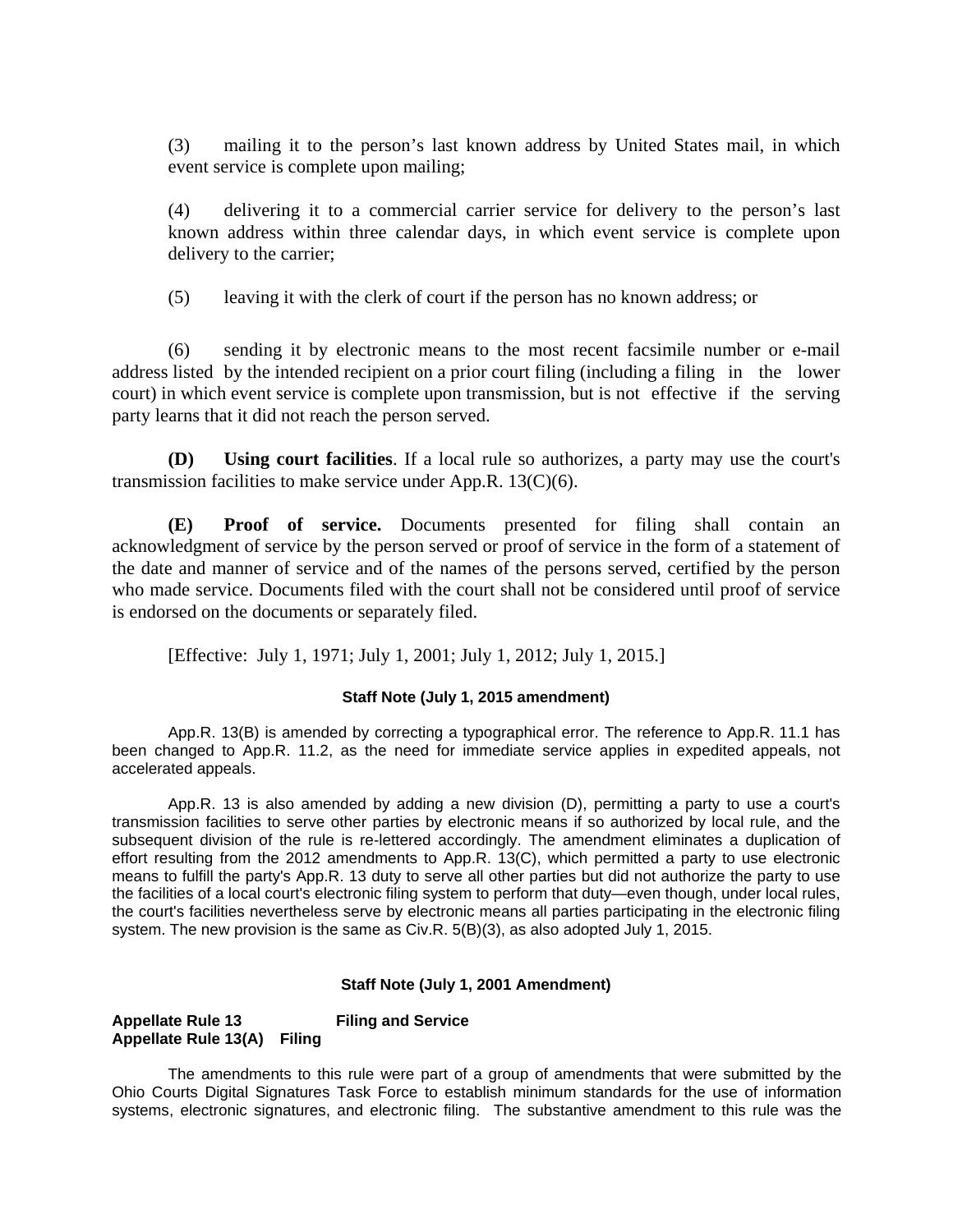addition of the last two sentences of division (A) and the addition of divisions  $(A)(1) - (3)$ . Comparable amendments were made to Civil Rule 5, Civil Rule 73 (for probate courts), Criminal Rule 12, and Juvenile Rule 8.

As part of this electronic filing and signature project, the following rules were amended effective July 1, 2001: Civil Rules 5, 11, and 73; Criminal Rule 12; Juvenile Rule 8; and Appellate Rules 13 and 18. In addition, Rule 26 of the Rules of Superintendence for Courts of Ohio was amended and Rule of Superintendence 27 was added to complement the rules of procedure. Superintendence Rule 27 establishes a process by which minimum standards for information technology are promulgated, and requires that courts submit any local rule involving the use of information technology to a technology standards committee designated by the Supreme Court for approval.

#### **Staff Notes (July 1, 2012 Amendments)**

The amendment to App.R. 13(C) clarifies the various available methods of service and adds service by electronic means a permissible method. The language of the amendment largely tracks the language of the 2012 amendment to Civ.R. 5(B), so the rules are now linguistically consistent. App.R. 13(B) now also requires parties in expedited cases or original actions involving elections to use a method of service that ensures actual receipt of the filing on the day it is served.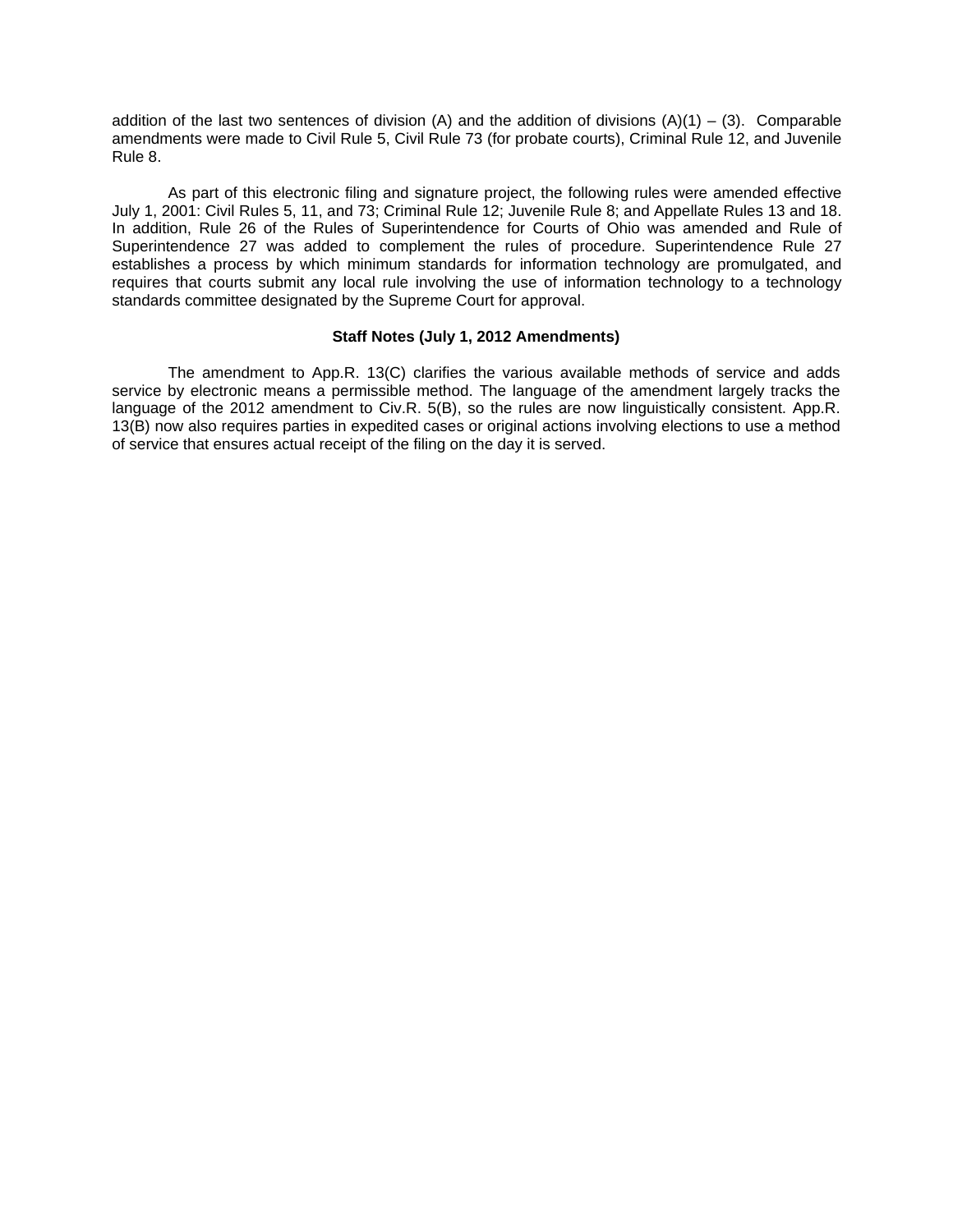## **RULE 14. Computation and Extension of Time**

**(A) Computation of time.** In computing any period of time prescribed or allowed by these rules, by the local rules of any court, by an order of court or by any applicable statute, the day of the act, event or default from which the designated period of time begins to run shall not be included. The last day of the period so computed shall be included, unless it is a Saturday, Sunday or a legal holiday, in which event the period runs until the end of the next day which is not a Saturday, Sunday or a legal holiday. When the period of time prescribed or allowed is less than seven days, intermediate Saturdays, Sundays and legal holidays shall be excluded in the computation.

**(B) Enlargement or reduction of time.** For good cause shown, the court, upon motion, may enlarge or reduce the time prescribed by these rules or by its order for doing any act, or may permit an act to be done after the expiration of the prescribed time. The court may not enlarge or reduce the time for filing a notice of appeal or a motion to certify pursuant to App. R. 25. Enlargement of time to file an application for reconsideration or for en banc consideration pursuant to App. R. 26(A) shall not be granted except on a showing of extraordinary circumstances.

**(C) Additional time after service by mail or commercial carrier service.** Whenever a party has the right or is required to do some act or take some proceedings within a prescribed period after service of a notice or other document upon that party and the notice or paper is served upon the party by mail or commercial carrier service under App.R.  $13(C)(4)$ , three days shall be added to the prescribed period. This division does not apply to responses to service of summons in original actions.

[Effective: July 1, 1971; amended effective July 1, 1994; amended effective July 1, 2010; July 1, 2012.]

#### **Staff Note (July 1, 2010 amendment)**

The amendment is a technical amendment to reflect the procedure in App. R. 26.

#### **Staff Notes (July 1, 2012 amendment)**

The amendment to App.R. 14(C) now extends the "three-day rule" - traditionally available after service of a document by regular mail - to other service methods that do not provide same-day delivery to the recipient. The language of the amendment largely tracks the language of the 2012 amendment to Civ.R. 6(D).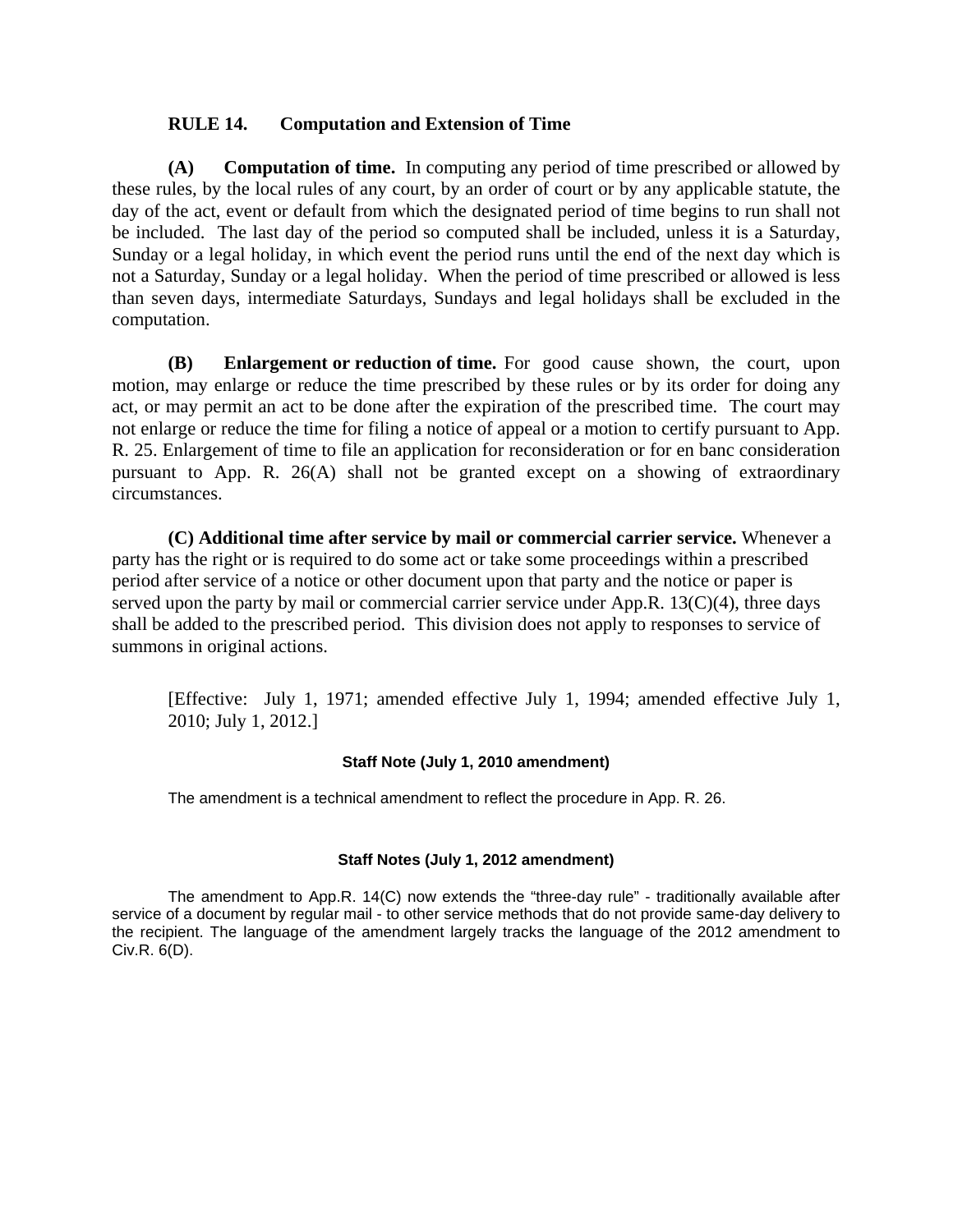### **RULE 15. Motions**

**(A) Content of motions; response; reply.** Unless another form is prescribed by these rules, an application for an order or other relief shall be made by motion with proof of service on all other parties. The motion shall contain or be accompanied by any matter required by a specific provision of these rules governing such a motion, shall state with particularity the grounds on which it is based, and shall set forth the order or relief sought. If a motion is supported by briefs, affidavits, or other papers, they shall be served and filed with the motion. Except as set forth in Rule 15(B), any party may file a response in opposition to a motion within ten days after service of the motion, and any party may file a reply in further support of a motion within seven days after service of the opposition, but motions authorized by Rule 7, Rule 8, and Rule 27 may be acted upon after reasonable notice, and the court may shorten or extend the time for a response or reply.

**(B) Determination of motions for procedural orders.** Motions for procedural orders, including any motion under Rule 14(B) may be acted upon at any time, without awaiting a response thereto. Any party adversely affected by such action may request reconsideration, vacation or modification of such action.

**(C) Power of a single judge to entertain motions.** In addition to the authority expressly conferred by these rules or by law, and unless otherwise provided by rule or law, a single judge of a court of appeals may entertain and may grant or deny any request for relief, which under these rules may properly be sought by motion, except that a single judge may not dismiss or otherwise determine an appeal or other proceeding, and except that a court of appeals may provide by order or rule that any motion or class of motions must be acted upon by the court. The action of a single judge may be reviewed by the court.

**(D) Number of copies.** Three copies of all papers relating to motions shall be filed with the original, but the court may require that additional copies be furnished.

[Effective: July 1, 1971; amended effective July 1, 2010.]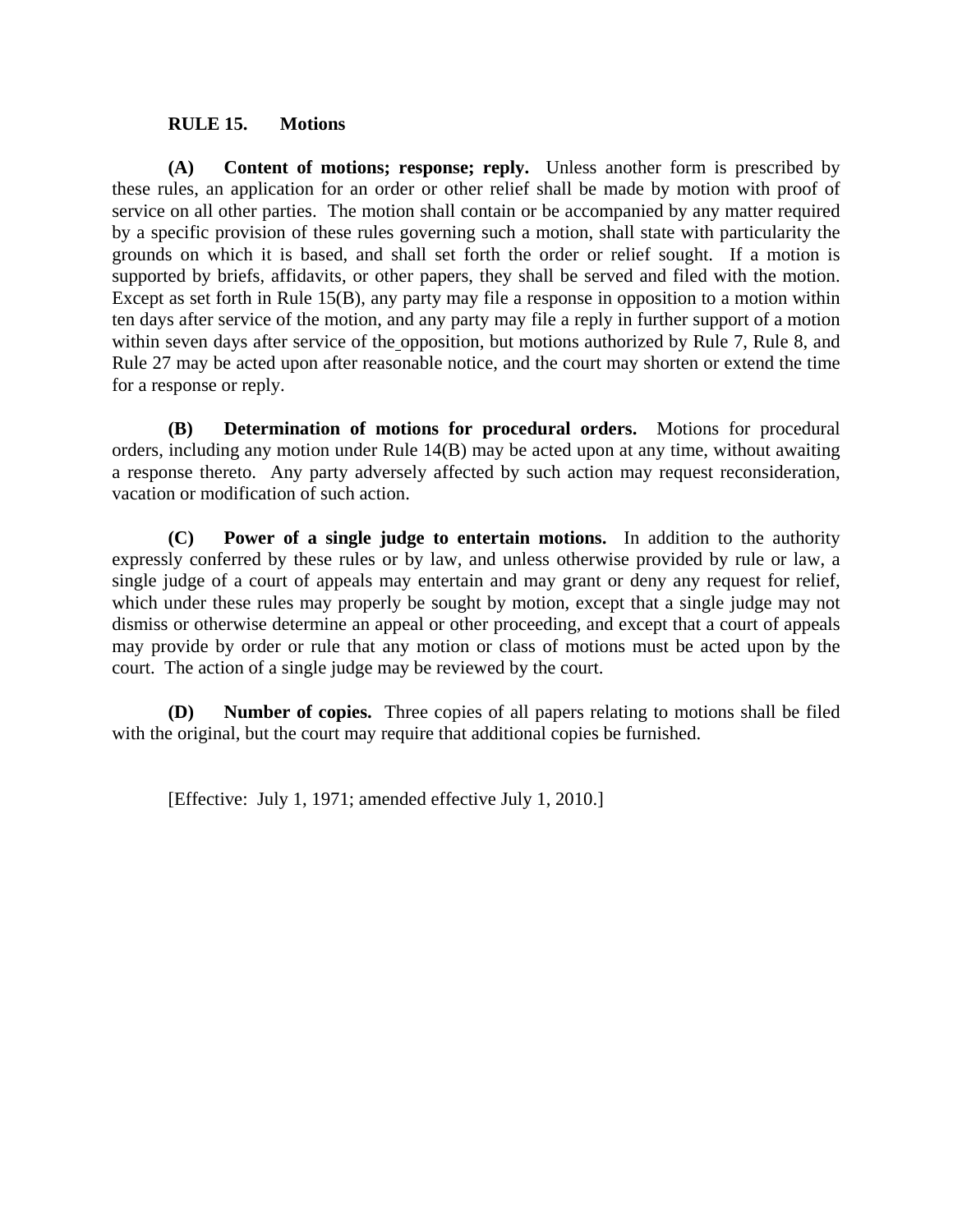### **RULE 16. Briefs**

**(A) Brief of the appellant.** The appellant shall include in its brief, under the headings and in the order indicated, all of the following:

(1) A table of contents, with page references.

(2) A table of cases alphabetically arranged, statutes, and other authorities cited, with references to the pages of the brief where cited.

(3) A statement of the assignments of error presented for review, with reference to the place in the record where each error is reflected.

(4) A statement of the issues presented for review, with references to the assignments of error to which each issue relates.

(5) A statement of the case briefly describing the nature of the case, the course of proceedings, and the disposition in the court below.

(6) A statement of facts relevant to the assignments of error presented for review, with appropriate references to the record in accordance with division (D) of this rule.

(7) An argument containing the contentions of the appellant with respect to each assignment of error presented for review and the reasons in support of the contentions, with citations to the authorities, statutes, and parts of the record on which appellant relies. The argument may be preceded by a summary.

(8) A conclusion briefly stating the precise relief sought.

**(B) Brief of the appellee.** The brief of the appellee shall conform to the requirements of divisions  $(A)(1)$  to  $(A)(8)$  of this rule, except that a statement of the case or of the facts relevant to the assignments of error need not be made unless the appellee is dissatisfied with the statement of the appellant.

**(C) Reply brief.** The appellant may file a brief in reply to the brief of the appellee, and, if the appellee has cross-appealed, the appellee may file a brief in reply to the response of the appellant to the assignments of errors presented by the cross-appeal. No further briefs may be filed except with leave of court.

**(D) References in briefs to the record.** References in the briefs to parts of the record shall be to the pages of the parts of the record involved; e.g., Answer p. 7, Motion for Judgment p. 2, Transcript p. 231. Intelligible abbreviations may be used. If reference is made to evidence, the admissibility of which is in controversy, reference shall be made to the pages of the transcript at which the evidence was identified, offered, and received or rejected.

# **(E) Unnecessary attachments of legal authorities disfavored.**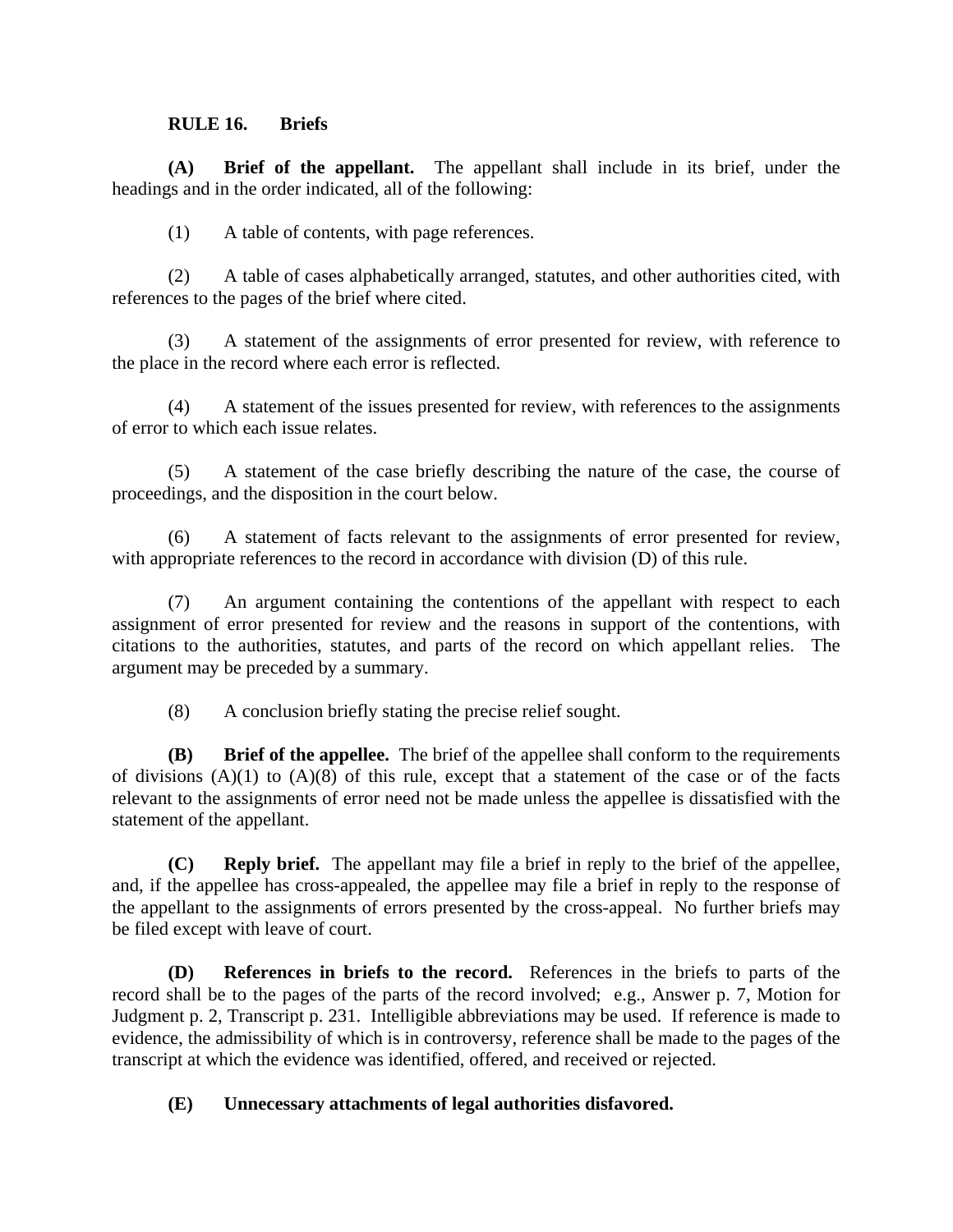Parties are discouraged from attaching to briefs any legal authority generally accessible through online legal research databases. If determination of the assignments of error presented requires the consideration of legal authority not generally accessible through online legal research databases but available through another online resource, the citation in the brief to the authority should include the internet URL address where the authority is accessible. If determination of the assignments of error presented requires the consideration of legal authority not accessible through any online resource, the relevant parts shall be reproduced in the brief or in an addendum at the end or may be supplied to the court in pamphlet form.

[Effective: July 1, 1971; amended effective July 1, 1972; July 1, 1992; July 1, 2012; July 1, 2013.]

#### **Staff Notes (July 1, 2013 Amendments)**

Effective July 1, 2012, App.R. 16(E) was amended to make clear that parties need not attach to briefs any authority easily available on the Internet. Since adoption of the amendment, the Supreme Court Rules for the Reporting of Opinions have been amended to delete Rule 7(C) as referenced in App.R.16(E). Therefore, the current amendment deletes the superfluous language in the rule.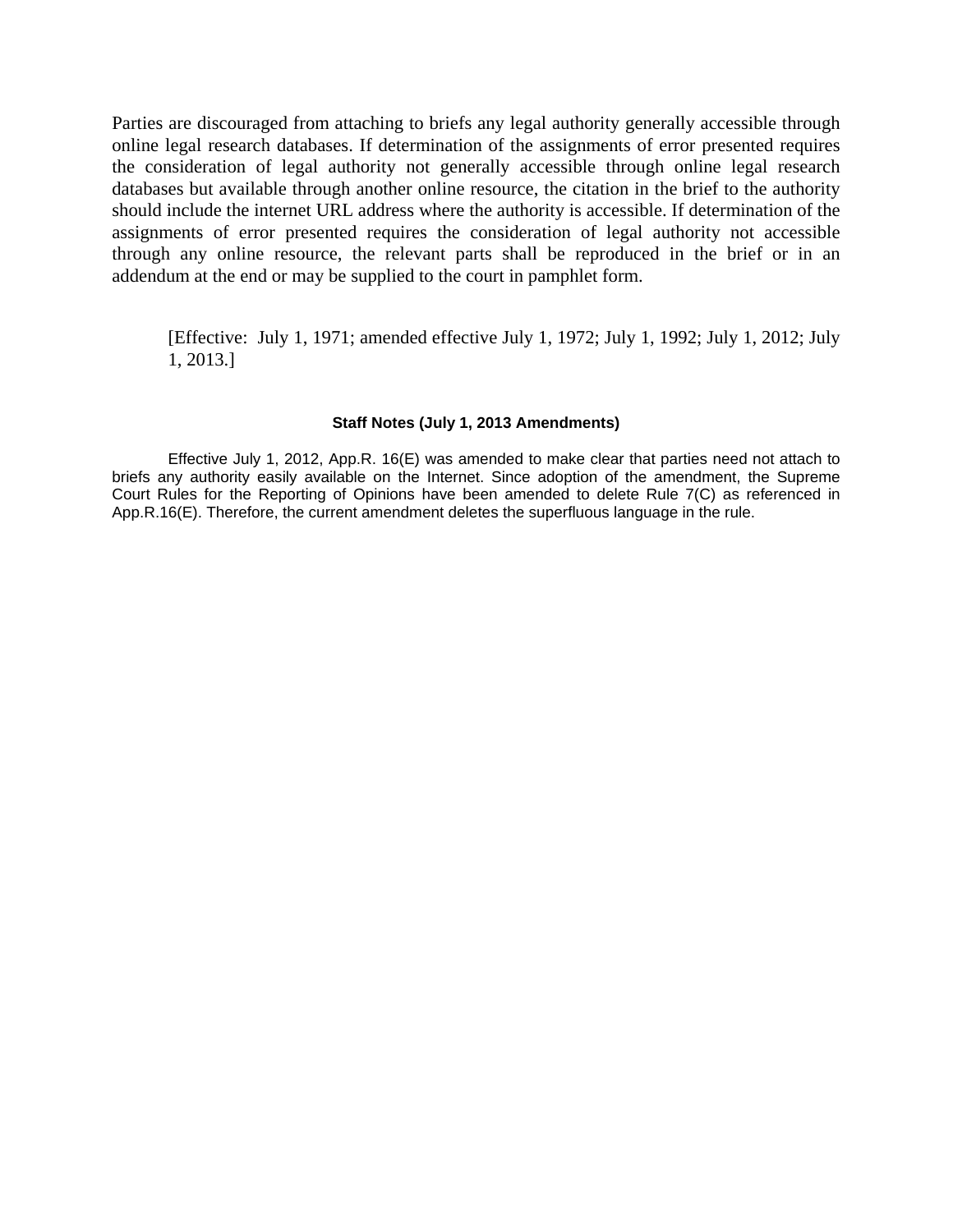### **RULE 17. Brief of an Amicus Curiae**

A brief of an amicus curiae may be filed only if accompanied by written consent of all parties, or by leave of court granted on motion or at the request of the court. The brief may be conditionally filed with the motion for leave. A motion for leave shall identify the interest of the applicant and shall state the reasons why a brief of an amicus curiae is desirable. Unless all parties otherwise consent, any amicus curiae shall file its brief within the time allowed the party whose position as to affirmance or reversal the amicus brief will support unless the court for cause shown shall grant leave for later filing, in which event it shall specify within what period an opposing party may answer. A motion of an amicus curiae to participate in the oral argument will be granted only for extraordinary reasons.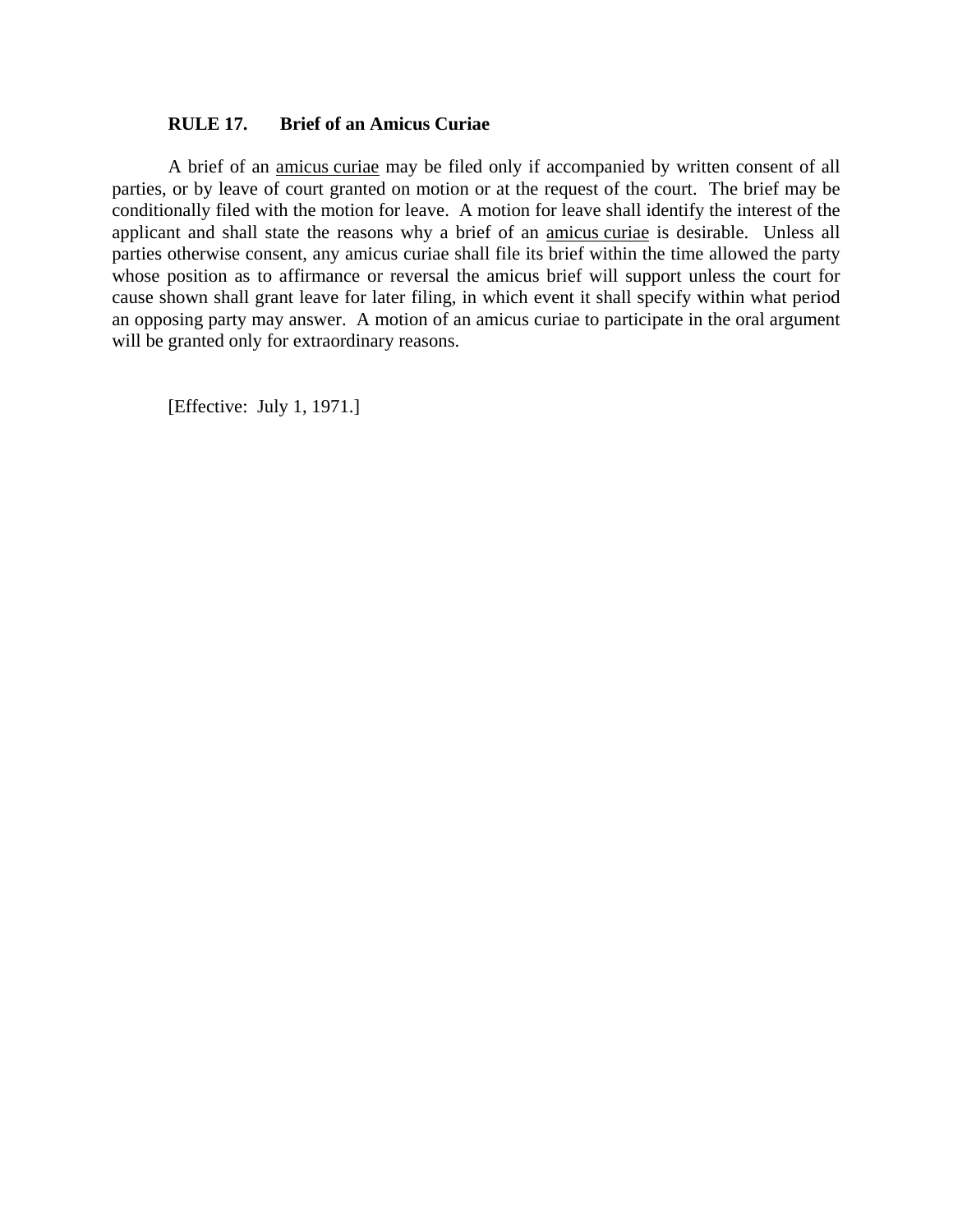### **RULE 18. Filing and Service of Briefs**

**(A) Time for serving and filing briefs.** Except as provided in App. R. 14(C), the appellant shall serve and file the appellant's brief within twenty days after the date on which the clerk has mailed the notice required by App. R. 11(B). The appellee shall serve and file the appellee's brief within twenty days after service of the brief of the appellant. The appellant may serve and file a reply brief within ten days after service of the brief of the appellee.

**(B) Number of copies to be filed and served.** Four copies of each brief shall be filed with the clerk, unless the court by order in a particular case shall direct a different number, and one copy shall be served on counsel for each party separately represented. If the court by local rule adopted pursuant to App. R. 13 permits electronic filing of court documents, then the requirement for filing of copies with the clerk required in this division may be waived or modified by the local rule so adopted.

**(C) Consequence of failure to file briefs.** If an appellant fails to file the appellant's brief within the time provided by this rule, or within the time as extended, the court may dismiss the appeal. If an appellee fails to file the appellee's brief within the time provided by this rule, or within the time as extended, the appellee will not be heard at oral argument except by permission of the court upon a showing of good cause submitted in writing prior to argument; and in determining the appeal, the court may accept the appellant's statement of the facts and issues as correct and reverse the judgment if appellant's brief reasonably appears to sustain such action.

[Effective: July 1, 1971; amended effective July 1, 1982; July 1, 2001.]

#### **Staff Note (July 1, 2001 Amendment)**

#### **Appellate Rule 18 Filing and Service of Briefs Appellate Rule 18(B) Number of copies to be filed and served**

The amendments to this rule were part of a group of amendments that were submitted by the Ohio Courts Digital Signatures Task Force to establish minimum standards for the use of information systems, electronic signatures, and electronic filing. The substantive amendment to this rule was the addition of the last sentence of division (B).

As part of this electronic filing and signature project, the following rules were amended effective July 1, 2001: Civil Rules 5, 11, and 73; Criminal Rule 12; Juvenile Rule 8; and Appellate Rules 13 and 18. In addition, Rule 26 of the Rules of Superintendence for Courts of Ohio was amended and Rule of Superintendence 27 was added to complement the rules of procedure. Superintendence Rule 27 establishes a process by which minimum standards for information technology are promulgated, and requires that courts submit any local rule involving the use of information technology to a technology standards committee designated by the Supreme Court for approval.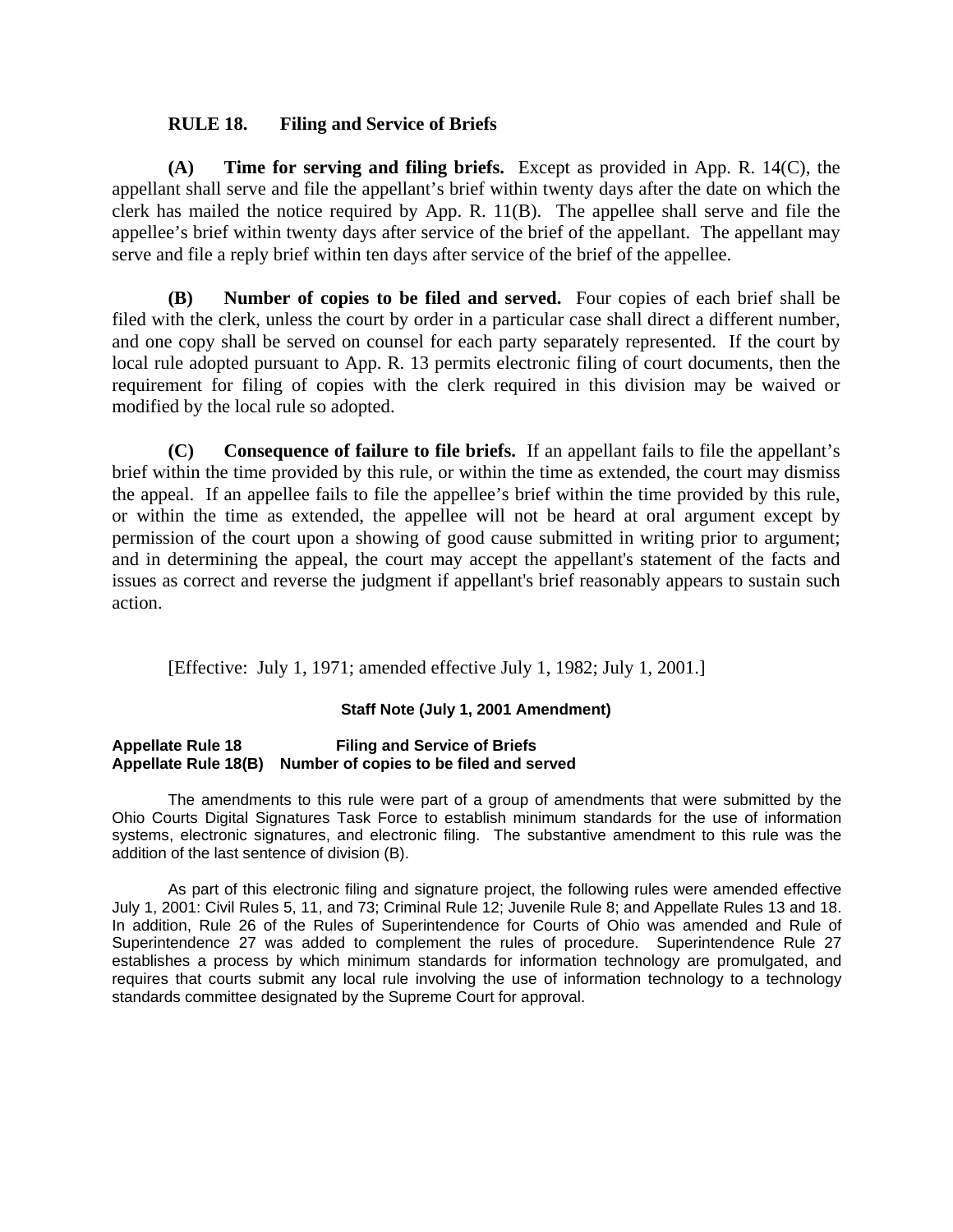#### **RULE 19. Form of Briefs and Other Papers**

**(A) Form of briefs.** Briefs may be typewritten or be produced by standard typographic printing or by any duplicating or copying process which produces a clear black image on white paper. Carbon copies of briefs may not be submitted without permission of the court, except in behalf of parties allowed to proceed in forma pauperis. All printed matter must appear in at least a twelve point type on opaque, unglazed paper. Briefs produced by standard typographic process shall be bound in volumes having pages 6 1/8 by 9 1/4 inches and type matter 4 1/6 by 7 1/6 inches. Those produced by any other process shall be bound in volumes having pages not exceeding 8 1/2 by 11 inches and type matter not exceeding 6 1/2 by 9 1/2 inches, with double spacing between each line of text except quoted matter which shall be single spaced. Where necessary, briefs may be of such size as required to utilize copies of pertinent documents.

Without prior leave of court, no initial brief of appellant or cross-appellant and no answer brief of appellee or cross-appellee shall contain more than 9,000 words, and no reply brief shall contain more than 4,500 words, exclusive of the cover page, table of contents, table of cases, statutes and other authorities cited, statement regarding oral argument, certificates of counsel, signature blocks, certificate of service, and appendices, if any. An initial brief and answer brief not exceeding 30 pages in length at 12-point font shall be presumed compliant with the 9,000 word limit, and a reply brief not exceeding 15 pages in length at 12-point font shall be presumed compliant with the 4,500 word limit. A court of appeals, by local rule, may adopt different word-count limitations, or page limitations, or both. In all proceedings involving post-conviction review of a capital case, as defined in Crim.R. 42, there shall be no word-count limitations. The signature of the attorney, or an unrepresented party, constitutes a certification that the document filed complies with the applicable word-count limitation. The person signing the document may rely on the word count of the word-processing system used to prepare the document.

The front covers of the briefs, if separately bound, shall contain: (1) the name of the court and the number of the case; (2) the title of the case [see App. R. 11(A)]; (3) the nature of the proceeding in the court (e.g., Appeal) and the name of the court below; (4) the title of the document (e.g., Brief for Appellant); and (5) the names and addresses of counsel representing the party on whose behalf the document is filed.

**(B) Form of other papers.** Applications for reconsideration shall be produced in a manner prescribed by subdivision (A). Motions and other papers may be produced in a like manner, or they may be typewritten upon opaque, unglazed paper 8 1/2 by 11 inches in size. Lines of typewritten text shall be double spaced except quoted matter which shall be single spaced. Consecutive sheets shall be attached at the left margin. Carbon copies may be used for filing and service if they are legible.

A motion or other paper addressed to the court shall contain a caption setting forth the name of the court, the title of the case, the case number and a brief descriptive title indicating the purpose of the paper.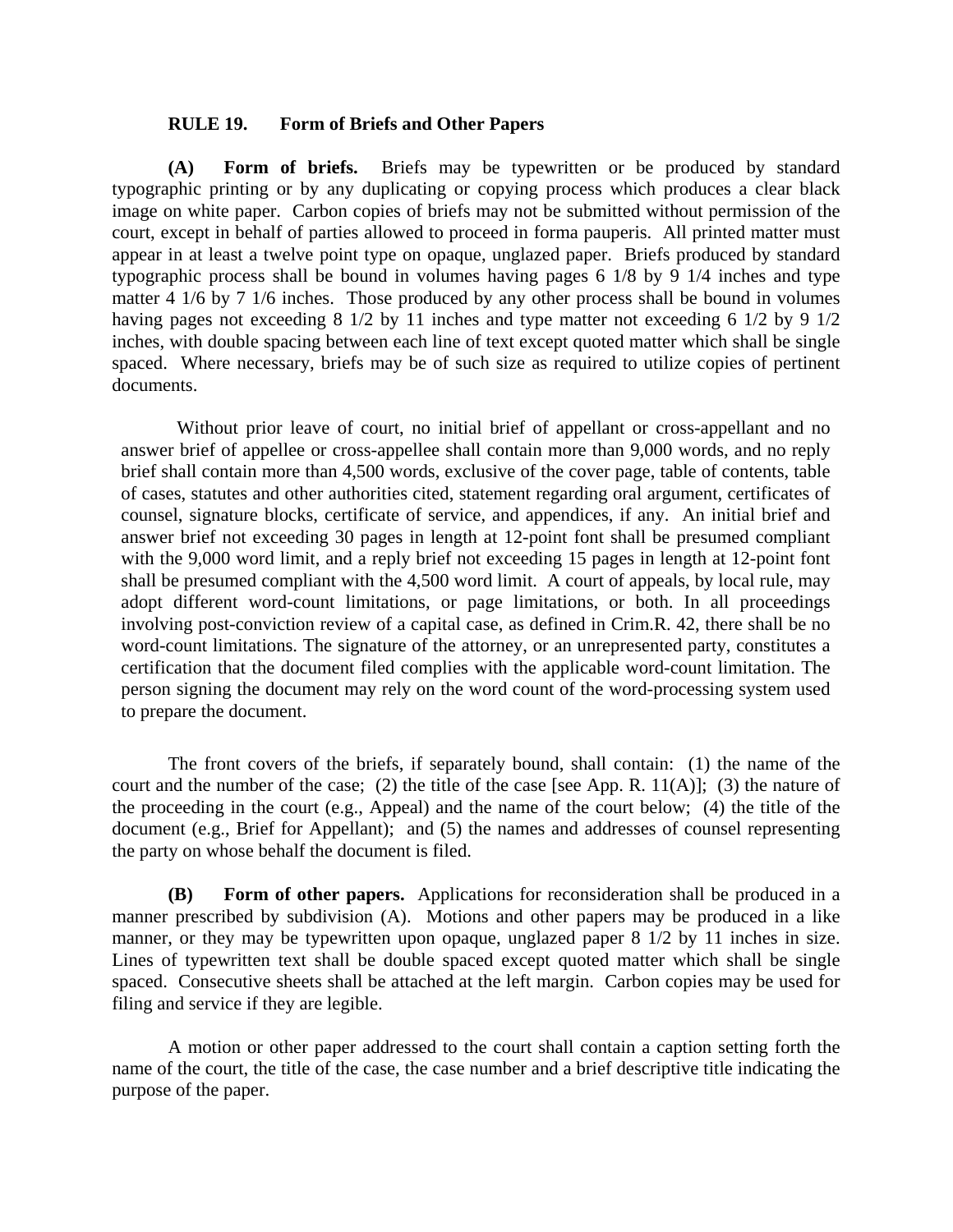[Effective: July 1, 1971; amended effective July 1, 1972; July 1, 1997; July 1, 2017; July 1, 2020.]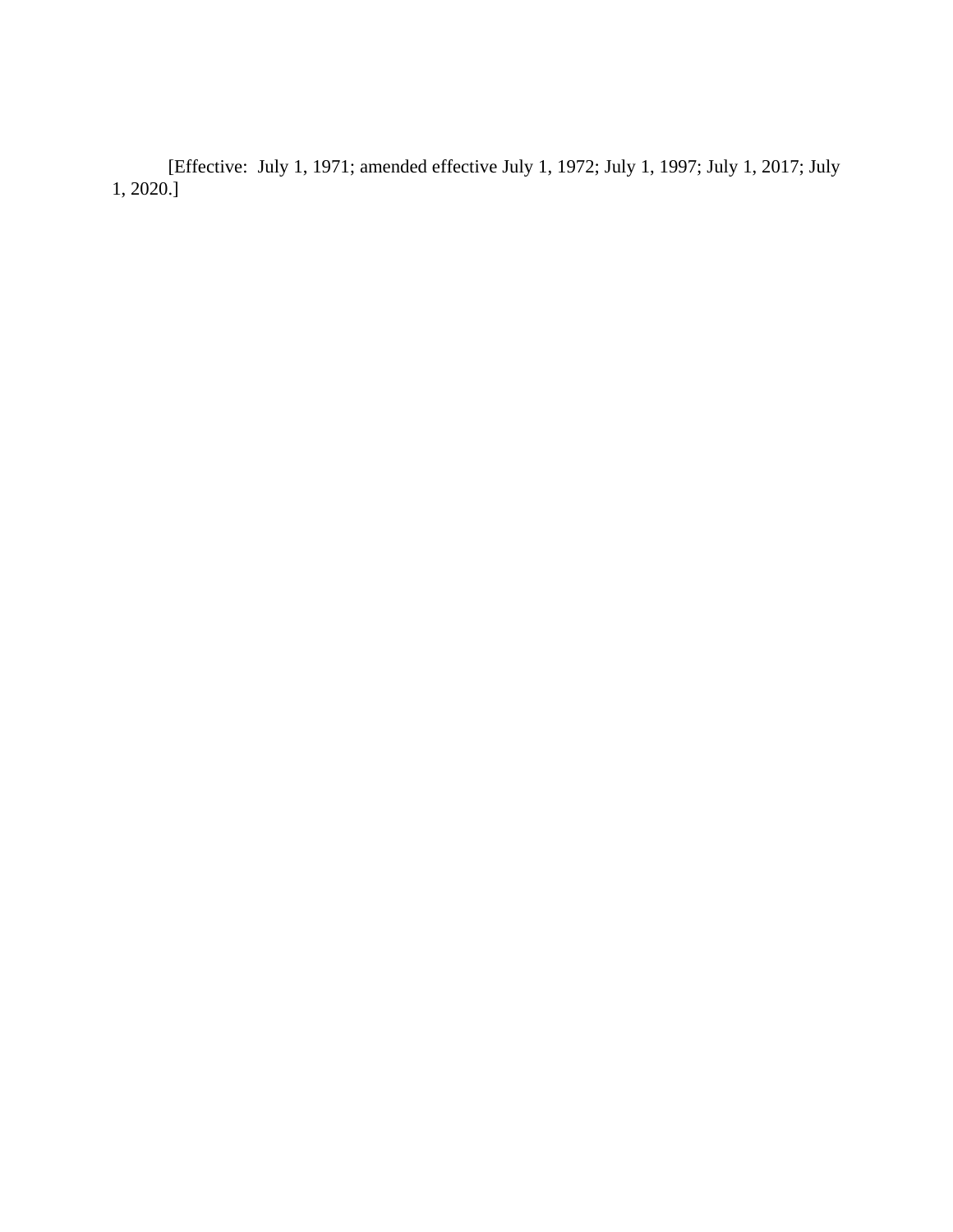### **RULE 20. Prehearing Conference**

The court may direct the attorneys for the parties to appear before the court or a judge thereof for a prehearing conference to consider the simplification of the issues and such other matters as may aid in the disposition of the proceeding by the court. The court or judge shall make an order which recites the action taken at the conference and the agreements made by the parties as to any of the matters considered and which limits the issues to those not disposed of by admissions or agreements of counsel, and such order when entered controls the subsequent course of the proceeding, unless modified to prevent manifest injustice.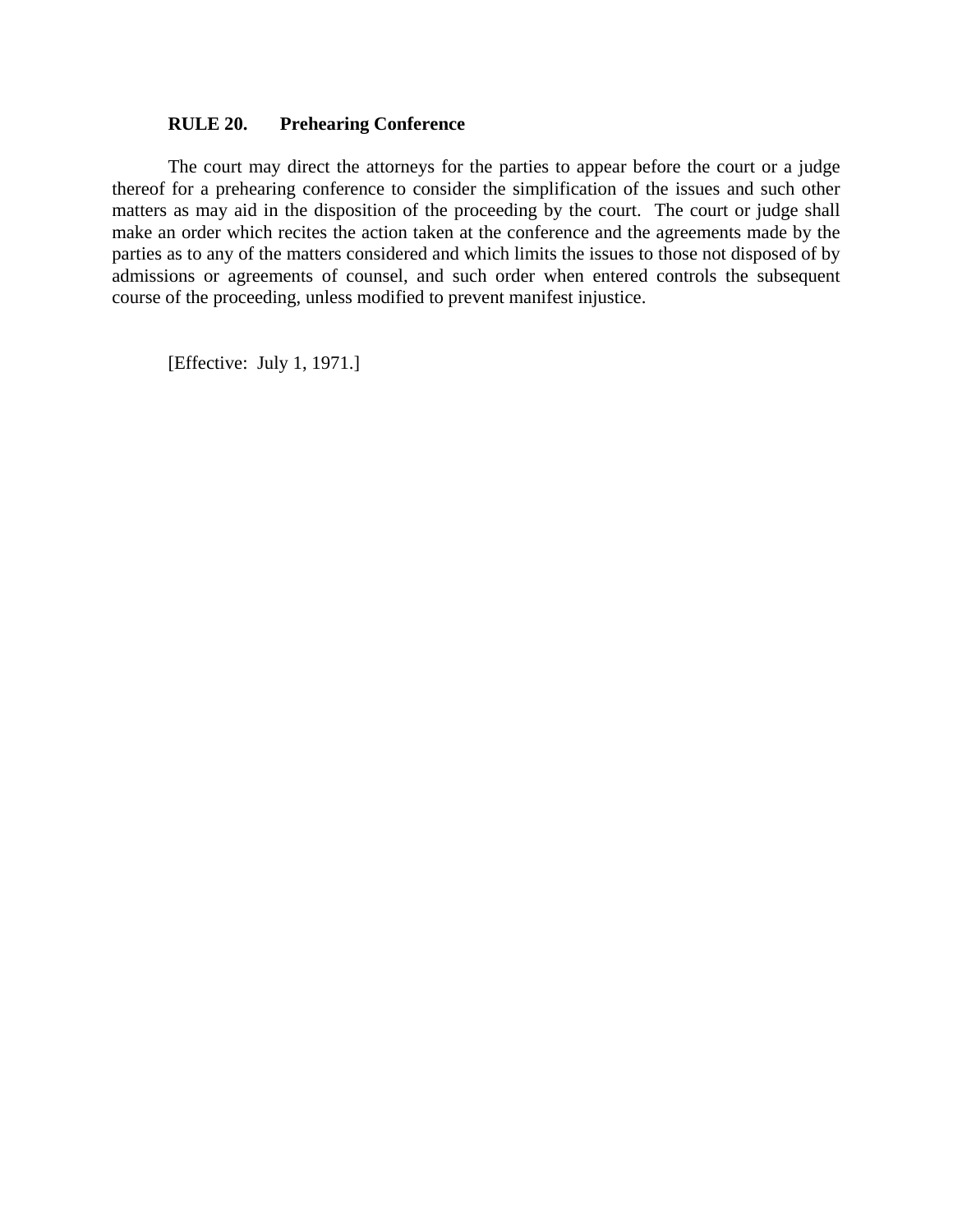# **RULE 21. Oral Argument**

### **(A) Scheduling and requesting oral argument**.

The court shall schedule oral argument in all cases, whether or not requested by a party, unless the court has adopted a local rule requiring a party to request oral argument. In the event of such a local rule, the court shall schedule oral argument at the request of any of the parties. Such a request shall be in the form of the words "ORAL ARGUMENT REQUESTED" displayed prominently on the cover page of the appellant's opening brief or the appellee's brief; no separate motion or other filing is necessary to secure oral argument. Notwithstanding any of the foregoing, the court is not required to schedule oral argument, even if requested, if any of the parties is both incarcerated and proceeding pro se.

# **(B) Notice of oral argument and of appellate panel.**

(1) The court shall advise all parties of the time and place at which oral argument will be heard.

(2) No later than fourteen days prior to the date on which oral argument will be heard, the court of appeals shall make available to the parties the names of the judges assigned to the threejudge panel that will hear the case. If the case is submitted on briefs without oral argument, the court of appeals shall make available to the parties the names of the judges assigned to the threejudge panel that will hear the case no later than fourteen days prior to the date on which the case is submitted to the panel. If the membership of the panel changes after the names of the judges are made available to the parties pursuant to this rule, the court of appeals shall immediately make the new membership of the panel available to the parties.

**(C) Time allowed for argument.** Unless otherwise ordered, each side will be allowed fifteen minutes for argument. Either sua sponte or upon motion, the court may vary the time for oral argument permitted by this rule. Motions to vary the time for oral argument shall be filed at least fourteen days before the date scheduled for oral argument. A party is not obliged to use all of the time allowed, and the court may terminate the argument whenever in its judgment further argument is unnecessary.

**(D) Order and content of argument.** The appellant is entitled to open and conclude the argument, except in the case of a cross appeal. The opening argument shall include a fair statement of the case. Counsel will not be permitted to read at length from briefs, records or authorities.

**(E) Cross and separate appeals.** A cross-appeal or separate appeal shall be argued with the initial appeal at a single argument, unless the court otherwise directs. Separate appellants or appellees shall share the fifteen minutes allowed to their side for argument unless pursuant to timely request the court grants additional time. Separate parties supporting the same side of an appeal may agree to divide their time however they choose.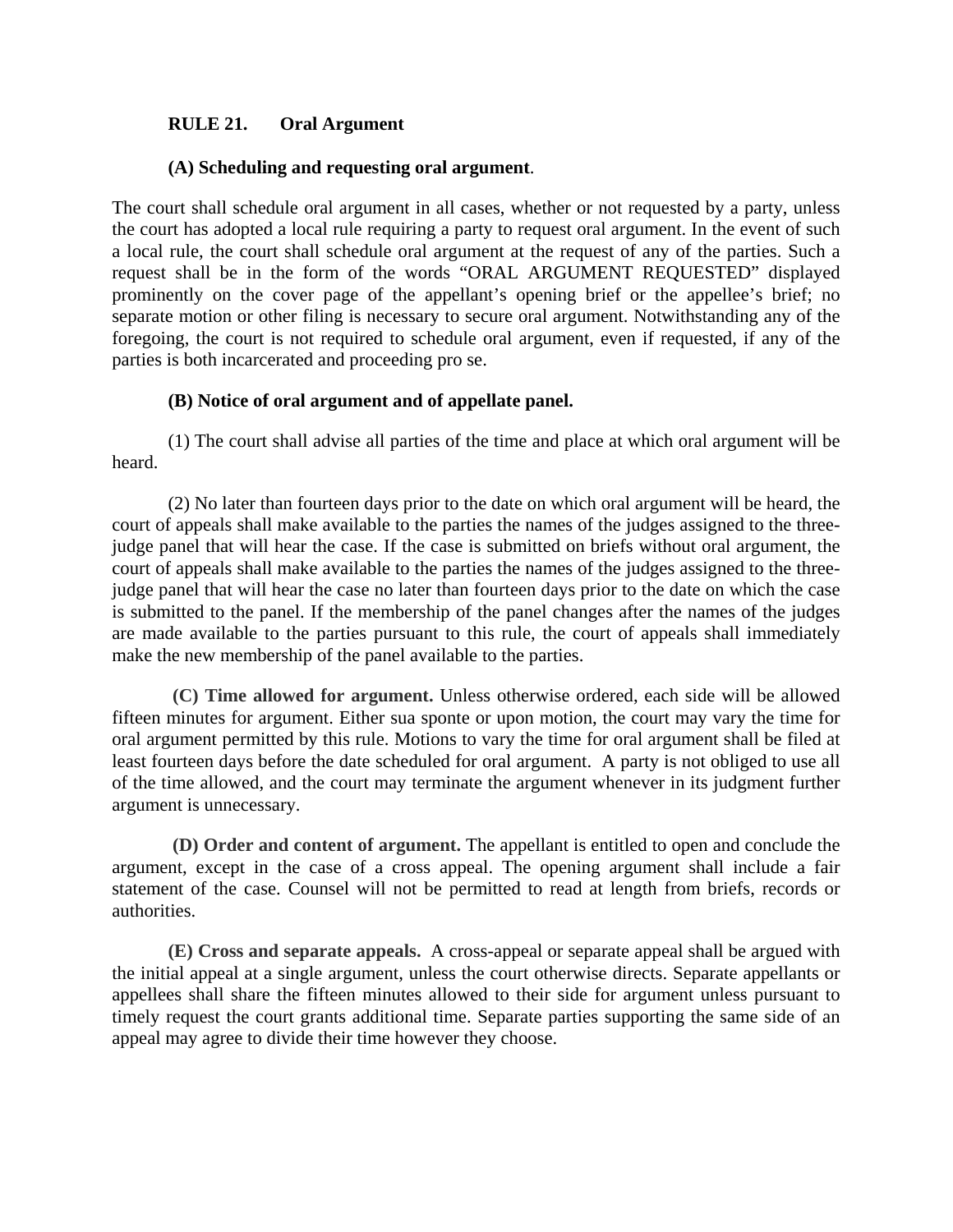# **(F) Nonappearance of parties.**

If the appellee fails to appear to present argument, the court will hear argument on behalf of the appellant, if present. If the appellant fails to appear, the court may hear argument on behalf of the appellee, if appellee's counsel is present. If neither party appears, the case will be decided on the briefs unless the court shall otherwise order.

# **(G) Submission on briefs.**

By agreement of the parties, a case may be submitted for decision on the briefs, but the court may direct that the case be argued.

# **(H) Motions.**

Oral argument will not be heard upon motions unless ordered by the court.

**(I) Citation of Additional Authorities.** If counsel on oral argument intends to present authorities not cited in the brief, counsel shall, at least five days prior to oral argument, present in writing such authorities to the court and to opposing counsel, unless there is good cause for a later presentment.

**(J)** Beginning September 1, 2021, the court shall make an audio or video recording of all oral arguments. Such recordings shall be made available to the parties or public upon request, at their actual cost pursuant to Sup.R. 44.

[Effective: July 1, 1971; amended effective July 1, 1975; July 1, 1976; July 1, 2011; July 1, 2012; July 1, 2013; July 1, 2020; July 1, 2021.]

# **Staff Notes (July 1, 2013 Amendments)**

The amendment to App.R. 21 requires that any additional authority must be presented at least five days before oral argument, unless there is good cause for later presentment, such as the unavailability of the authority until closer to the time of argument or thereafter.

#### **Staff Note (July 1, 2011 amendment)**

The amendment to App. R. 21(A) is designed to create a uniform state-wide practice for requesting oral argument for those districts that do not schedule it automatically.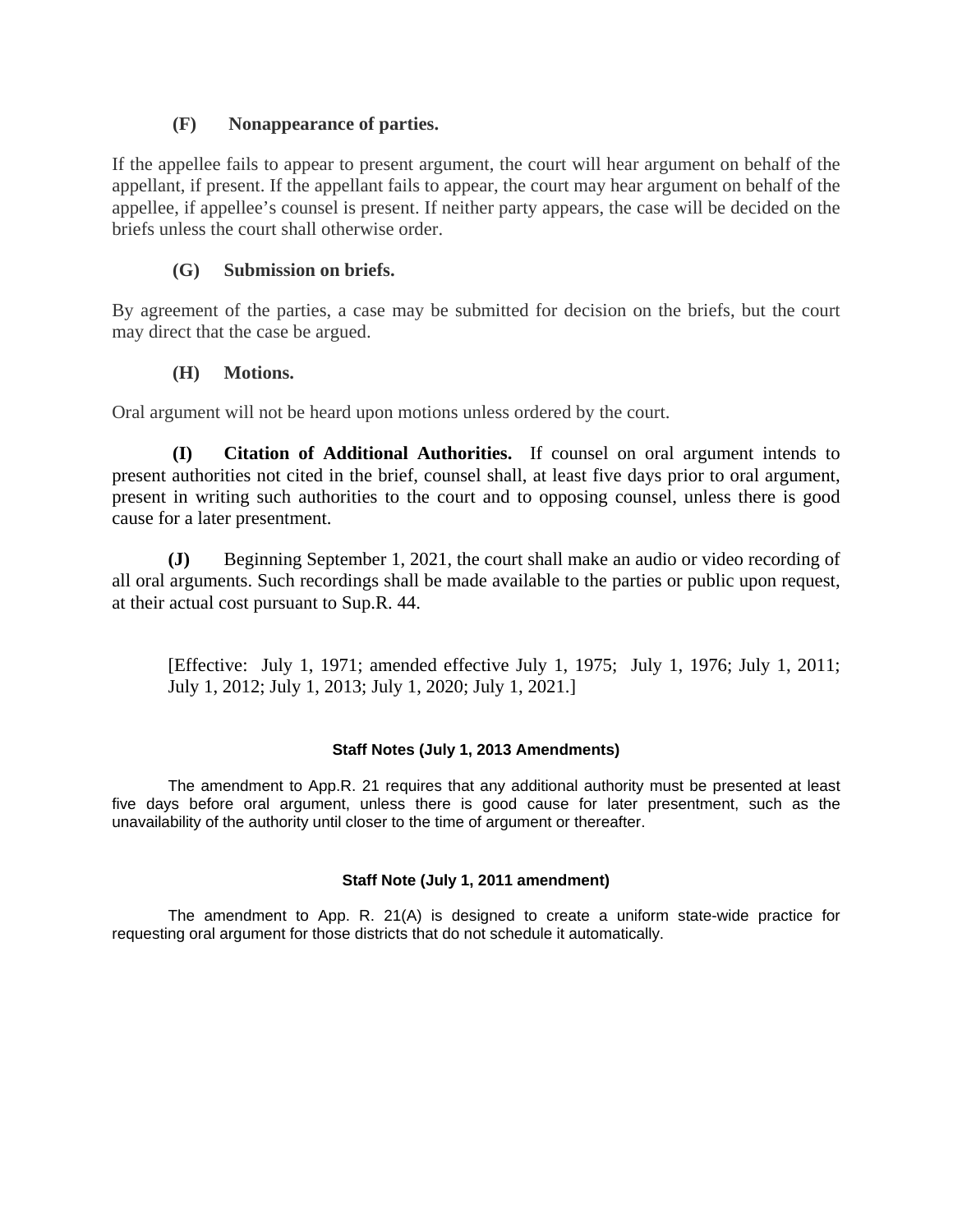### **RULE 22. Entry of Judgment**

**(A) Form.** All judgments shall be in the form of a judgment signed by a judge or judges of the court which shall be prepared by the court and filed with the clerk for journalization. The clerk shall enter the judgment on the journal the day it is filed. A judgment is effective only when entered by the clerk upon the journal.

**(B) Notice.** Notice of the filing of judgment and its date of entry on the journal shall be made pursuant to App. R. 30.

**(C) Filing.** The filing of a judgment by the court with the clerk for journalization constitutes entry of the judgment.

[Effective: July 1, 1971; amended effective July 1, 1972; amended effective July 1, 2008]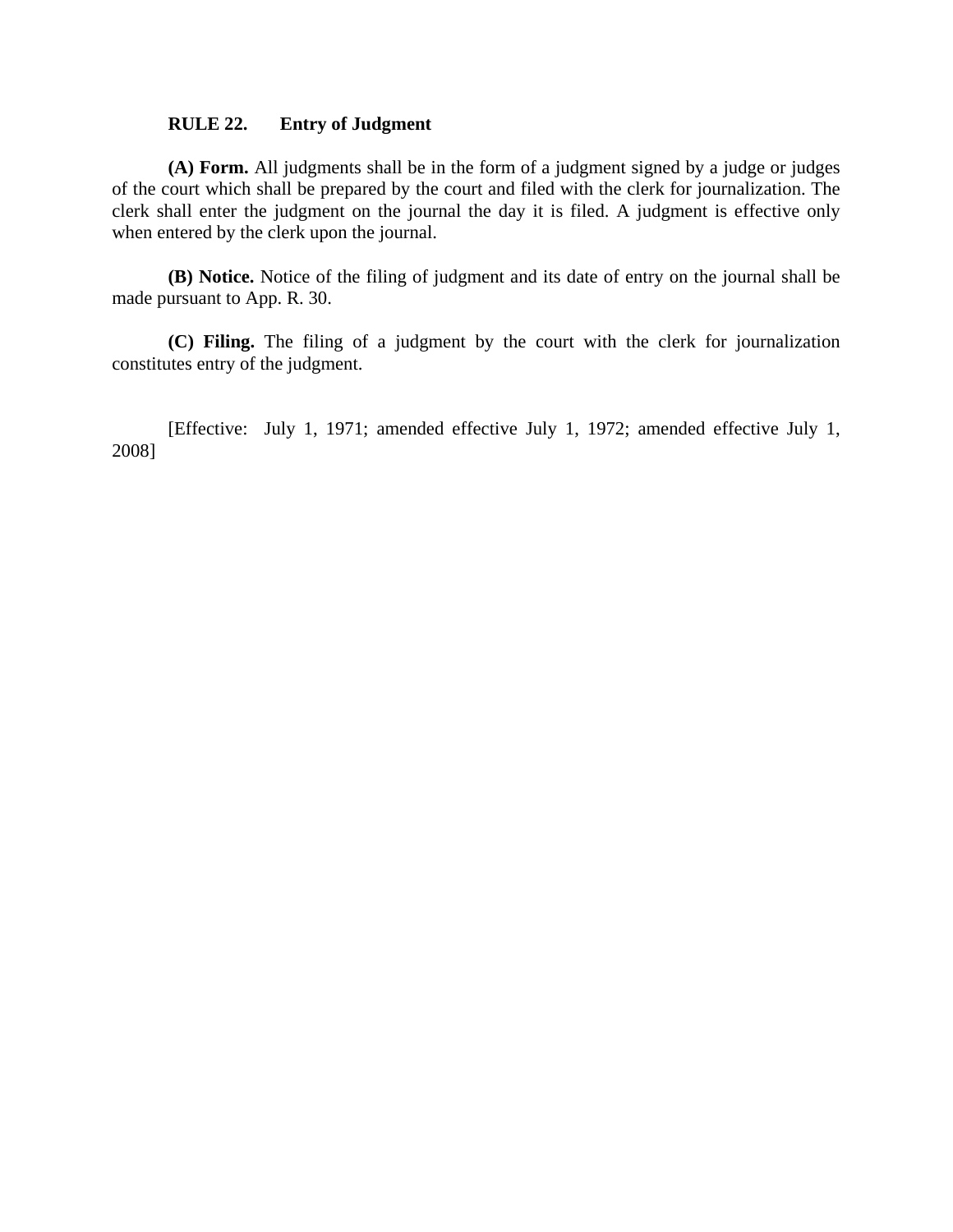# **RULE 23. Damages for Delay**

If a court of appeals shall determine that an appeal is frivolous, it may require the appellant to pay reasonable expenses of the appellee including attorney fees and costs.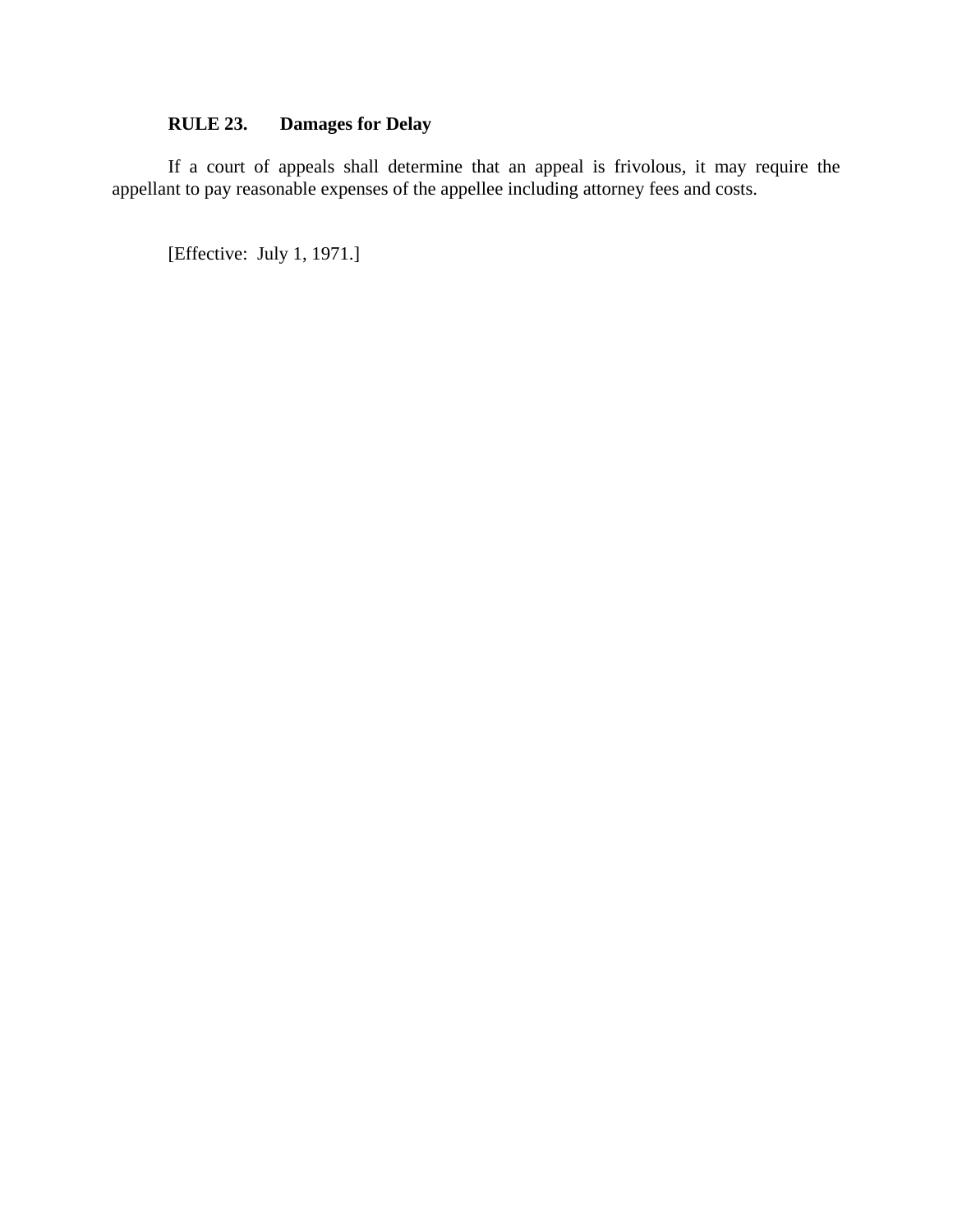# **RULE 24. Costs**

**(A)** Except as otherwise provided by law or as the court may order, the party liable for costs is as follows:

(1) If an appeal is dismissed, the appellant or as agreed by the parties.

(2) If the judgment appealed is affirmed, the appellant.

(3) If the judgment appealed is reversed, the appellee.

(4) If the judgment appealed is affirmed or reversed in part or is vacated, as ordered by the court.

**(B)** As used in this rule, "costs" means an expense incurred in preparation of the record including the transcript of proceedings, fees allowed by law, and the fee for filing the appeal. It does not mean the expense of printing or copying a brief or an appendix.

[Effective: July 1, 1971; July 1, 1992.]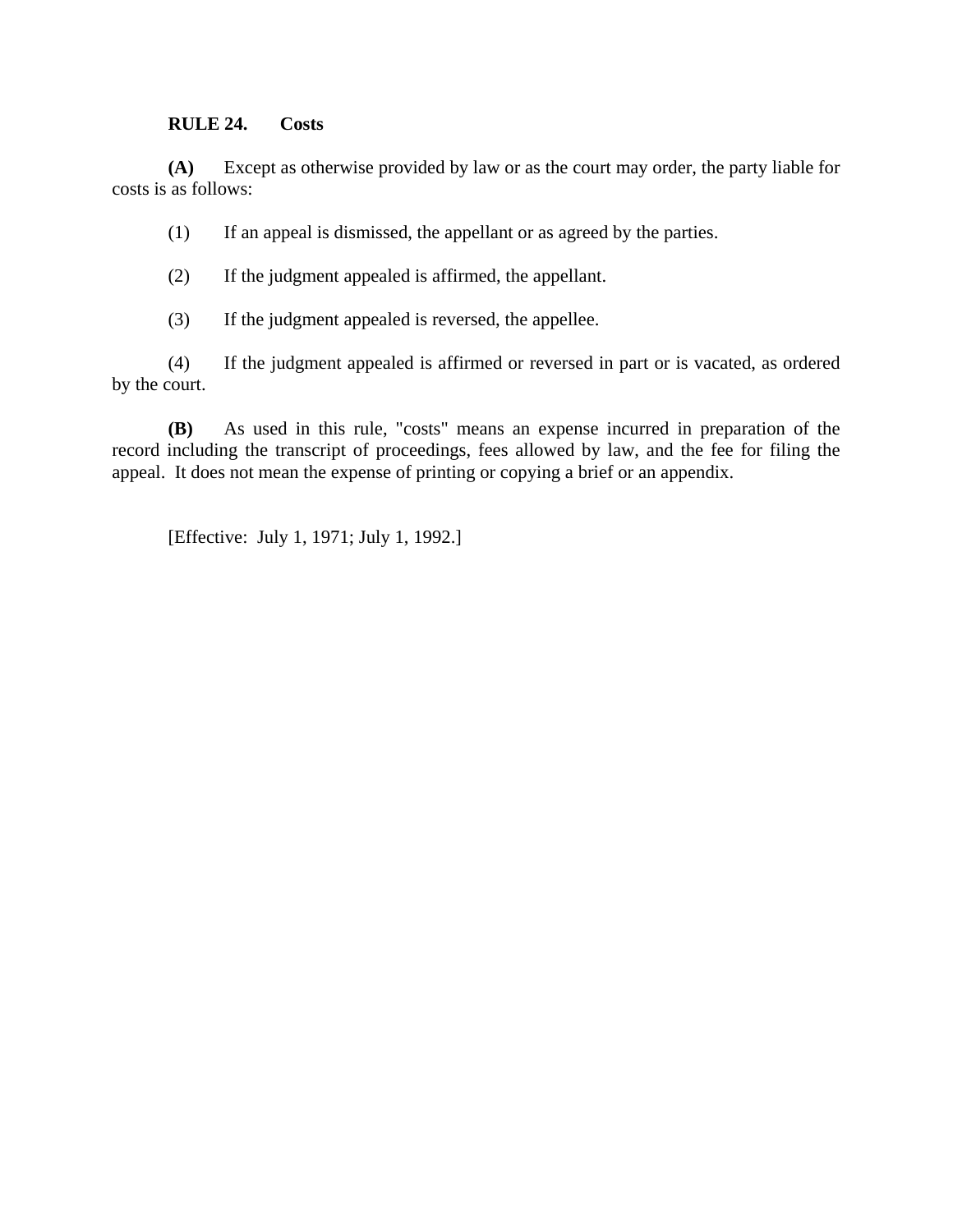### **RULE 25. Motion to certify a conflict**

**(A)** A motion to certify a conflict under Article IV, Section 3(B)(4) of the Ohio Constitution shall be made in writing no later than ten days after the clerk has both mailed to the parties the judgment or order of the court that creates a conflict with a judgment or order of another court of appeals and made note on the docket of the mailing, as required by App. R. 30(A). The filing of a motion to certify a conflict does not extend the time to appeal from the judgment of the court of appeals to the Ohio Supreme Court. A motion under this rule shall specify the issue proposed for certification and shall cite the judgment or judgments alleged to be in conflict with the judgment of the court in which the motion is filed.

**(B)** Parties opposing the motion shall answer in writing within ten days of service of the motion. The moving party may file a reply brief within seven days after service of the answer brief in opposition. Copies of the motion, answer brief in opposition, and reply brief shall be served as prescribed for the service and filing of briefs in the initial action. Oral argument of a motion to certify a conflict shall not be permitted except at the request of the court.

**(C)** The court of appeals shall rule upon a motion to certify within sixty days of its filing.

[Effective: July 1, 1994; amended effective July 1, 2010; July 1, 2011.]

#### **Staff Note (July 1, 2010 amendment)**

The amendment to division (A) is intended to ensure that the ten-day period for filing a motion to certify a conflict begins to run at the time the court of appeals first enters a judgment or order that creates an intra-district conflict. Subsequent motion practice under App. R. 26 does not extend that ten-day period if the conflict was already present in the court's original judgment. On the other hand, the ten days begin to run with the entry of a judgment or order ruling on an application for reconsideration or en banc consideration under App. R. 26(A) if the intra-district conflict first arises in the court's ruling on that application.

The amendment to division (B) ensures a responding party's full ten-day response period, even if that party does not receive the motion on the day it is filed. Because the ten-day response period now begins to run from the date of service, a party served by mail now has an extra three days to file an opposition. See App. R. 14(C). The amendment to division (B) also permits the moving party a reply in support of the motion within seven days of service of the opposition; this clarification avoids any ambiguity about the right to file a reply in support of a motion under App. R. 15(A).

#### **Staff Note (July 1, 2011 amendment)**

App. R. 25(A) has been amended in two ways. The first amendment changes the event that starts the running of the ten-day period for filing a motion to certify an inter-district conflict. Under the former rule, the motion was due within ten days of the entry of the judgment or order first creating the conflict; under the amended rule, the motion is due within ten days of the clerk's compliance with the mailing and docketing requirements of App. R. 30(A).

The second amendment is merely a clarification that any subsequent appeal, the time for which is not extended by a motion to certify a conflict, lies in the Ohio Supreme Court. No substantive change is intended by this clarification.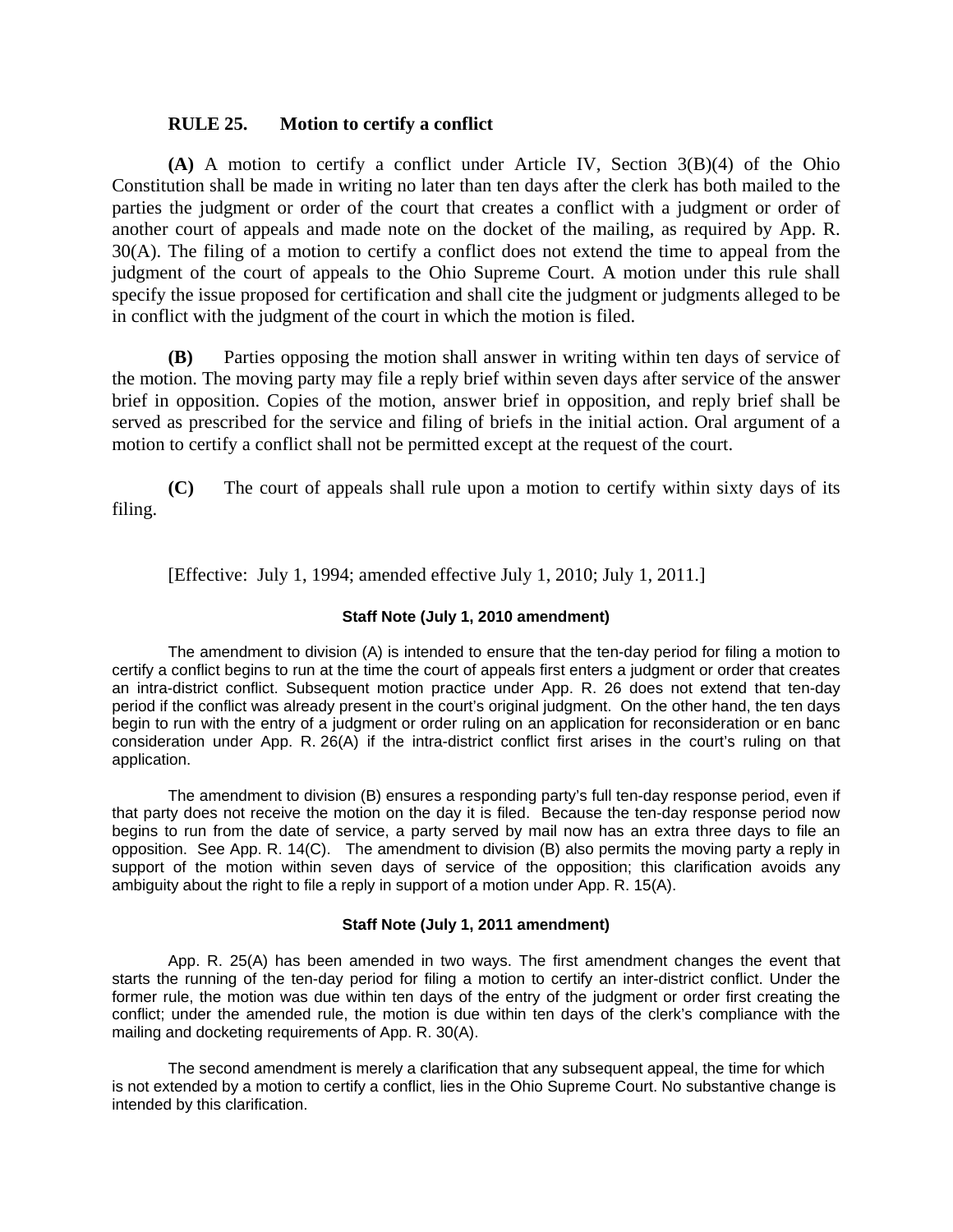**Rule 26. Application for reconsideration; Application for en banc consideration; Application for reopening.**

**(A) Application for reconsideration and en banc consideration.**

# **(1) Reconsideration**

(a) Application for reconsideration of any cause or motion submitted on appeal shall be made in writing no later than ten days after the clerk has both mailed to the parties the judgment or order in question and made a note on the docket of the mailing as required by App. R. 30(A).

(b) Parties opposing the application shall answer in writing within ten days of service of the application. The party making the application may file a reply brief within seven days of service of the answer brief in opposition. Copies of the application, answer brief in opposition, and reply brief shall be served in the manner prescribed for the service and filing of briefs in the initial action. Oral argument of an application for reconsideration shall not be permitted except at the request of the court.

(c) The application for reconsideration shall be considered by the panel that issued the original decision.

# **(2) En banc consideration**

(a) Upon a determination that two or more decisions of the court on which they sit are in conflict, a majority of the en banc court may order that an appeal or other proceeding be considered en banc. The en banc court shall consist of all full-time judges of the appellate district who have not recused themselves or otherwise been disqualified from the case. Consideration en banc is not favored and will not be ordered unless necessary to secure or maintain uniformity of decisions within the district on an issue that is dispositive in the case in which the application is filed.

(b) The en banc court may order en banc consideration sua sponte. A party may also make an application for en banc consideration. An application for en banc consideration must explain how the panel's decision conflicts with a prior panel's decision on a dispositive issue and why consideration by the court en banc is necessary to secure and maintain uniformity of the court's decisions.

(c) The rules applicable to applications for reconsideration set forth in division (A)(1) of this rule, including the timing requirements, govern applications for en banc consideration. Any sua sponte order designating a case for en banc consideration must be entered no later than ten days after the clerk has both mailed the judgment or order in question and made a note on the docket of the mailing as required by App.R. 30(A). In addition, a party may file an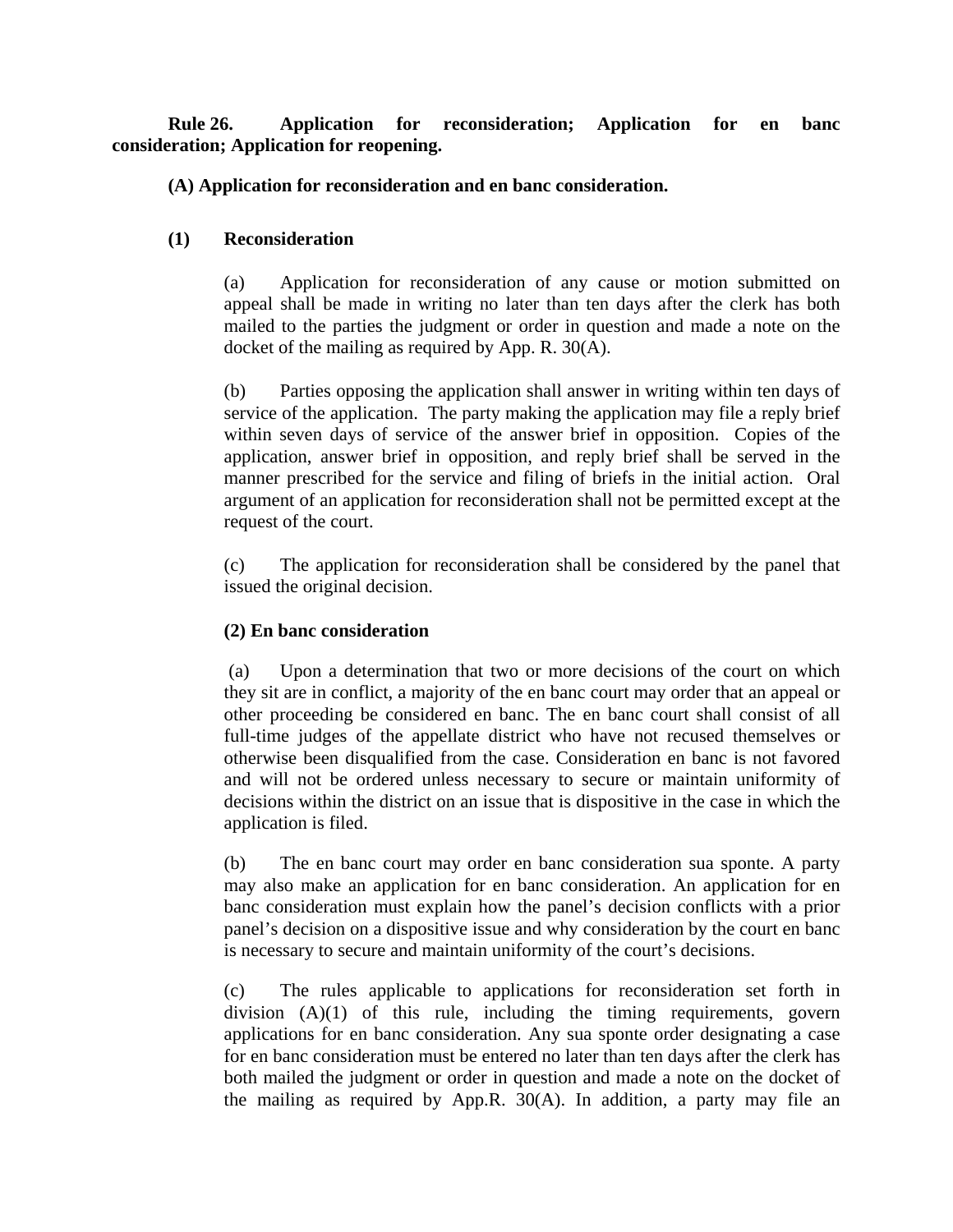application for en banc consideration, or the court may order it sua sponte, within ten days of the date the clerk has both mailed to the parties the judgment or order of the court ruling on a timely filed application for reconsideration under division (A)(1) of this rule if an intra-district conflict first arises as a result of that judgment or order and made a note on the docket of the mailing, as required by App.R. 30(A). A party filing both an application for reconsideration and an application for en banc consideration simultaneously shall do so in a single document.

(d) The decision of the en banc court shall become the decision of the court. In the event a majority of the full-time judges of the appellate district is unable to concur in a decision, the decision of the original panel shall remain the decision in the case unless vacated under App. R.  $26(A)(2)(c)$  and, if so vacated, shall be reentered.

(e) Other procedures governing the initiation, filing, briefing, rehearing, reconsideration, and determination of en banc proceedings may be prescribed by local rule or as otherwise ordered by the court.

# **(B) Application for reopening.**

(1) A defendant in a criminal case may apply for reopening of the appeal from the judgment of conviction and sentence, based on a claim of ineffective assistance of appellate counsel. An application for reopening shall be filed in the court of appeals where the appeal was decided within ninety days from journalization of the appellate judgment unless the applicant shows good cause for filing at a later time.

(2) An application for reopening shall contain all of the following:

(a) The appellate case number in which reopening is sought and the trial court case number or numbers from which the appeal was taken;

(b) A showing of good cause for untimely filing if the application is filed more than ninety days after journalization of the appellate judgment.

(c) One or more assignments of error or arguments in support of assignments of error that previously were not considered on the merits in the case by any appellate court or that were considered on an incomplete record because of appellate counsel's deficient representation;

(d) A sworn statement of the basis for the claim that appellate counsel's representation was deficient with respect to the assignments of error or arguments raised pursuant to division  $(B)(2)(c)$  of this rule and the manner in which the deficiency prejudicially affected the outcome of the appeal, which may include citations to applicable authorities and references to the record;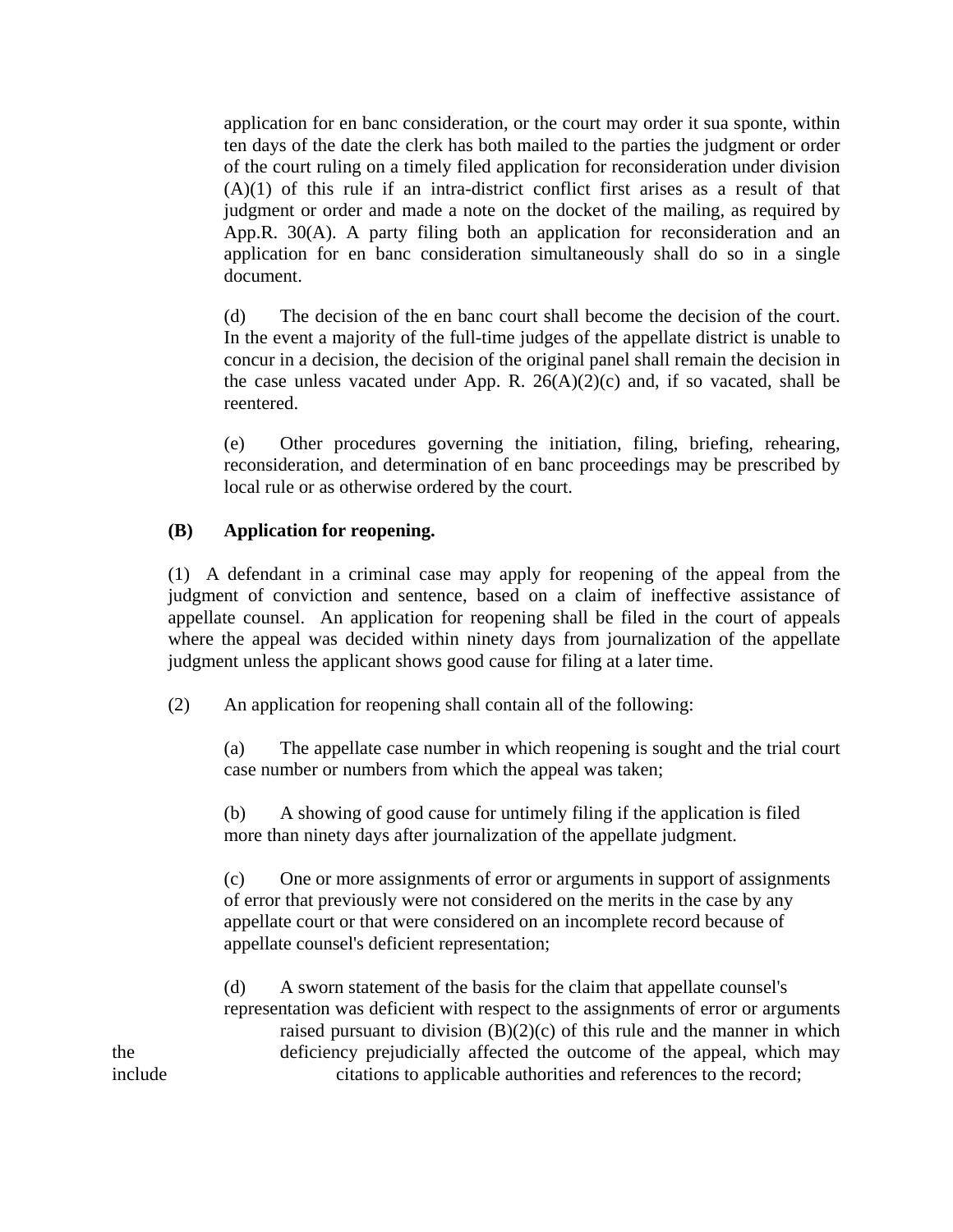(e) Any parts of the record available to the applicant and all supplemental affidavits upon which the applicant relies.

(3) The applicant shall furnish an additional copy of the application to the clerk of the court of appeals who shall serve it on the attorney for the prosecution. The attorney for the prosecution, within thirty days from the filing of the application, may file and serve affidavits, parts of the record, and a memorandum of law in opposition to the application.

(4) An application for reopening and an opposing memorandum shall not exceed ten pages, exclusive of affidavits and parts of the record. Oral argument of an application for reopening shall not be permitted except at the request of the court.

(5) An application for reopening shall be granted if there is a genuine issue as to whether the applicant was deprived of the effective assistance of counsel on appeal.

(6) If the court denies the application, it shall state in the entry the reasons for denial. If the court grants the application, it shall do both of the following:

> (a) appoint counsel to represent the applicant if the applicant is indigent and not currently represented;

(b) impose conditions, if any, necessary to preserve the status quo during pendency of the reopened appeal.

The clerk shall serve notice of journalization of the entry on the parties and, if the application is granted, on the clerk of the trial court.

(7) If the application is granted, the case shall proceed as on an initial appeal in accordance with these rules except that the court may limit its review to those assignments of error and arguments not previously considered. The time limits for preparation and transmission of the record pursuant to App. R. 9 and 10 shall run from journalization of the entry granting the application. The parties shall address in their briefs the claim that representation by prior appellate counsel was deficient and that the applicant was prejudiced by that deficiency.

(8) If the court of appeals determines that an evidentiary hearing is necessary, the evidentiary hearing may be conducted by the court or referred to a magistrate.

(9) If the court finds that the performance of appellate counsel was deficient and the applicant was prejudiced by that deficiency, the court shall vacate its prior judgment and enter the appropriate judgment. If the court does not so find, the court shall issue an order confirming its prior judgment.

[Effective: July 1, 1971; amended effective July 1, 1975; July 1, 1993; July 1, 1994; July 1, 1997; July 1, 2010; July 1, 2011; July 1, 2012.]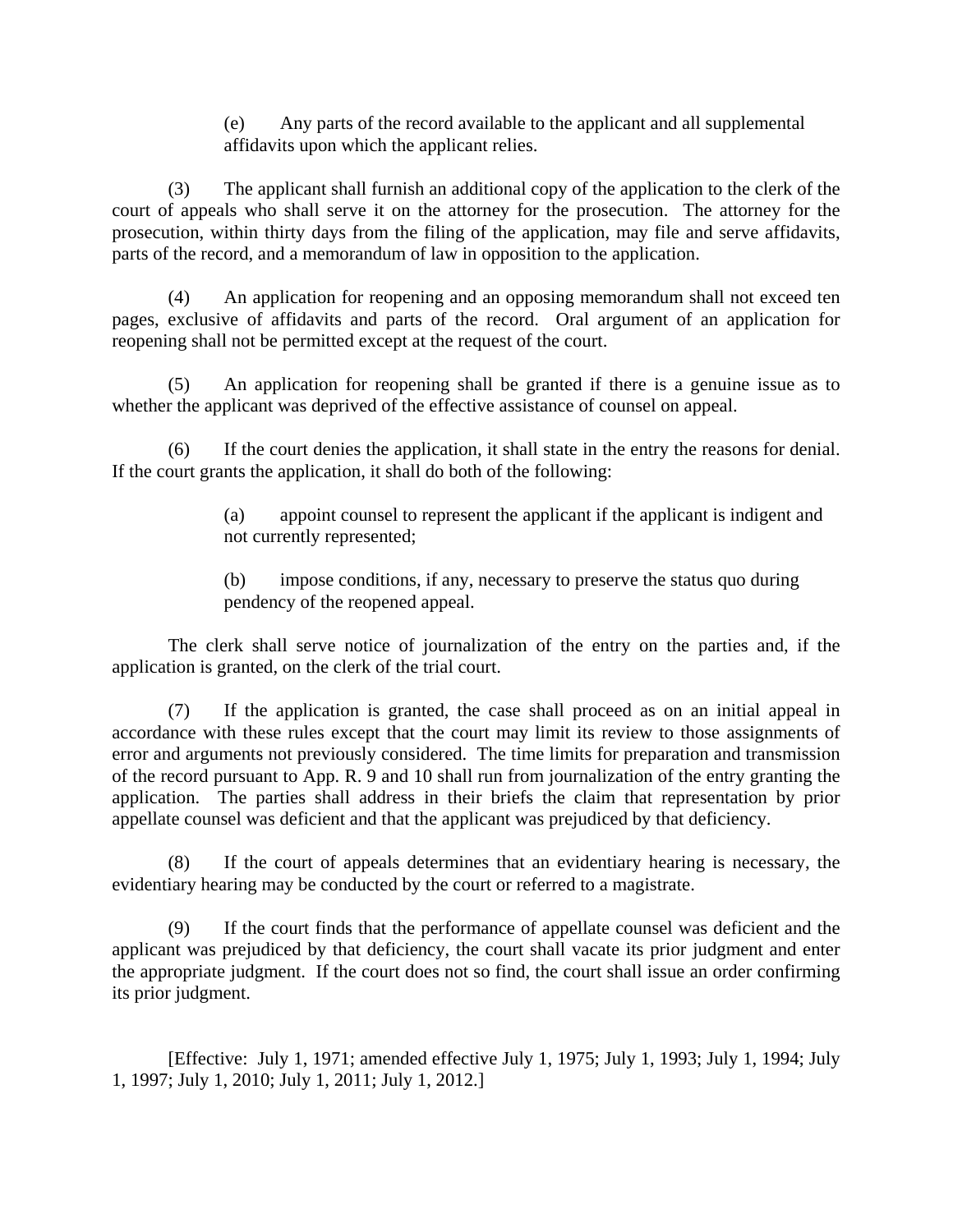#### **Staff Note (July 1, 2010 amendment)**

App. R. 26(A) has now been subdivided into two provisions: App. R. 26(A)(1) governs applications for reconsideration (former App. R. 26(A)), while App. R. 26(A)(2) is a new provision governing en banc consideration.

The amendment to former App. R. 26(A) (now App. R. 26(A)(1)) contemplates a future amendment to the Supreme Court Practice Rules that will extend the time to appeal to the Supreme Court if a party has filed a timely application for reconsideration in the court of appeals. It also ensures a responding party's full ten-day response period, even if that party does not receive the application on the day it is filed. Because the ten-day response period now begins to run from the date of service, a party served by mail now has an extra three days to file an opposition. See App. R. 14(C). Finally, the amendment permits the moving party a reply in support of the application within seven days of service of the opposition; this clarification avoids any ambiguity about the right to file a reply in support of a motion under App. R. 15(A).

The addition of App. R.  $26(A)(2)$  is designed to address the Supreme Court's decision in *McFadden v. Cleveland State Univ.*, 120 Ohio St.3d 54, 2008-Ohio-4914, 896 N.E.2d 672 and, in particular, the holding that "if the judges of a court of appeals determine that two or more decisions of the court on which they sit are in conflict, they must convene en banc to resolve the conflict." Id., paragraph two of the syllabus. The new provision establishes a standard for parties to seek en banc consideration under the same procedures that govern applications for reconsideration under App. R. 26(A)(1), except that a party may also seek consideration en banc within ten days of a judgment or order ruling on an application for reconsideration if that ruling itself creates an intra-district conflict that did not appear from the panel's original decision. The new provision also allows courts of appeals to establish their own procedures to the extent consistent with the statewide rule.

Former App. R 26(C), which required courts of appeals to decide applications for reconsideration within 45 days, has been eliminated in anticipation of an amendment to the Supreme Court Rules of Practice that will toll the time to appeal to the Supreme Court if a party has filed a timely application for reconsideration or en banc consideration in the court of appeals.

#### **Staff Note (July 1, 2011 amendment)**

There are two amendments to App. R.  $26(A)(1)(a)$ . The first changes the event that starts the running of the ten-day period for filing an application for reconsideration. Under the former rule, the motion was due before the judgment or order of the court was approved by the court and filed by the court with the clerk for journalization or within ten days of the announcement of the court's decision, whichever was later. Under the amended rule, the motion is due within ten days after the clerk complies with the mailing and docketing requirements of App. R. 30(A). And because the timing requirements for applications for reconsideration under App. R. 26(A)(1)(a) also govern the timing for filing an application for en banc consideration under App. R. 26(A)(2), the clerk's compliance with the mailing and docketing requirements of App. R. 30(A) also now trigger the time to file an application for en banc consideration. The second amendment to App. R. 26(A)(1)(a) deletes language warning that an application for reconsideration did not extend the time to appeal to the Ohio Supreme Court; effective July 1, 2010, a timely filed application for reconsideration under App. R. 26(A)(1) or for en banc consideration under App. R. 26(A)(2) *does* extend the time to appeal to the Ohio Supreme Court under S.Ct. Prac. R.  $2.2(A)(5)$  and  $(6)$ .

There are also several amendments to App. R. 26(A)(2). Two of them are clarifications. The first clarification appears in App. R.  $26(A)(2)(a)$  and is designed to clarify that a majority of the "en banc court", a defined term that does not include judges who have recused themselves or been disqualified, must agree to consider a case en banc. By contrast, under App. R. 26(A)(2)(d), in order to render an en banc decision, "a majority of the full-time judges of the appellate district" including those who do not actually participate in the en banc consideration, must agree. The second clarification appears in App. R.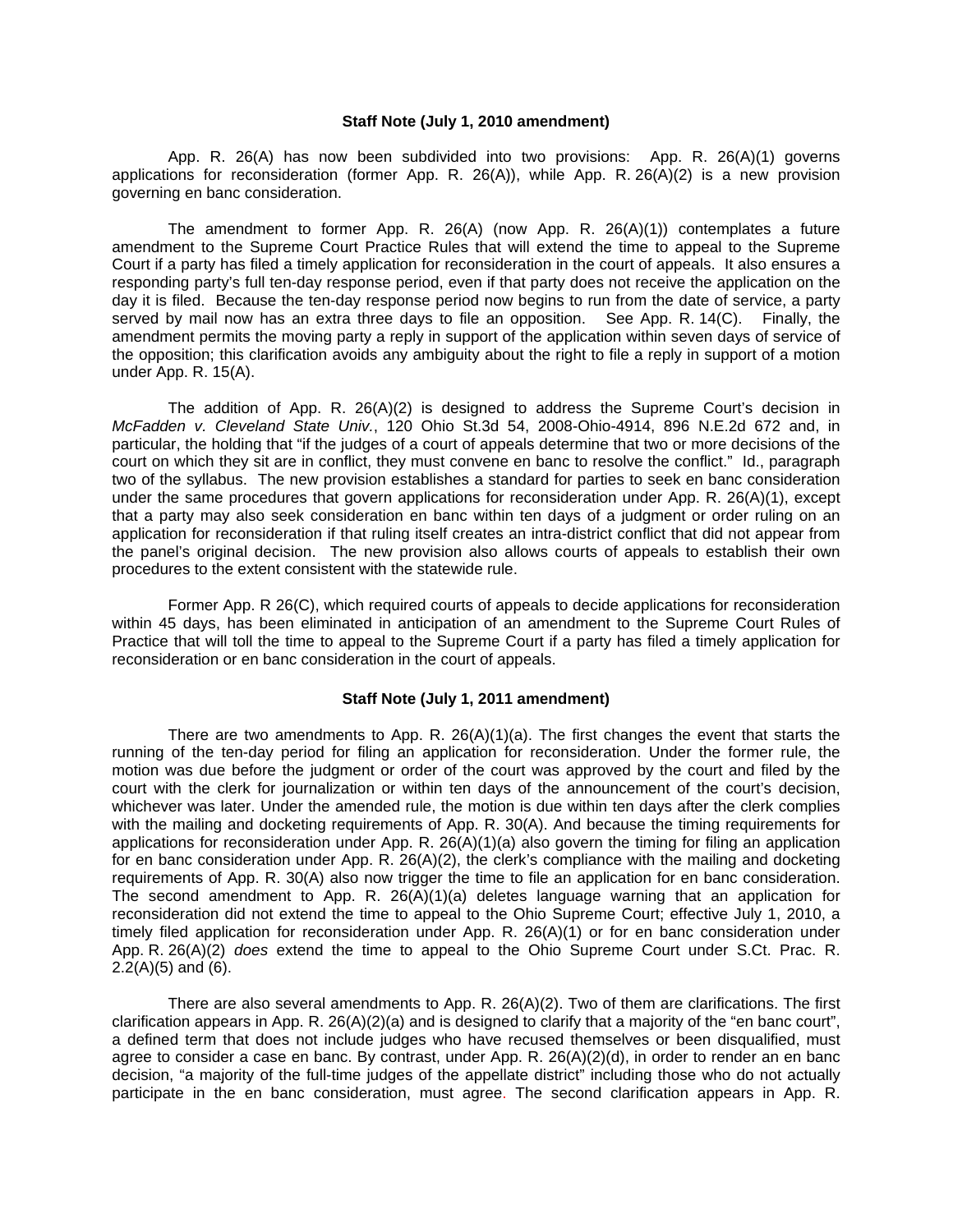26(A)(2)(b), which expressly permits the en banc court to decide sua sponte to consider a case en banc. No substantive changes are intended by either of these amendments.

Two substantive amendments to App. R. 26(A)(2)(c) govern the process for sua sponte en banc consideration. First, the rule now specifies that any sua sponte decision to consider a case en banc must be made within ten days of the date the clerk complies with the mailing and docketing requirements of App. R. 30(A). The former rule included no time limit for a sua sponte decision to consider a case en banc, and this addition was intended to ensure finality to the appellate process. Second, if the court decides sua sponte to consider a case en banc, it must vacate the judgments or orders in the case that will be considered en banc so that the time for a party to appeal to the Ohio Supreme Court does not run concurrently with the court's sua sponte en banc consideration. A recent amendment to the Supreme Court Practice Rules extends the time to appeal to the Ohio Supreme Court in the event that a *party* files a timely application for en banc consideration, but there is no such provision in the event the court of appeals decides sua sponte to consider a case en banc. See S.Ct. Prac. R. 2.2(a)(6).

#### **Staff Notes (July 1, 2012 amendment)**

The amendment to App.R. 26(A)(2)(c) removes language added in 2011 that required a court of appeals to vacate a panel decision in the event of a *sua sponte* decision to consider a case en banc. That language was added to ensure that a party's time to appeal to the Supreme Court would not begin to run while en banc consideration was pending. But the language is no longer necessary in light of a 2011 amendment to S.Ct.Prac.R. 2.2.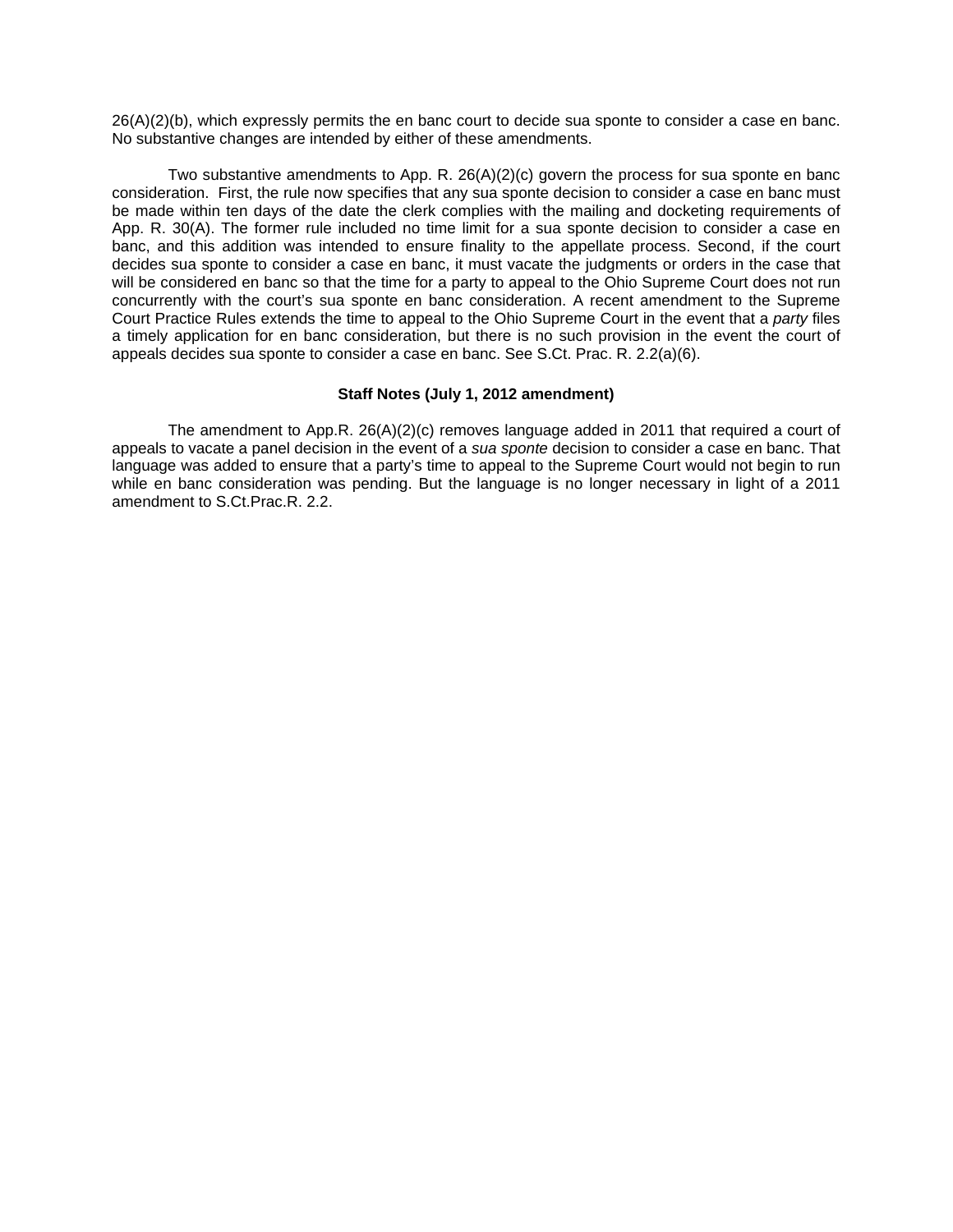# **RULE 27. Execution, Mandate**

A court of appeals may remand its final decrees, judgments, or orders, in cases brought before it on appeal, to the court or agency below for specific or general execution thereof, or to the court below for further proceedings therein.

A certified copy of the judgment shall constitute the mandate. A stay of execution of the judgment mandate pending appeal may be granted upon motion, and a bond or other security may be required as a condition to the grant or continuance of the stay.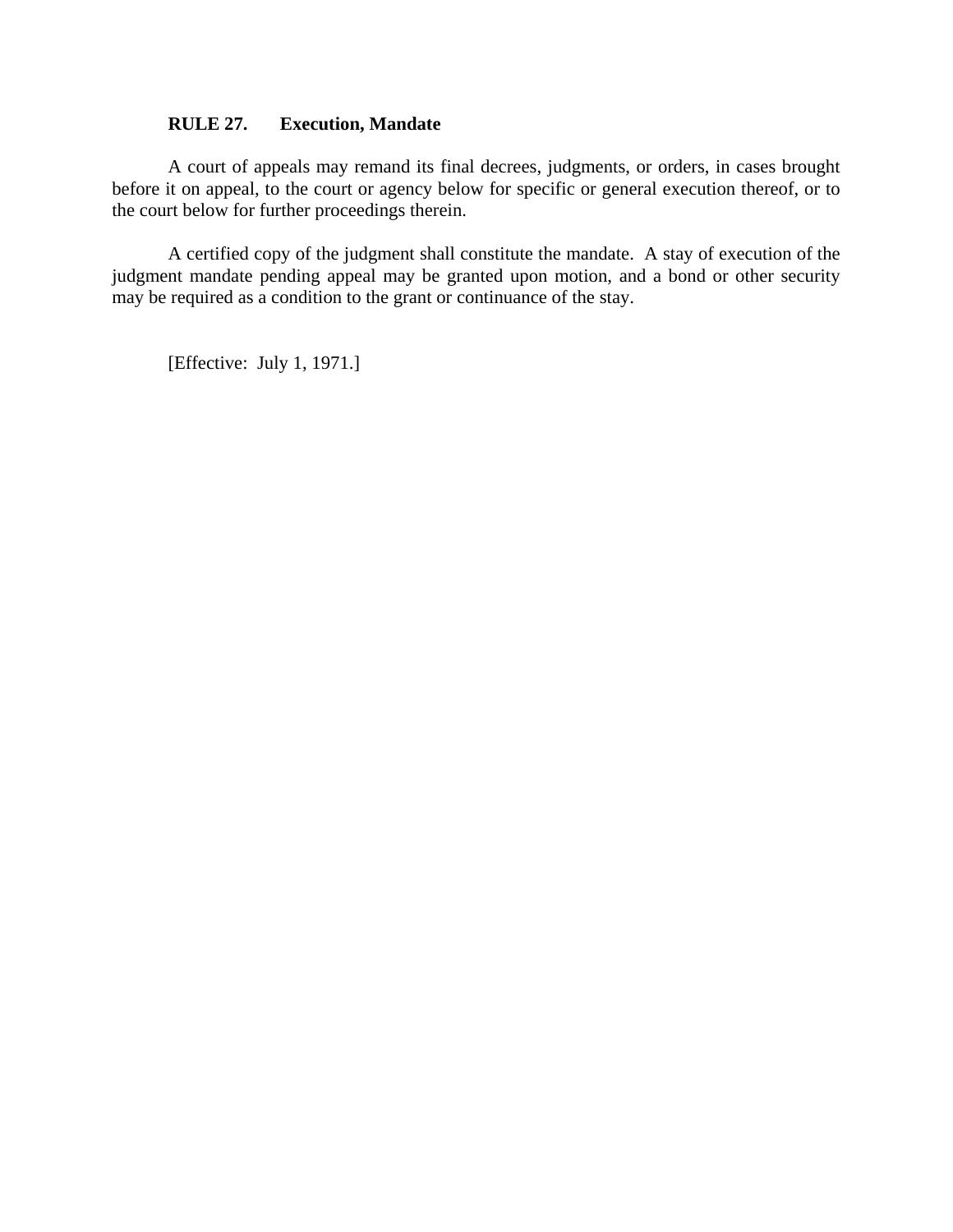# **RULE 28. Voluntary Dismissal**

If the parties to an appeal or other proceeding shall sign and file with the clerk of the court of appeals an agreement that the proceedings be dismissed and shall pay whatever costs are due, the court shall order the case dismissed.

An appeal may be dismissed on motion of the appellant upon such terms as may be fixed by the court.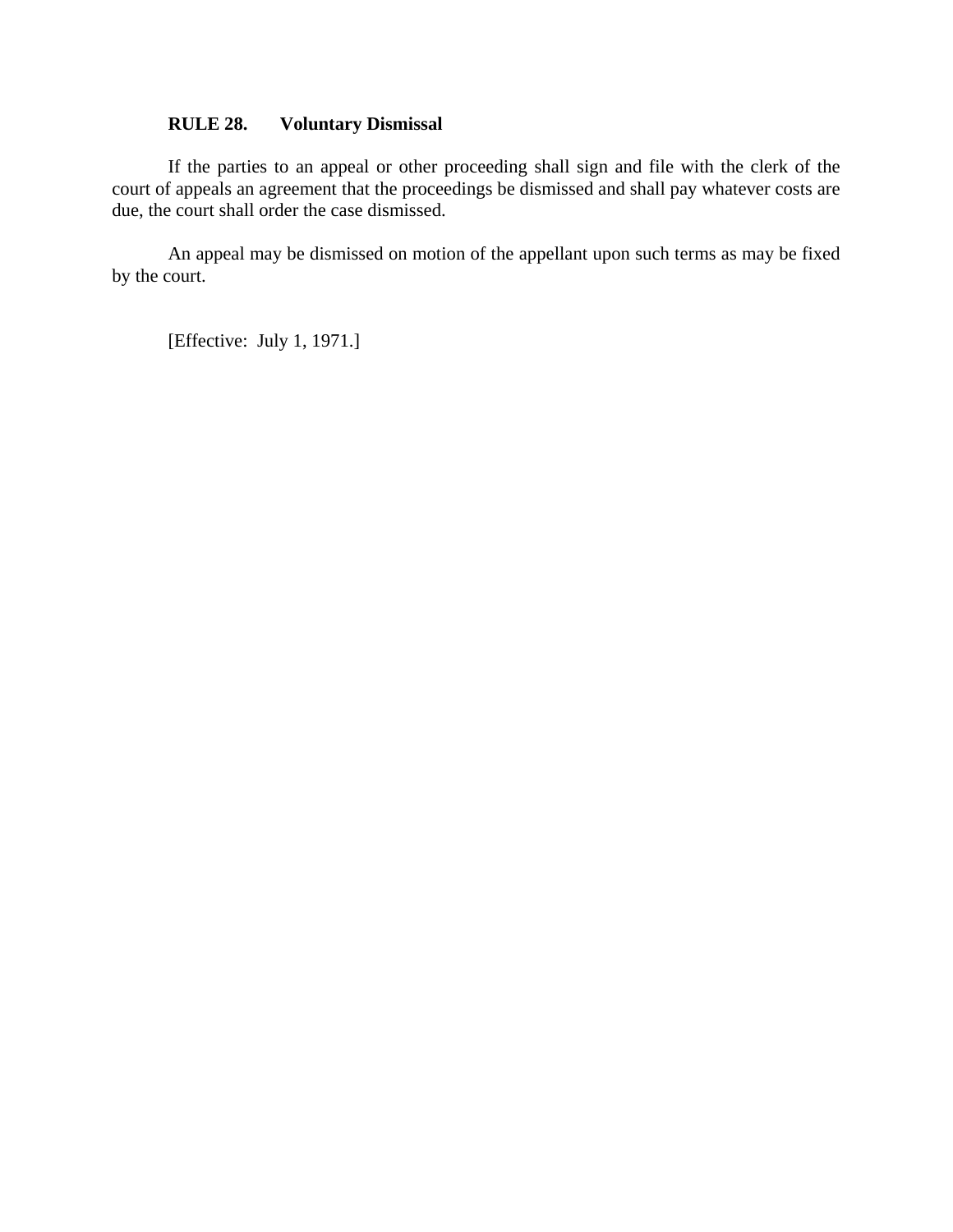# **RULE 29. Substitution of Parties**

**(A) Death of a party.** If a party dies after a notice of appeal is filed or while a proceeding is otherwise pending in the court of appeals, the personal representative of the deceased party may be substituted as a party on motion filed by the representative, or by any party, with the clerk of the court of appeals. The motion of a party shall be served upon the representative in accordance with the provisions of Rule 13. If the deceased party has no representative, any party may suggest the death on the record and proceedings shall then be had as the court of appeals may direct. If a party against whom an appeal may be taken dies after entry of a judgment or order in the trial court but before a notice of appeal is filed, an appellant may proceed as if death had not occurred. After the notice of appeal is filed substitution shall be effected in the court of appeals in accordance with this subdivision. If a party entitled to appeal shall die before filing a notice of appeal, the notice of appeal may be filed by his personal representative, or, if he has no personal representative, by his attorney of record within the time prescribed by these rules. After the notice of appeal is filed, substitution shall be effected in the court of appeals in accordance with this subdivision.

**(B) Substitution for other causes.** If substitution of a party in the court of appeals is necessary for any reason other than death, substitution shall be effected in accordance with the procedure prescribed in subdivision (A).

# **(C) Public officers; death or separation from office.**

(1) When a public officer is a party to an appeal or other proceeding in the court of appeals in his official capacity and during its pendency dies, resigns or otherwise ceases to hold office, the action does not abate and his successor is automatically substituted as a party. Proceedings following the substitution shall be in the name of the substituted party, but any misnomer not affecting the substantial rights of the parties shall be disregarded. An order of substitution may be entered at any time, but the omission to enter such an order shall not affect the substitution.

(2) When a public officer is a party to an appeal or other proceeding in his official capacity, he may be described as a party by his official title rather than by name, but the court may require his name to be added.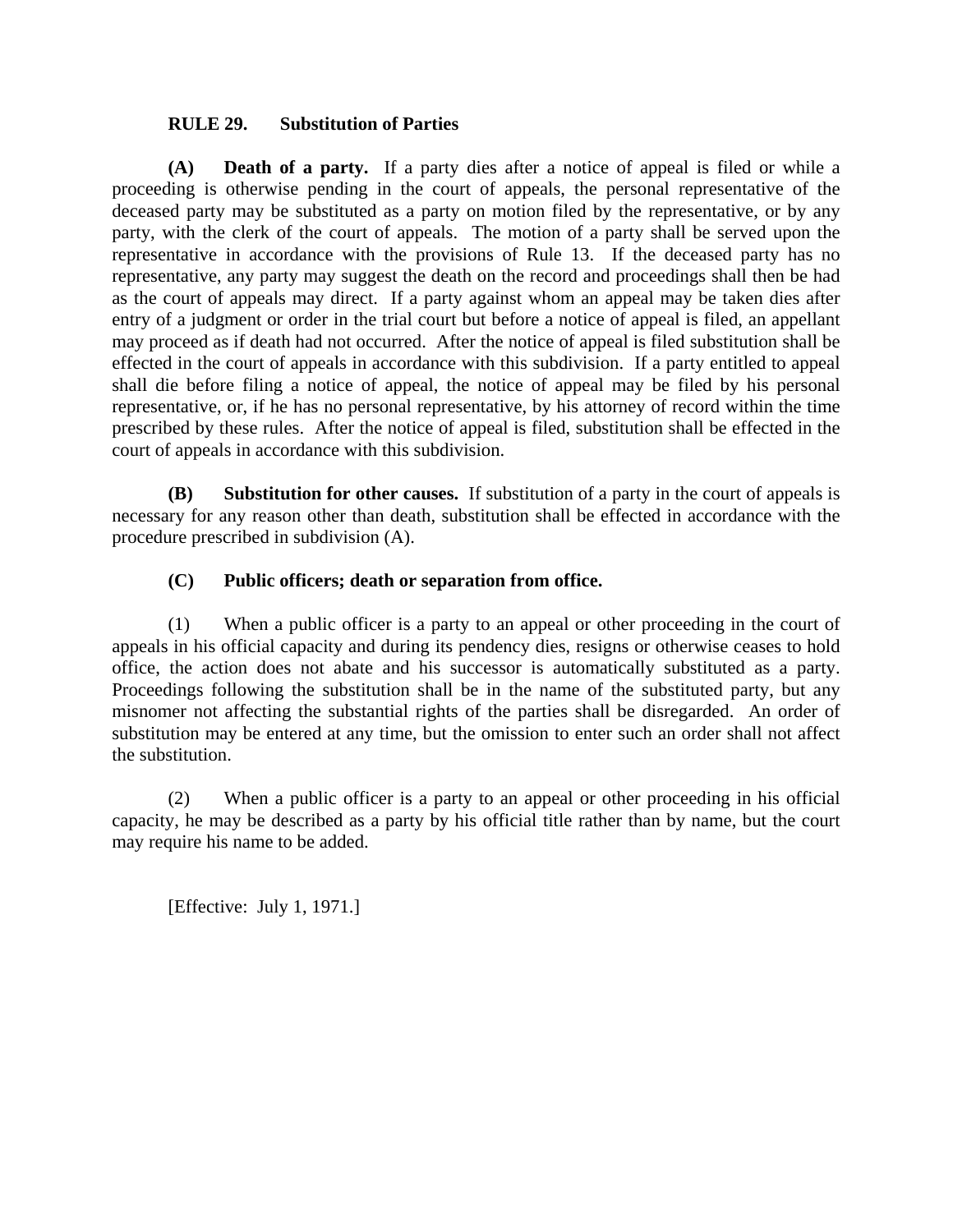# **RULE 30. Duties of Clerks**

**(A) Notice of orders or judgments.** Immediately upon the entry of an order or judgment, the clerk shall serve by mail a notice of entry upon each party to the proceeding and shall make a note in the docket of the mailing. Service on a party represented by counsel shall be made on counsel.

**(B) Custody of records and papers.** The clerk shall have custody of the records and papers of the court. Papers transmitted as the record on appeal or review shall upon disposition of the case be returned to the court or agency from which they were received. The clerk shall preserve copies of briefs and other filings.

[Effective: July 1, 1971; amended effective July 1, 1972.]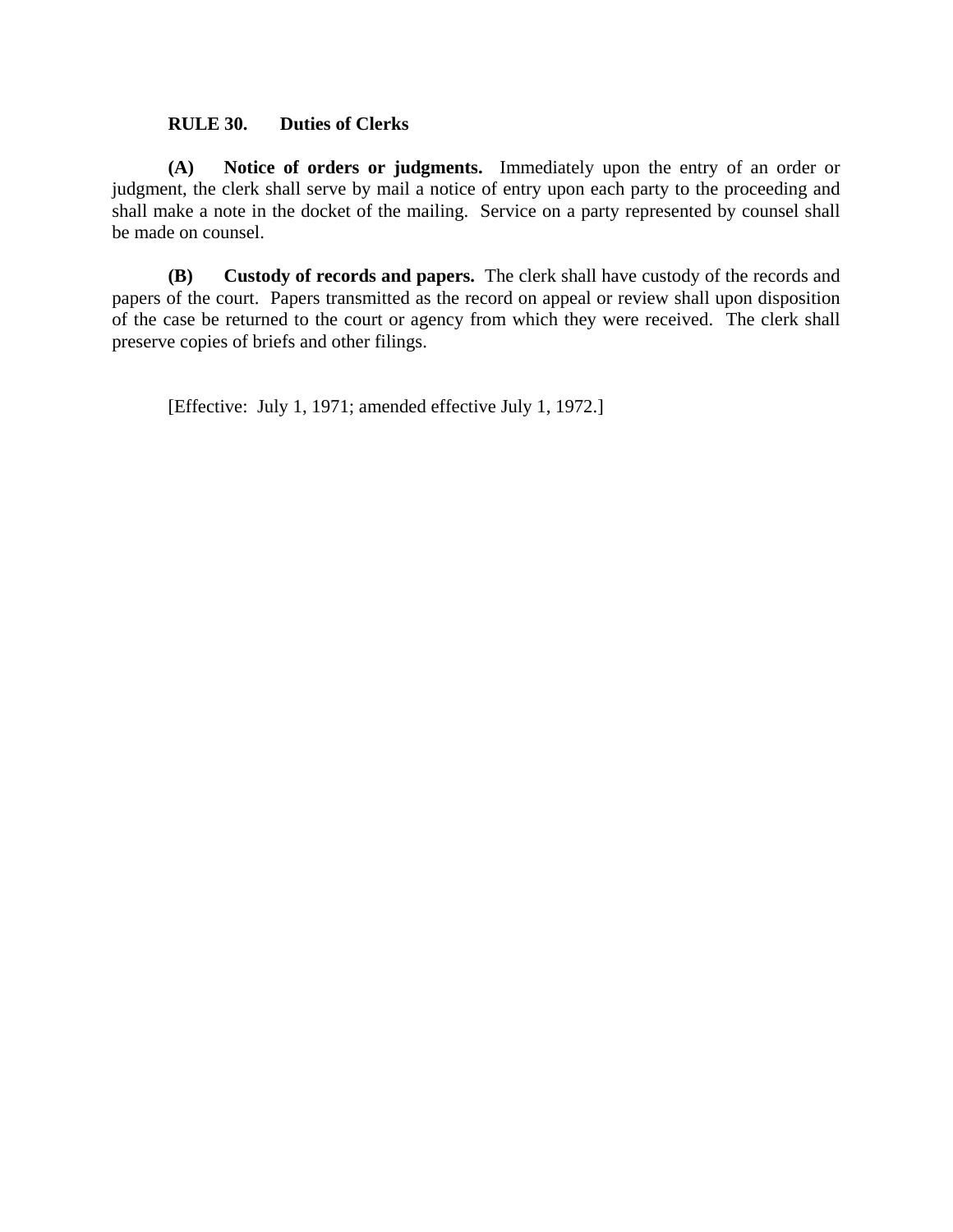# **RULES 31-33. [RESERVED]**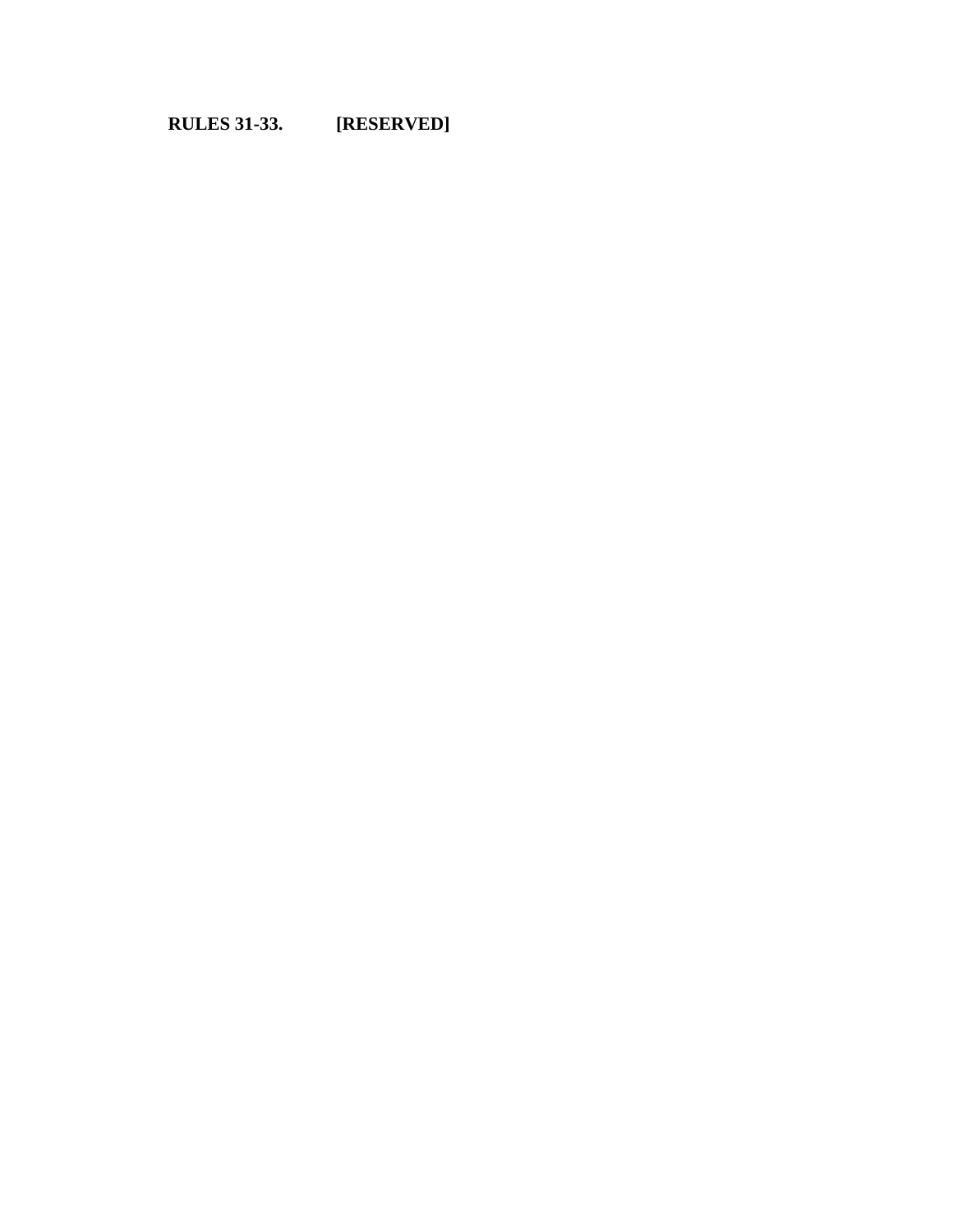# **RULE 34. Appointment of Magistrates**

**(A) Original actions**. Original actions in the court of appeals may be referred to a magistrate pursuant to Civ. R. 53.

**(B) Appeals**. When the court orders an evidentiary hearing in an appeal, the court may appoint a magistrate pursuant to Civ. R. 53 to conduct the hearing.

**(C) Reference to magistrates**. In any matter referred to a magistrate, all proceedings shall be governed by Civ. R. 53 and the order of reference, except that the word "judge" in Civ. R. 53 shall mean the court of appeals. An order of reference shall be signed by at least two judges of the court. Where the court has entered a general order referring a category of actions, appeals, or motions to magistrates generally, a subsequent order referring a particular action, appeal, or motion to a specific magistrate pursuant to the general order may be signed by one judge.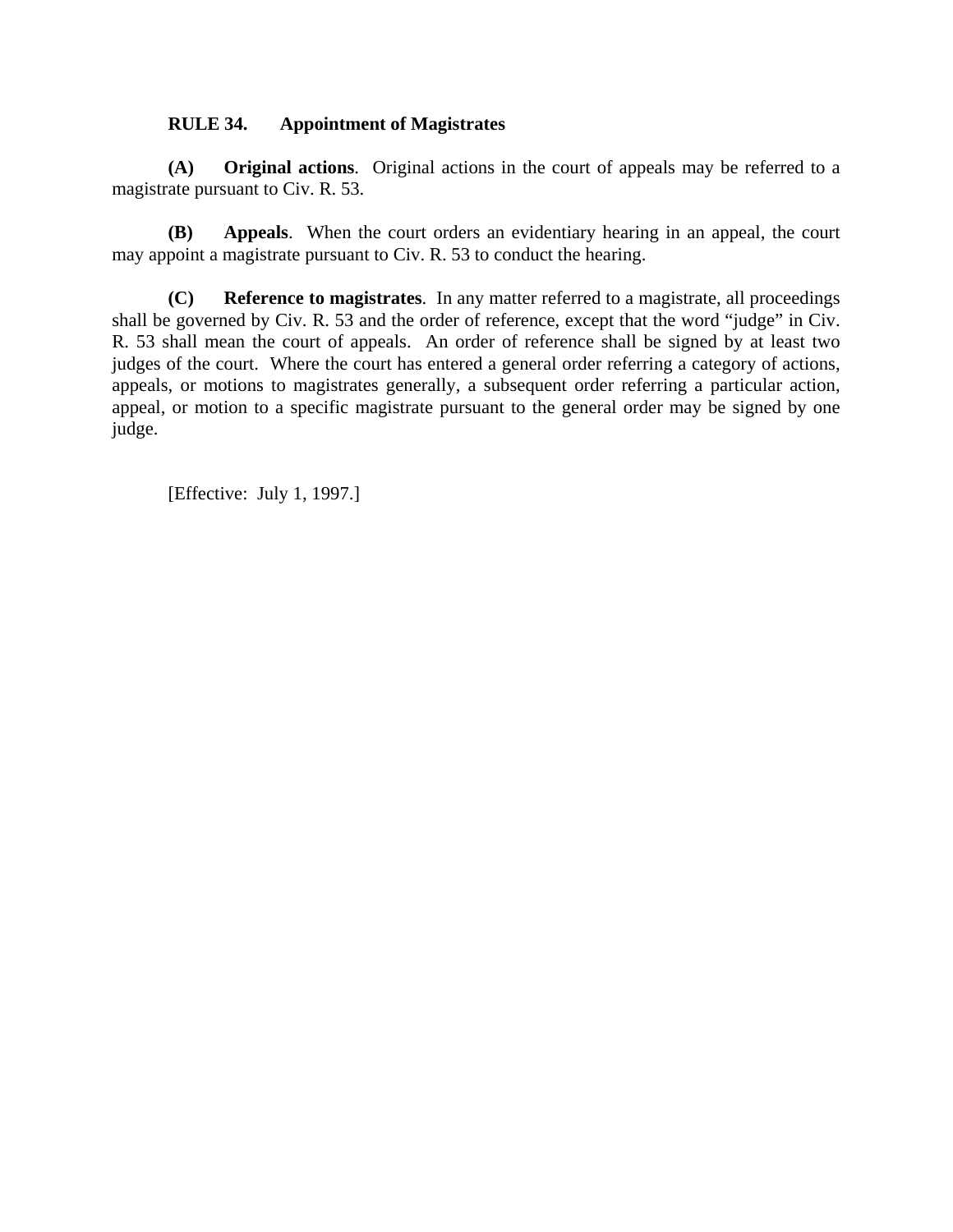# **RULES 35-40 [RESERVED]**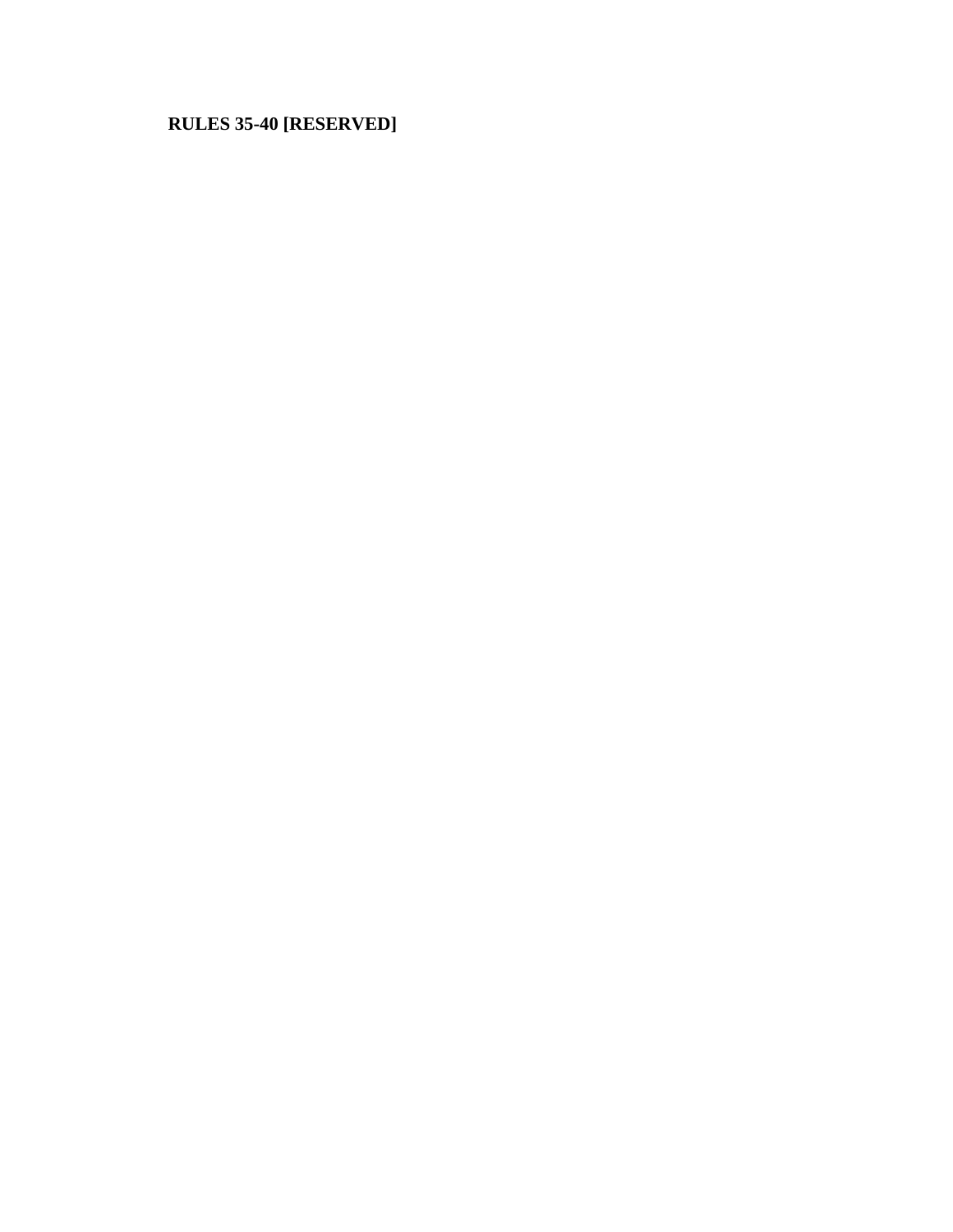# **RULE 41. Rules of Courts of Appeals**

(A) The courts of appeals may adopt rules concerning local practice in their respective courts that are not inconsistent with the rules promulgated by the Supreme Court. Local rules shall be filed with the Supreme Court.

(B) Local rules shall be adopted only after the court gives appropriate notice and an opportunity for comment. If the court determines that there is an immediate need for a rule, the court may adopt the rule without prior notice and opportunity for comment, but promptly shall afford notice and opportunity for comment.

[Effective: July 1, 1971; amended effective July 1, 1994; July 1, 1997.]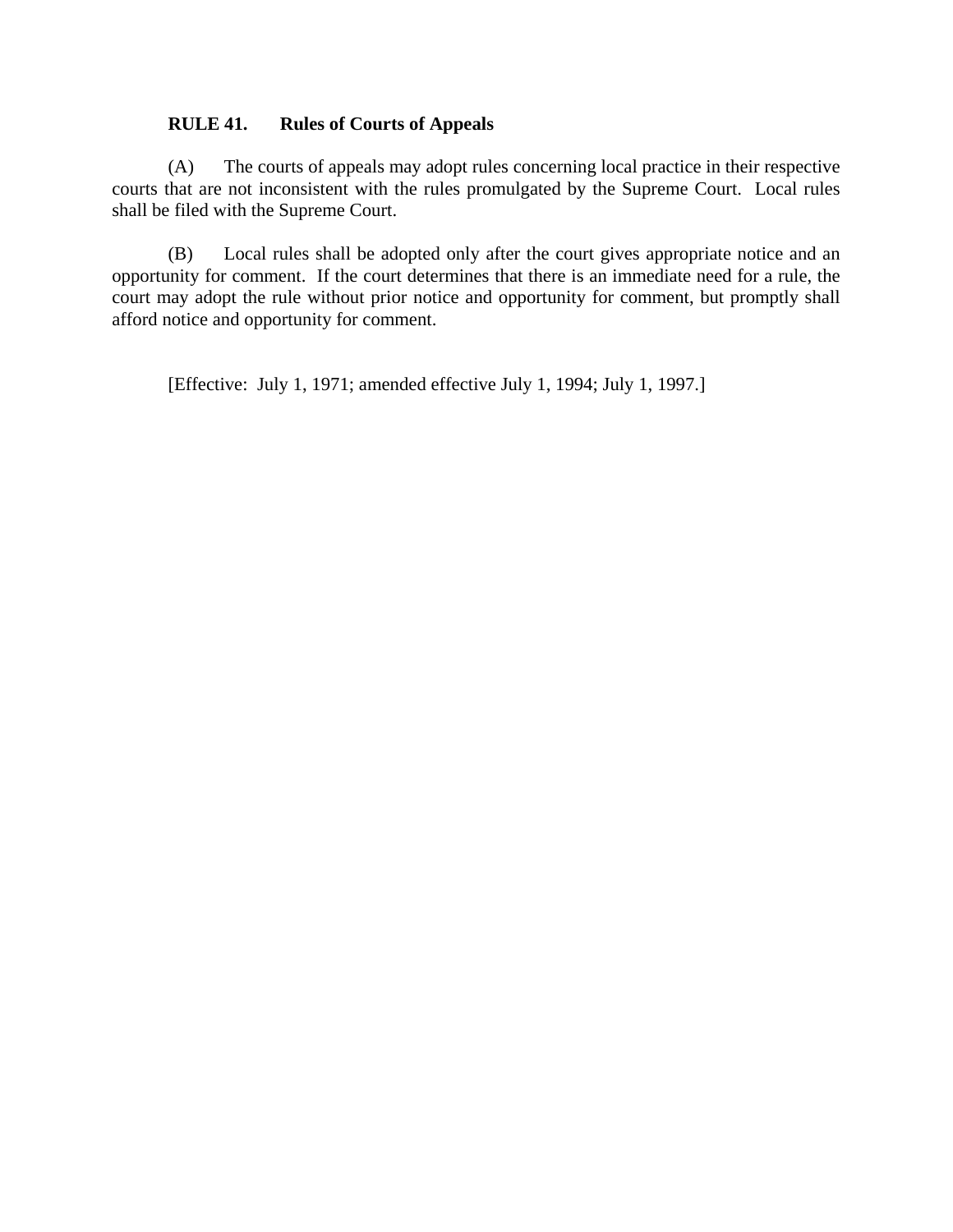# **RULE 42. Title**

These rules shall be known as the Ohio Rules of Appellate Procedure and may be cited as "Appellate Rules" or "App.R. ..."

[Effective: July 1, 1971; amended effective July 1, 1997.]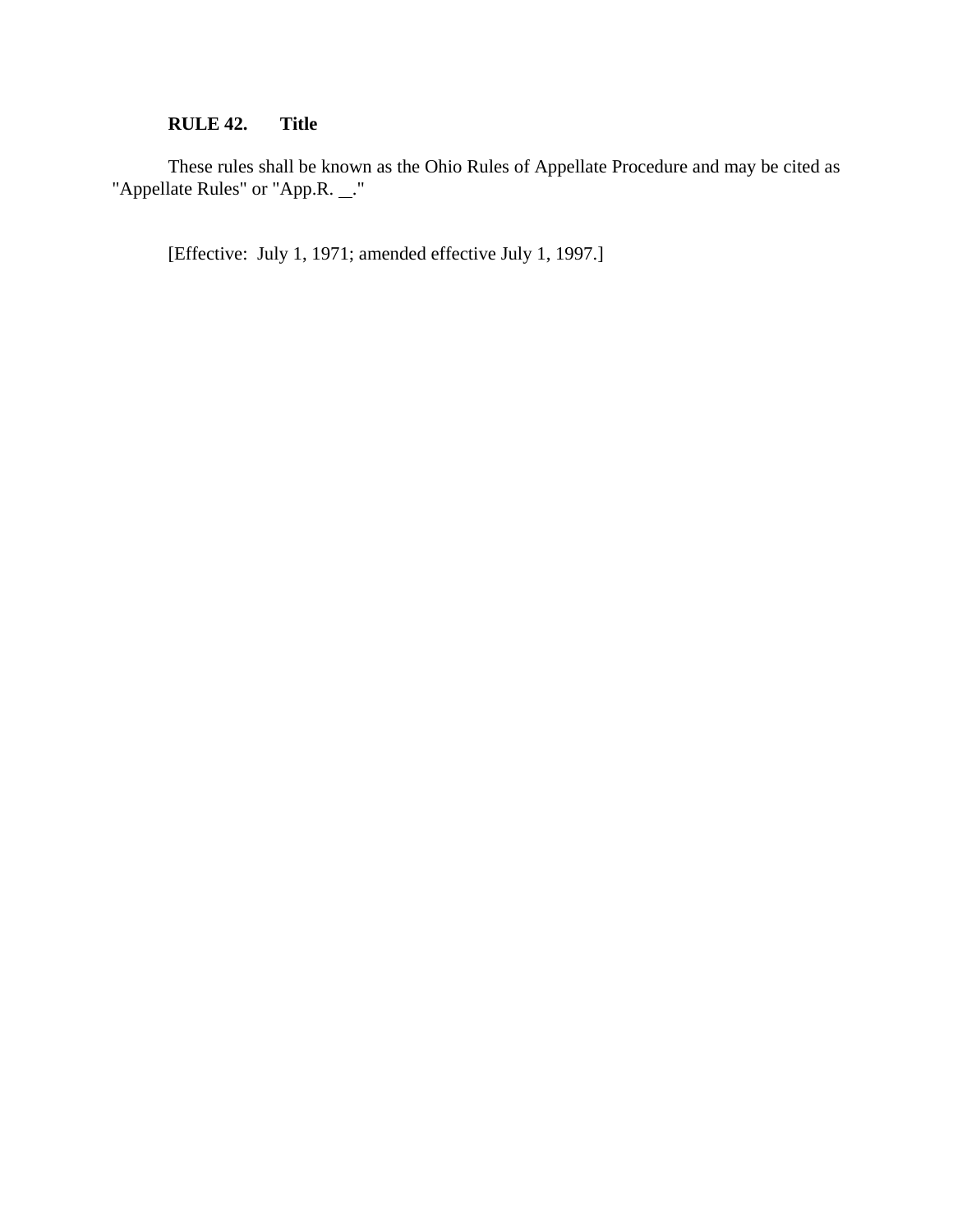# **RULE 43. Effective Date**

**(A) Effective date of rules.** These rules shall take effect on the first day of July, 1971. They govern all proceedings in actions brought after they take effect and also all further proceedings in actions then pending, except to the extent that in the opinion of the court their application in a particular action pending when the rules take effect would not be feasible or would work injustice in which event the former procedure applies.

**(B) Effective date of amendments.** The amendments submitted by the supreme court to the general assembly on January 15, 1972, shall take effect on the first day of July, 1972. They govern all proceedings in actions brought after they take effect and also all further proceedings in actions then pending, except to the extent that their application in a particular action pending when the rules take effect would not be feasible or would work injustice, in which event the former procedure applies.

**(C) Effective date of amendments.** The amendments submitted by the supreme court to the general assembly on January 12, 1973, and on April 30, 1973, shall take effect on July 1, 1973. They govern all proceedings in actions brought after they take effect and also all further proceedings in actions then pending, except to the extent that their application in a particular action pending when the amendments take effect would not be feasible or would work injustice, in which event the former procedure applies.

**(D) Effective date of amendments.** The amendments submitted by the supreme court to the general assembly on January 10, 1975, and on April 29, 1975, shall take effect on July 1, 1975. They govern all proceedings in actions brought after they take effect and also all further proceedings in actions then pending, except to the extent that their application in a particular action pending when the amendments take effect would not be feasible or would work injustice, in which event the former procedure applies.

**(E) Effective date of amendments.** The amendments submitted by the supreme court to the general assembly on January 9, 1976, shall take effect on July 1, 1976. They govern all proceedings in actions brought after they take effect and also all further proceedings in actions then pending, except to the extent that their application in a particular action pending when the amendments take effect would not be feasible or would work injustice, in which event the former procedure applies.

**(F) Effective date of amendments.** The amendments submitted by the Supreme Court to the General Assembly on January 12, 1978 shall take effect on July 1, 1978. They govern all proceedings in actions brought after they take effect and also all further proceedings in actions then pending, except to the extent that their application in a particular action pending when the amendments take effect would not be feasible or would work injustice, in which event the former procedure applies.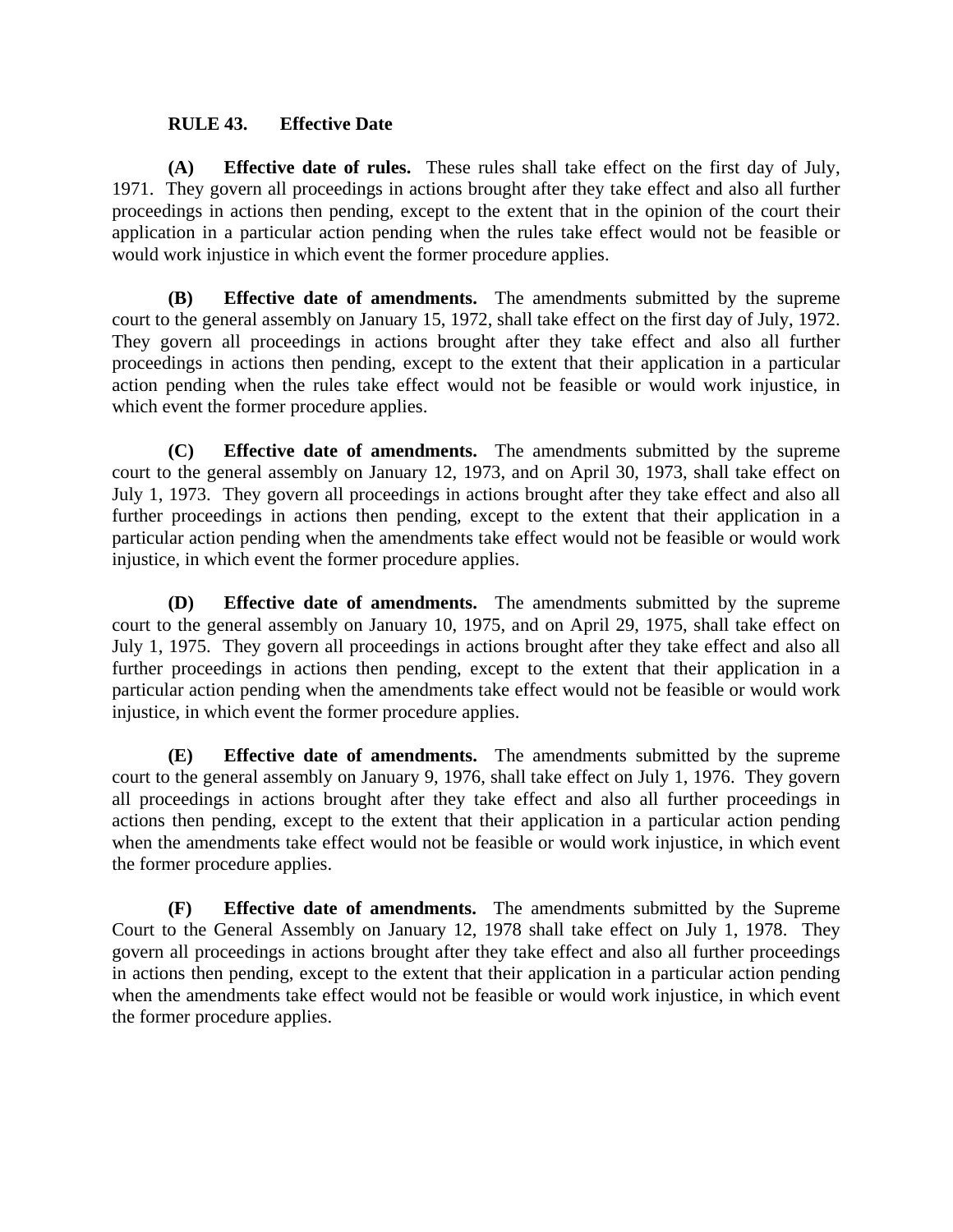**(G) Effective date of amendments.** The amendments submitted by the Supreme court to the General Assembly on January 14, 1982 shall take effect on July 1, 1982. They govern all proceedings in actions brought after they take effect and also all further proceedings in actions then pending, except to the extent that their application in a particular action pending when the amendments take effect would not be feasible or would work injustice, in which event the former procedure applies.

**(H) Effective date of amendments.** The amendments submitted by the Supreme Court to the General Assembly on December 24, 1984 and January 8, 1985 shall take effect on July 1, 1985. They govern all proceedings in actions brought after they take effect and also all further proceedings in actions then pending, except to the extent that their application in a particular action pending when the amendments take effect would not be feasible or would work injustice, in which event the former procedure applies.

**(I) Effective date of amendments.** The amendments submitted by the Supreme Court to the General Assembly on January 14, 1988, as amended, shall take effect on July 1, 1988. They govern all proceedings in actions brought after they take effect and also all further proceedings in actions then pending, except to the extent that their application in a particular action pending when the amendments take effect would not be feasible or would work injustice, in which event the former procedure applies.

**(J) Effective date of amendments.** The amendments submitted by the Supreme Court to the General Assembly on January 6, 1989, shall take effect on July 1, 1989. They govern all proceedings in actions brought after they take effect and also all further proceedings in actions then pending, except to the extent that their application in a particular action pending when the amendments take effect would not be feasible or would work injustice, in which event the former procedure applies.

**(K) Effective date of amendments.** The amendments submitted by the Supreme Court to the General Assembly on January 10, 1991 shall take effect on July 1, 1991. They govern all proceedings in actions brought after they take effect and also all further proceedings in actions then pending, except to the extent that their application in a particular action pending when the amendments take effect would not be feasible or would work injustice, in which event the former procedure applies.

**(L) Effective date of amendments.** The amendments filed by the Supreme Court with the General Assembly on January 14, 1992 and further filed on April 30, 1992, shall take effect on July 1, 1992. They govern all proceedings in actions brought after they take effect and also all future proceedings in actions then pending, except to the extent that their application in a particular action pending when the amendments take effect would not be feasible or would work injustice, in which event the former procedure applies.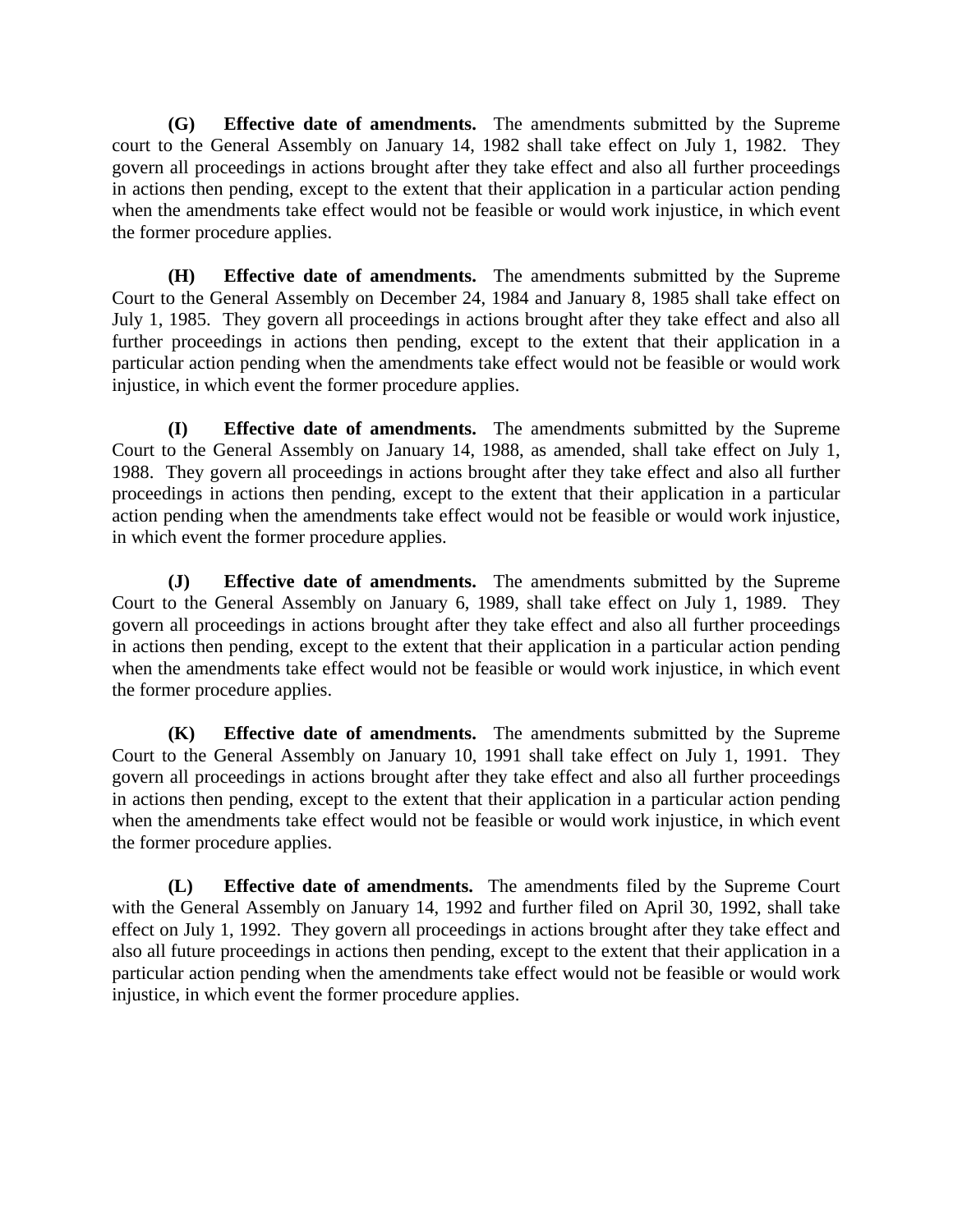**(M) Effective date of amendments.** The amendments submitted by the Supreme Court to the General Assembly on January 8, 1993 and further revised and filed on April 30, 1993 shall take effect on July 1, 1993. They govern all proceedings in actions brought after they take effect and also all further proceedings in actions then pending, except to the extent that their application in a particular action pending when the amendments take effect would not be feasible or would work injustice, in which event the former procedure applies.

**(N) Effective date of amendments.** The amendments submitted by the Supreme Court to the General Assembly on January 14, 1994 and further revised and filed on April 29, 1994 shall take effect on July 1, 1994. They govern all proceedings in actions brought after they take effect and also all further proceedings in actions then pending, except to the extent that their application in a particular action pending when the amendments take effect would not be feasible or would work injustice, in which event the former procedure applies.

**(O) Effective date of amendments.** The amendments to Rules 4 and 5 filed by the Supreme Court with the General Assembly on January 5, 1996 and further revised and filed on April 26, 1996 shall take effect on July 1, 1996. They govern all proceedings in actions brought after they take effect and also all further proceedings in actions then pending, except to the extent that their application in a particular action pending when the amendments take effect would not be feasible or would work injustice, in which event the former procedure applies.

**(P) Effective date of amendments.** The amendments to Rules 6, 11, 19, 26, 31, 32, 33, 34, 41, 42, and 43 filed by the Supreme Court with the General Assembly on January 10, 1997 and further revised and filed on April 24, 1997 shall take effect on July 1, 1997. They govern all proceedings in actions brought after they take effect and also all further proceedings in actions then pending, except to the extent that their application in a particular action pending when the amendments take effect would not be feasible or would work injustice, in which event the former procedure applies.

**(Q) Effective date of amendments.** The amendments to Appellate Rule 11.2 filed by the Supreme Court with the General Assembly on January 13, 2000 and refiled on April 27, 2000 shall take effect on July 1, 2000. They govern all proceedings in actions brought after they take effect and also all further proceedings in actions then pending, except to the extent that their application in a particular action pending when the amendments take effect would not be feasible or would work injustice, in which event the former procedure applies.

**(R) Effective date of amendments.** The amendments to Appellate Rules 7, 11.2, 13, and 18 filed by the Supreme Court with the General Assembly on January 12, 2001, and revised and refiled on April 26, 2001, shall take effect on July 1, 2001. They govern all proceedings in actions brought after they take effect and also all further proceedings in actions then pending, except to the extent that their application in a particular action pending when the amendments take effect would not be feasible or would work injustice, in which event the former procedure applies.

**(S) Effective date of amendments.** The amendments to Appellate Rule 4 filed by the Supreme Court with the General Assembly on January 11, 2002, and revised and refiled on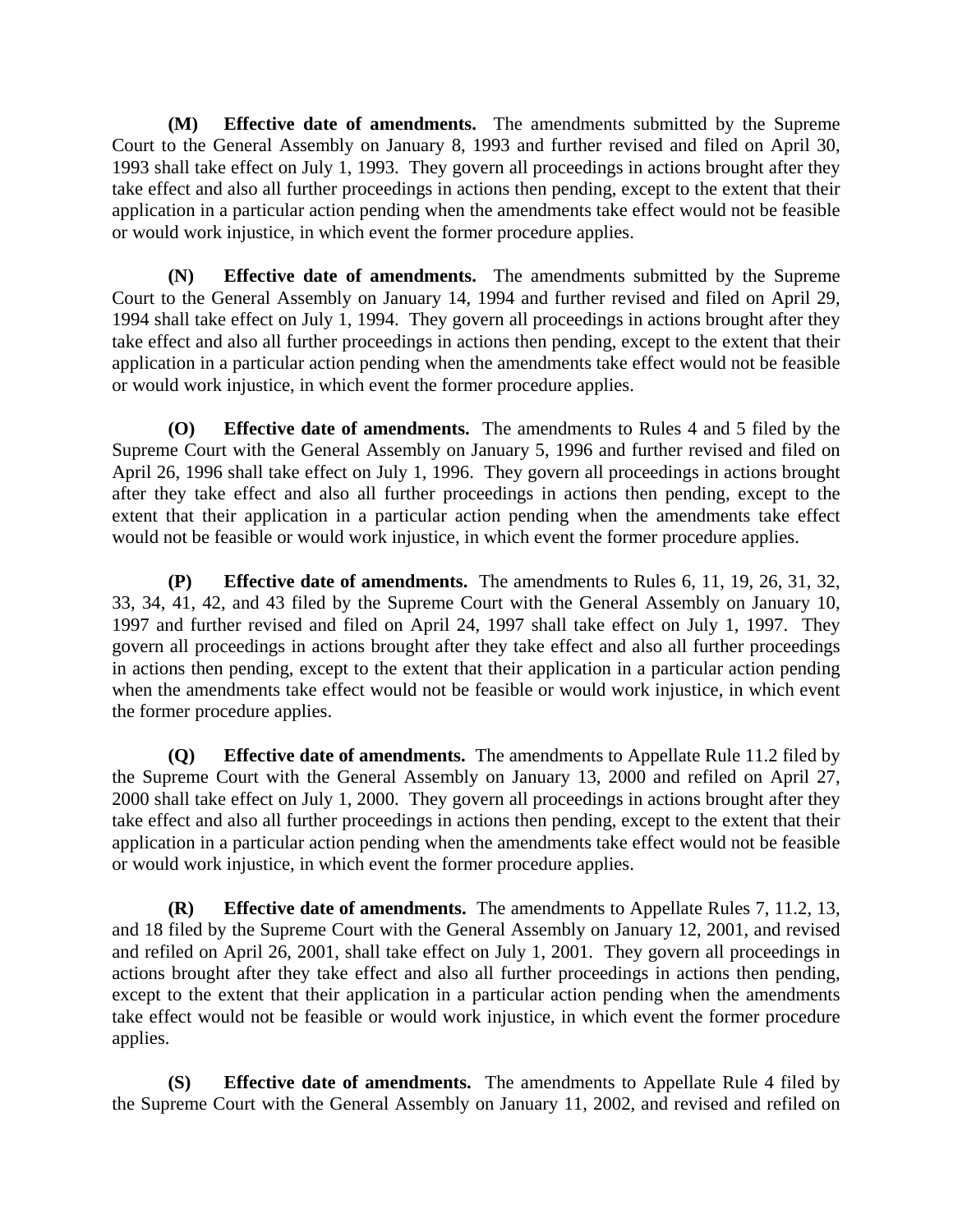April 18, 2002 shall take effect on July 1, 2002. They govern all proceedings in actions brought after they take effect and also all further proceedings in actions then pending, except to the extent that their application in a particular action pending when the amendments take effect would not be feasible or would work injustice, in which event the former procedure applies.

**(T) Effective date of amendments.** The amendments to Appellate Rule 5 filed by the Supreme Court with the General Assembly on January 9, 2003 and refiled on April 28, 2003, shall take effect on July 1, 2003. They govern all proceedings in actions brought after they take effect and also all further proceedings in actions then pending, except to the extent that their application in a particular action pending when the amendments take effect would not be feasible or would work injustice, in which event the former procedure applies.

**(U) Effective date of amendments.** The amendments to Appellate 22 filed by the Supreme Court with the General Assembly on January 14, 2008 and refiled on April 28, 2008 shall take effect on July 1, 2008. They govern all proceedings in actions brought after they take effect and also all further proceedings in actions then pending, except to the extent that their application in a particular action pending when the amendments take effect would not be feasible or would work injustice, in which event the former procedure applies.

**(V) Effective date of amendments.** The amendments to Appellate 4 filed by the Supreme Court with the General Assembly on January 14, 2009 and refiled on April 30, 2009 shall take effect on July 1, 2009. They govern all proceedings in actions brought after they take effect and also all further proceedings in actions then pending, except to the extent that their application in a particular action pending when the amendments take effect would not be feasible or would work injustice, in which event the former procedure applies.

**(W) Effective date of amendments.** The amendments to Rules 14, 15, 25, and 26 filed by the Supreme Court with the General Assembly on January 14, 2010 and revised and refiled on April 28, 2010 shall take effect on July 1, 2010. They govern all proceedings in actions brought after they take effect and also all further proceedings in actions then pending, except to the extent that their application in a particular action pending when the amendments take effect would not be feasible or would work injustice, in which event the former procedure applies.

**(X) Effective date of amendments.** The amendments to Rules 4, 9, 21, 25, and 26 filed by the Supreme Court with the General Assembly on January 5, 2011 and revised and refiled on April 21, 2011 shall take effect on July 1, 2011. They govern all proceedings in actions brought after they take effect and also all further proceedings in actions then pending, except to the extent that their application in a particular action pending when the amendments take effect would not be feasible or would work injustice, in which event the former procedure applies.

**(Y) Effective date of amendments.** The amendments to Rules 4, 10, 13, 14, 16, 21, 26, and 43 filed by the Supreme Court with the General Assembly on January 13, 2012 and revised and refiled on April 30, 2012 shall take effect on July 1, 2012. They govern all proceedings in actions brought after they take effect and also all further proceedings in actions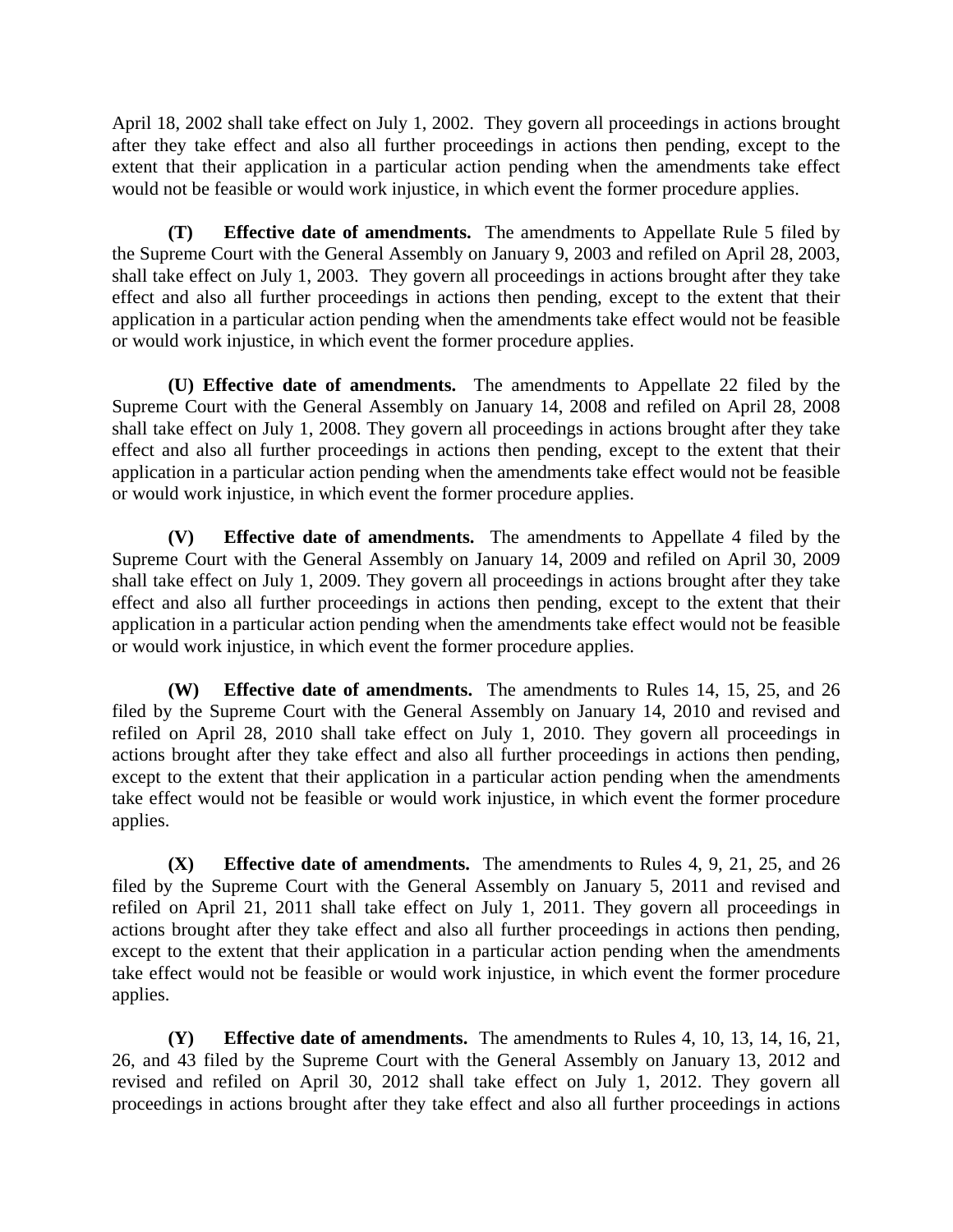then pending, except to the extent that their application in a particular action pending when the amendments take effect would not be feasible or would work injustice, in which event the former procedure applies.

**(Z) Effective date of amendments.** The amendments to Rules 3, 4, 9, 11.1, 16, 21, and 43 filed by the Supreme Court with the General Assembly on January 15, 2013 and revised and refiled on April 29, 2013 shall take effect on July 1, 2013. They govern all proceedings in actions brought after they take effect and also all further proceedings in actions then pending, except to the extent that their application in a particular action pending when the amendments take effect would not be feasible or would work injustice, in which event the former procedure applies.

**(AA) Effective date of amendments.** The amendments to Rules 4, 9, 10, and 11, and 43 filed by the Supreme Court with the General Assembly on January 15, 2014 and revised and refiled on April 30, 2014 shall take effect on July 1, 2014. They govern all proceedings in actions brought after they take effect and also all further proceedings in actions then pending, except to the extent that their application in a particular action pending when the amendments take effect would not be feasible or would work injustice, in which event the former procedure applies.

**(BB) Effective date of amendments.** The amendments to Rules 3, 9, 11.2, 12, 13, and 43 filed by the Supreme Court with the General Assembly on January 15, 2015 and revised and refiled on April 30, 2015 shall take effect on July 1, 2015. They govern all proceedings in actions brought after they take effect and also all further proceedings in actions then pending, except to the extent that their application in a particular action pending when the amendments take effect would not be feasible or would work injustice, in which event the former procedure applies.

**(CC) Effective date of amendments.** The amendments to Rules 11.1 and 19 filed by the Supreme Court with the General Assembly on January 6, 2017 and revised and refiled on April 26, 2017 shall take effect on July 1, 2017. They govern all proceedings in actions brought after they take effect and also all further proceedings in actions then pending, except to the extent that their application in a particular action pending when the amendments take effect would not be feasible or would work injustice, in which event the former procedure applies.

**(DD) Effective date of amendments.** The amendments to Rules 3 and 5 filed by the Supreme Court with the General Assembly on January 9, 2019 and revised and refiled on April 24, 2019 shall take effect on July 1, 2019. They govern all proceedings in actions brought after they take effect and also all further proceedings in actions then pending, except to the extent that their application in a particular action pending when the amendments take effect would not be feasible or would work injustice, in which event the former procedure applies.

**(EE) Effective date of amendments.** The amendments to Appellate Rules 3, 19, and 21, filed by the Supreme Court with the General Assembly on January 15, 2020 and refiled on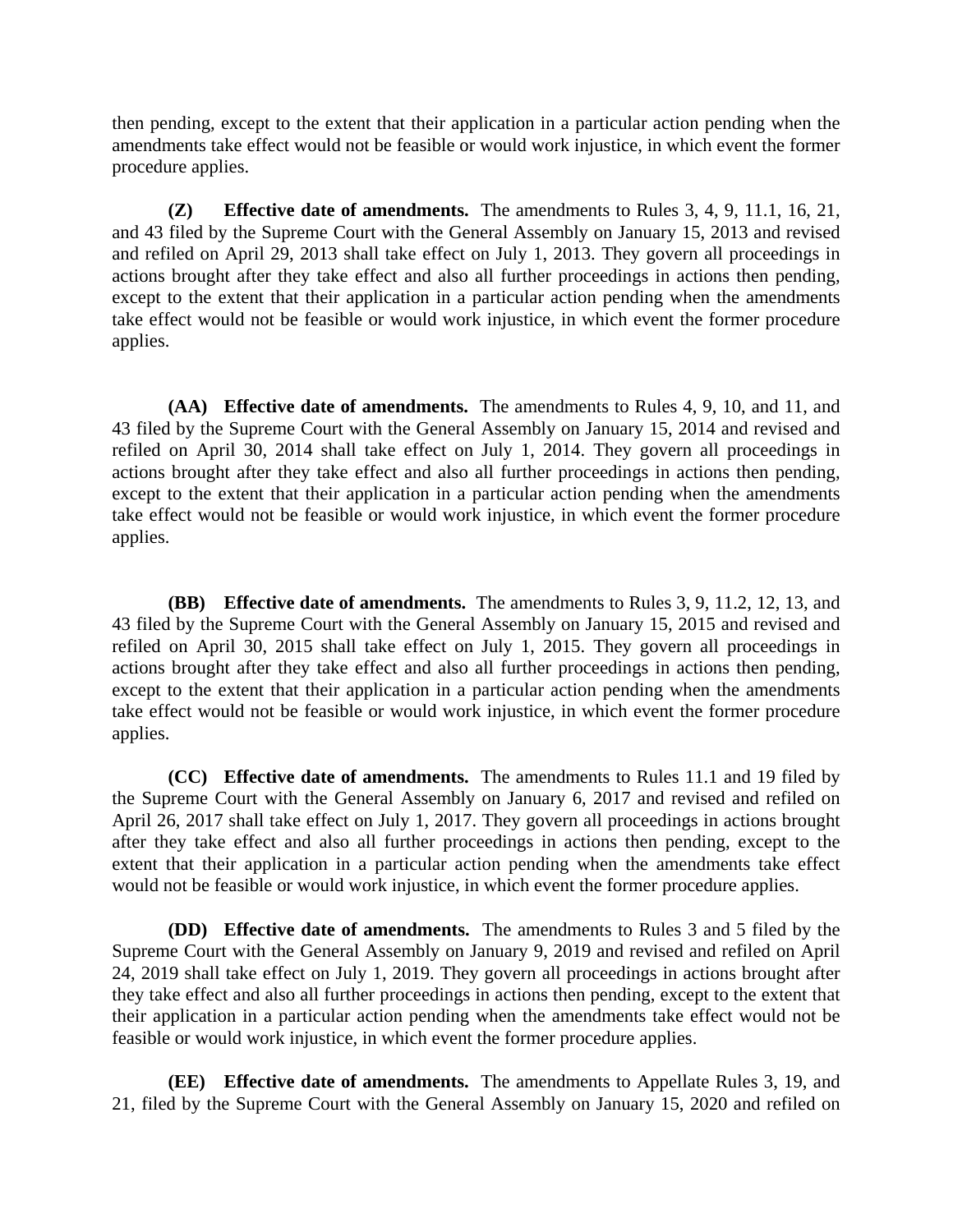March 12, 2020 and April 22, 2020 shall take effect on July 1, 2020. They govern all proceedings in actions brought after they take effect and also all further proceedings in actions then pending, except to the extent that their application in a particular action pending when the amendments take effect would not be feasible or would work injustice, in which event the former procedure applies.

**(FF) Effective date of amendments.** The amendments to Appellate Rules 4 and 21, filed by the Supreme Court with the General Assembly on January 13, 2021 and refiled on April 29, 2021 shall take effect on July 1, 2021. They govern all proceedings in actions brought after they take effect and also all further proceedings in actions then pending, except to the extent that their application in a particular action pending when the amendments take effect would not be feasible or would work injustice, in which event the former procedure applies.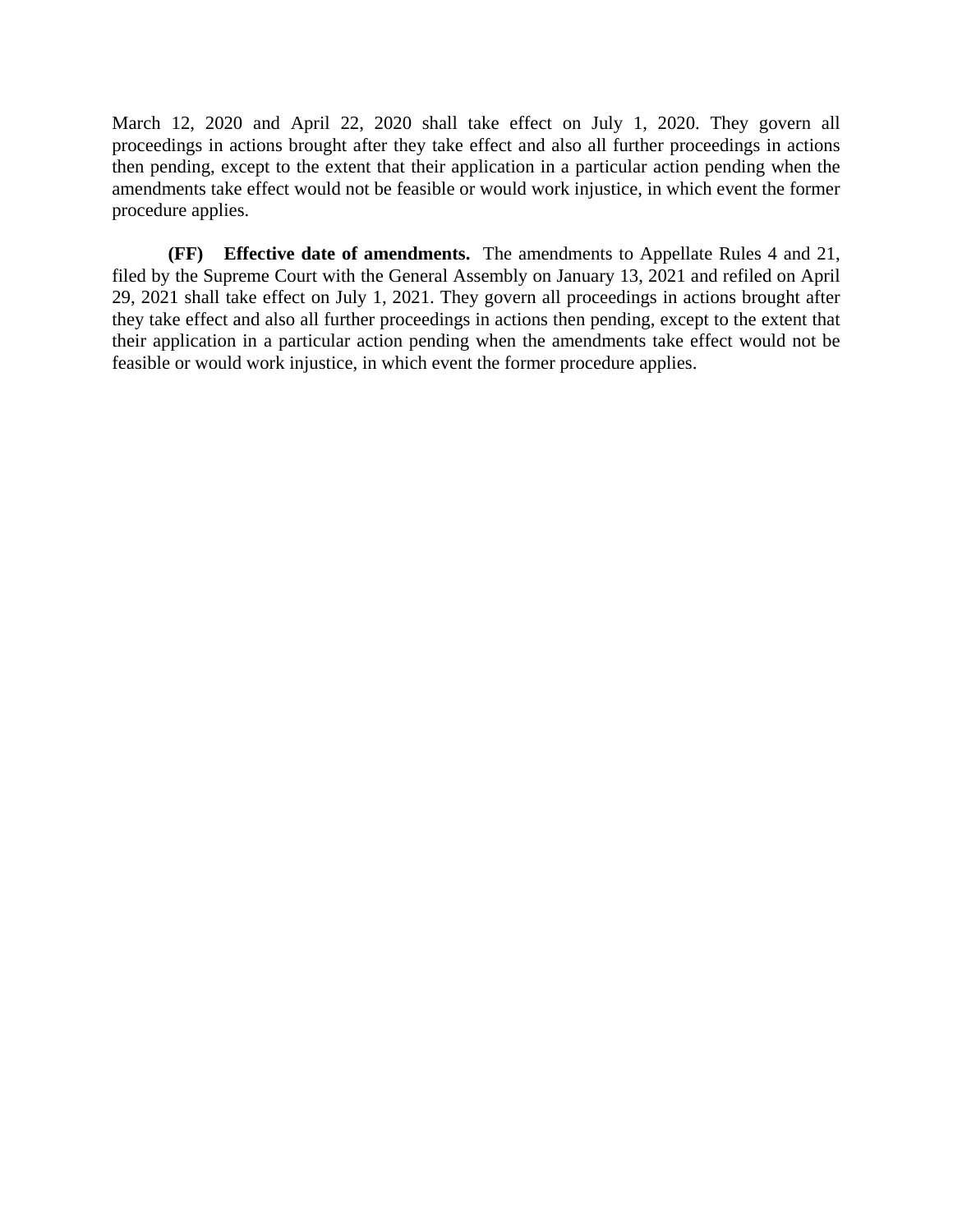## **APPENDIX OF FORMS**

#### **INTRODUCTORY STATEMENT**

The forms which follow are intended for illustration only.

Departures from the forms shall not void papers which are otherwise sufficient, and the forms may be varied when necessary to meet the facts of a particular case.

Where appropriate, the forms assume that the action was brought in the Court of Common Pleas, Franklin County, Ohio.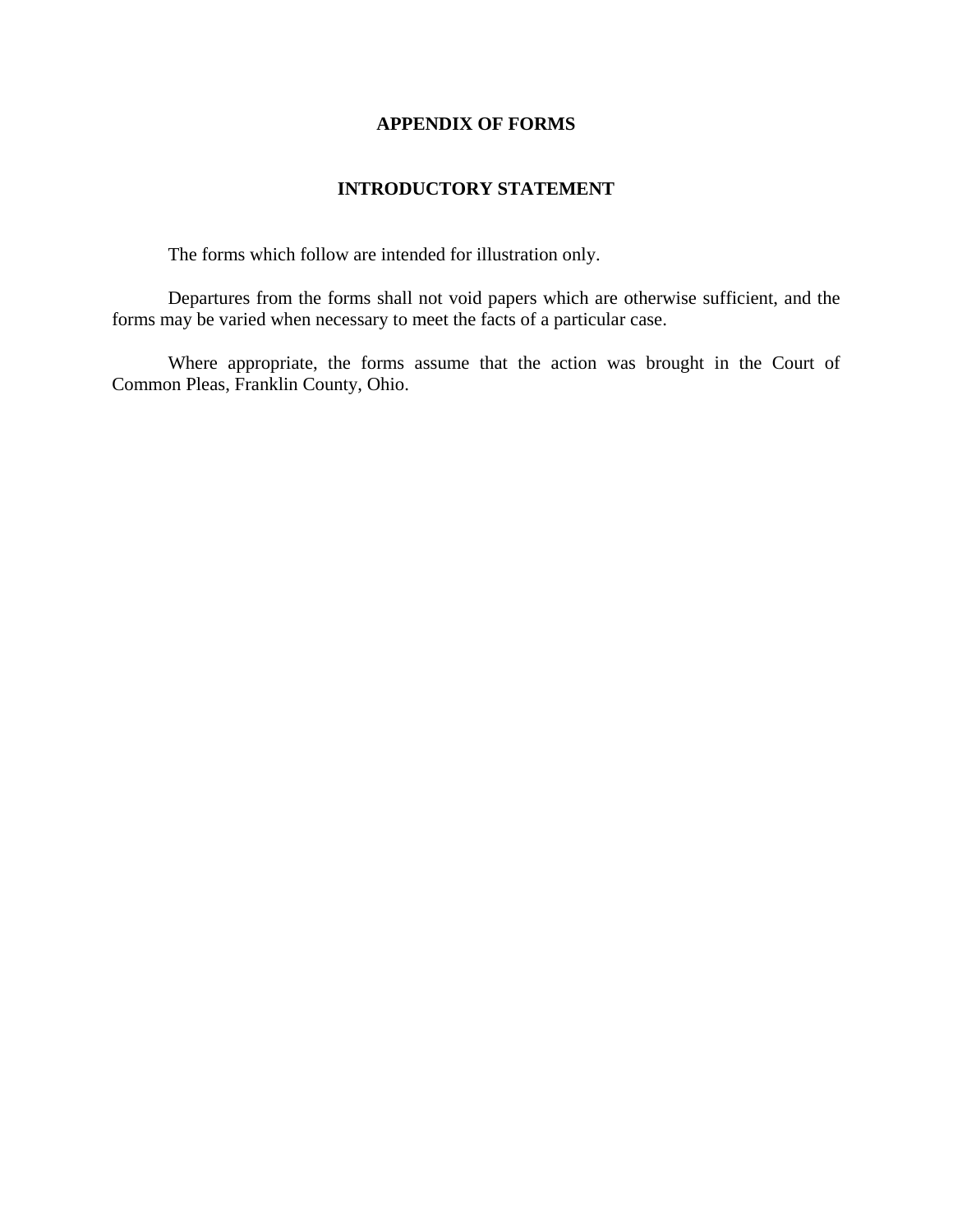# **FORM 1. NOTICE OF APPEAL TO A COURT OF APPEALS FROM A JUDGMENT OR APPEALABLE ORDER**

#### COURT OF COMMON PLEAS FRANKLIN COUNTY, OHIO

| A.B.                 |                  |
|----------------------|------------------|
| 221 E. West Street   |                  |
| Columbus, Ohio 43215 | NO.              |
| Plaintiff            |                  |
| v.                   | NOTICE OF APPEAL |
| C.D.                 |                  |
| 122 W. East Street   |                  |
| Columbus, Ohio 43214 |                  |
| Defendant-Appellant  |                  |

Notice is hereby given that C.D., defendant, hereby appeals to the Court of Appeals of Franklin County, Ohio, Tenth Appellate District (from the final judgment), from the order (describing it) entered in this action on the  $\_\_\_\_\_\_\$  day of  $\_\_\_\_\_\_\,,\ 19\_\_\_\_\_\$ 

(Attorney for Defendant)

\_\_\_\_\_\_\_\_\_\_\_\_\_\_\_\_\_\_\_\_\_\_\_\_\_\_\_\_\_\_\_\_\_\_\_

\_\_\_\_\_\_\_\_\_\_\_\_\_\_\_\_\_\_\_\_\_\_\_\_\_\_\_\_\_\_\_\_\_\_\_

(Address)

NOTE: The above form is designed for use in courts of common pleas. Appropriate changes in the designation of the court are required when the form is used for other courts.

[Effective: July 1, 1971.]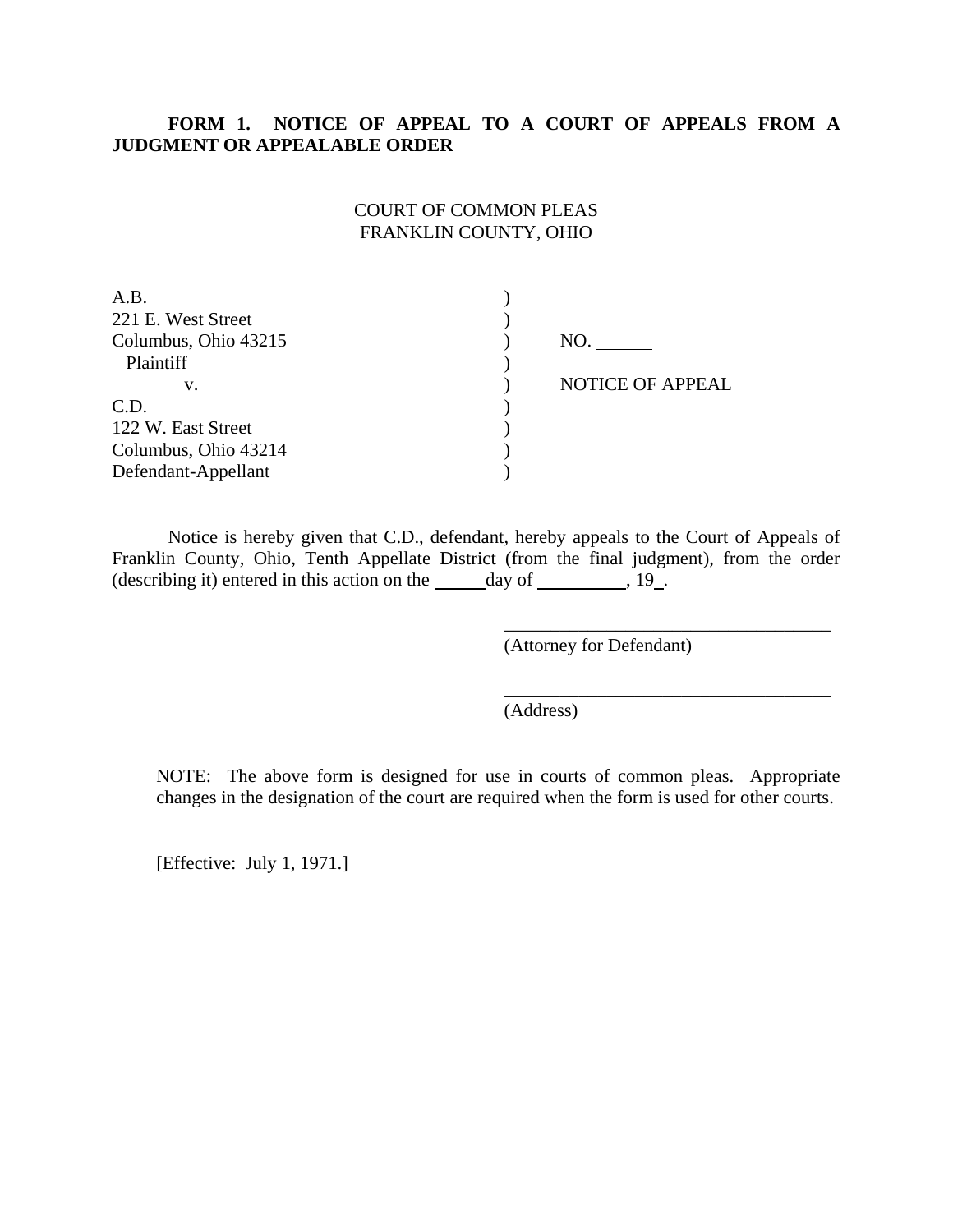### **FORM 2. DOCKETING STATEMENT**

## COURT OF COMMON PLEAS FRANKLIN COUNTY, OHIO

| A.B.                 |  |                 |
|----------------------|--|-----------------|
| 221 East West Street |  |                 |
| Columbus, Ohio       |  |                 |
| Plaintiff            |  |                 |
| v.                   |  | NO. CV-1981-453 |
| C.D.                 |  |                 |
| 122 West East Street |  |                 |
| Columbus, Ohio       |  |                 |
| Defendant            |  |                 |

#### DOCKETING STATEMENT

(Insert one of the following statements, as applicable):

(1) No transcript is required.

(2) The approximate number of pages of transcript ordered is  $\overline{\phantom{a}}$ .

(3) An agreed statement will be submitted in lieu of the record.

(4) The record was made in an administrative hearing and filed with the trial court.

(5) All parties to the appeal as shown by the attached statement approve assignment of the appeal to the accelerated calendar.

(6) The case is of a category designated for the accelerated calendar by local rule. (Specify category.)

Attorney for Appellant

\_\_\_\_\_\_\_\_\_\_\_\_\_\_\_\_\_\_\_\_\_\_\_\_\_\_\_\_\_\_\_\_\_\_\_

[Effective: July 1, 1982.]